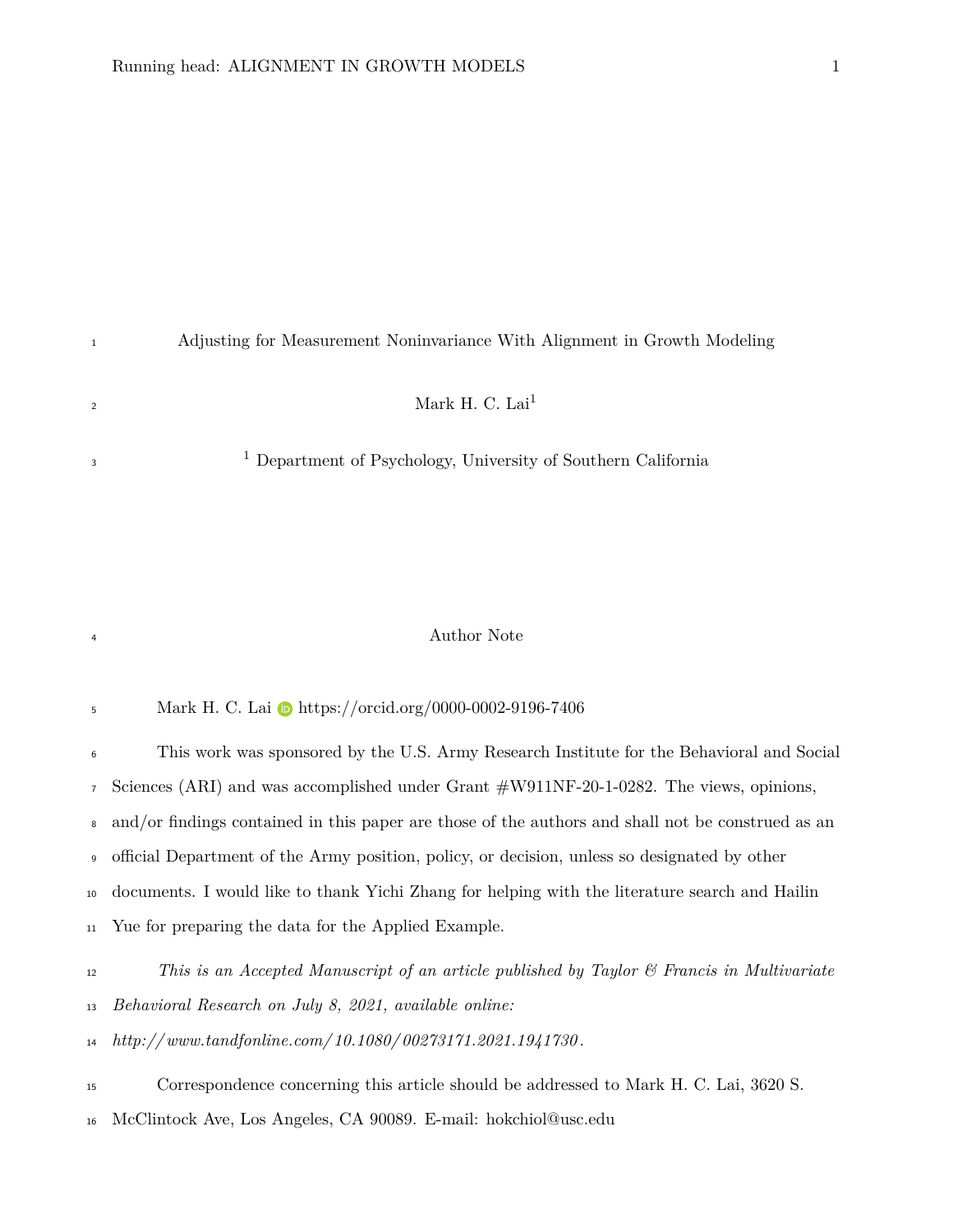### Abstract

 Longitudinal measurement invariance—the consistency of measurement in data collected over time—is a prerequisite for any meaningful inferences of growth patterns. When one or more items measuring the construct of interest show noninvariant measurement properties over time, it leads to biased parameter estimates and inferences on the growth parameters. In this paper, I extend the recently developed alignment-within-confirmatory factor analysis (AwC) technique to adjust for measurement biases for growth models. The proposed AwC method does not require a priori knowledge of noninvariant items and the iterative searching of noninvariant items in typical longitudinal measurement invariance research. Results of a Monte Carlo simulation study comparing AwC with the partial invariance modeling method show that AwC largely reduces biases in growth parameter estimates and gives good control of Type I error rates, especially when the sample size is at least 1,000. It also outperforms the partial invariance method in conditions when all items are noninvariant. However, all methods give biased growth parameter estimates when the proportion of noninvariant parameters is over 25%. Based on the simulation results, I conclude that AO is a viable alternative to the partial invariance method in growth modeling when it is not clear whether longitudinal measurement invariance holds. The current paper also demonstrates AwC in an example modeling neuroticism over three time points using a public data set, which shows how researchers can compute effect size indices for noninvariance in AwC to assess to what degree invariance holds and whether AwC results are trustworthy.

 *Keywords:* measurement invariance, factorial invariance, longitudinal, alignment optimization, growth model

Word count: 7,403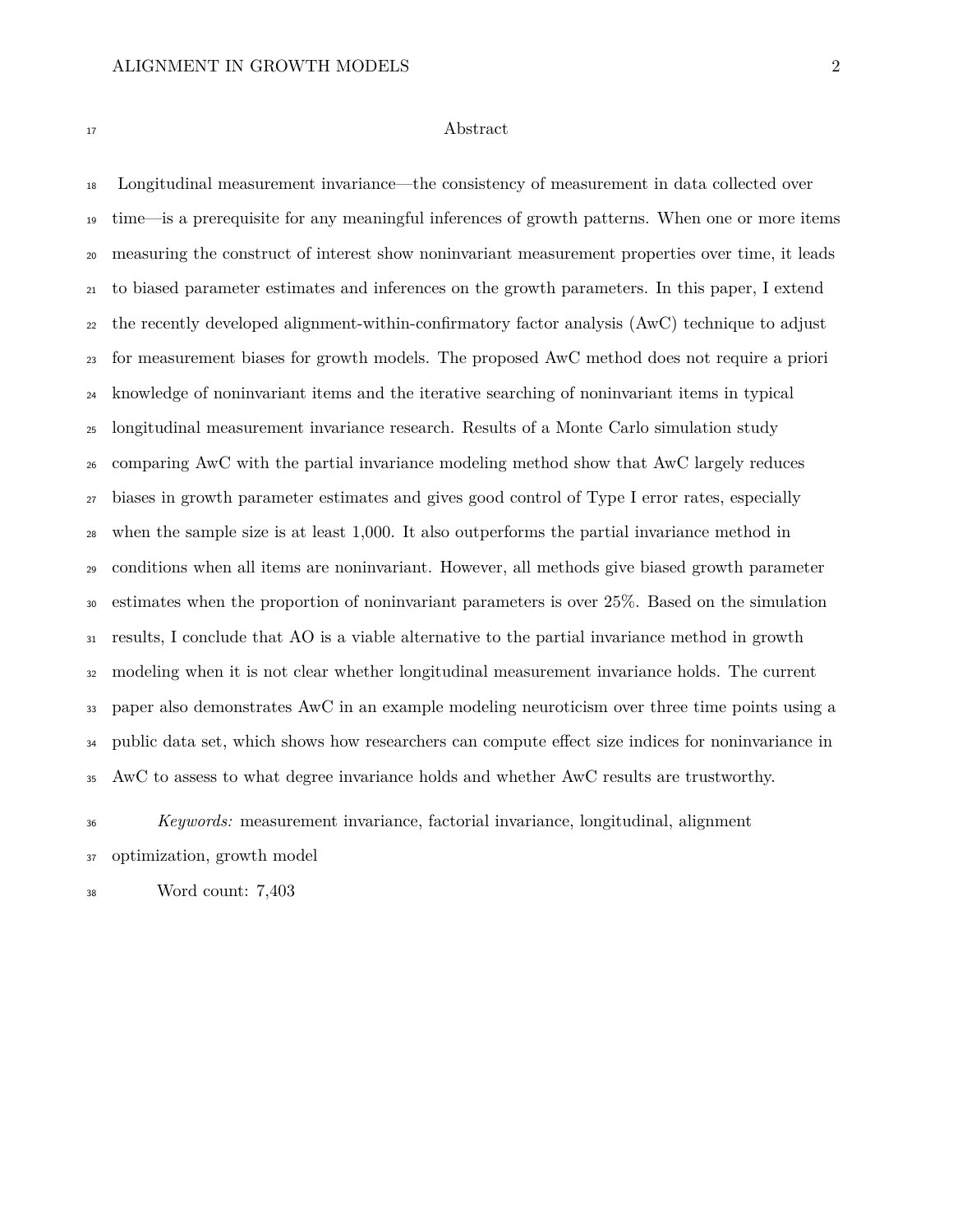Adjusting for Measurement Noninvariance With Alignment in Growth Modeling

 Longitudinal data allow researchers to make inferences on changes across time due to natural events, developmental maturation, or carefully designed interventions. In social and behavioral sciences, researchers have used growth modeling to examine changes across multiple waves of data in alcohol misuse in adolescence (Barnes et al., [2000\)](#page-25-0), correlates of growth of vocabulary production during toddlerhood (Pan et al., [2005\)](#page-29-0), and the role of age stereotypes on memory performance over time in late adulthood (Levy et al., [2012\)](#page-28-0), to name just a few examples. However, for the results of growth modeling to be valid, the operationalization of constructs should remain the same across waves; otherwise, any observed differences across time 48 can be confounded by incompatible measurements (e.g., Shadish et al., [2001\)](#page-30-0).<sup>[1](#page-0-0)</sup> Even when the same instrument is being used across time, in the presence of various developmental and cultural changes, the measurement properties of an instrument may shift over time, introducing bias to the analyses. Therefore, *longitudinal measurement invariance*, the condition that an instrument measures one or more constructs in the same way across time, is required for growth modeling results to be meaningful (Grimm et al., [2016;](#page-26-0) Horn & McArdle, [1992;](#page-26-1) Widaman et al., [2010\)](#page-30-1).

 Given that measurement in behavioral sciences is usually imprecise, it is not uncommon to find violations of longitudinal measurement invariance for psychological instruments. For example, Obradović et al. [\(2007\)](#page-29-1) found that an instrument measuring interpersonal callousness did not maintain its measurement properties after four years in a 9-year longitudinal study with a group of boys considered "antisocial." Wu et al. [\(2009\)](#page-31-0) found that two items in a scale measuring life satisfaction did not satisfy longitudinal invariance over six months in two samples of university students in Taiwan. Blankson and McArdle [\(2013\)](#page-25-1) tested longitudinal invariance of six cognitive tests in a representative longitudinal study of U.S. participants in their 50s, and their results failed to support longitudinal invariance for the mental status factor across a period of 18 years. Finally, Lommen et al. [\(2014\)](#page-28-1) found that a posttraumatic stress scale did not maintain the same measurement properties before and after deployment in two groups of Dutch soldiers,

<sup>&</sup>lt;sup>1</sup> See, for example, Curran and Hussong  $(2009)$ , Petersen et al.  $(2020)$ , Tyrell et al.  $(2019)$ , for alternative approaches to harmonize different instruments intended to measure the same construct across time.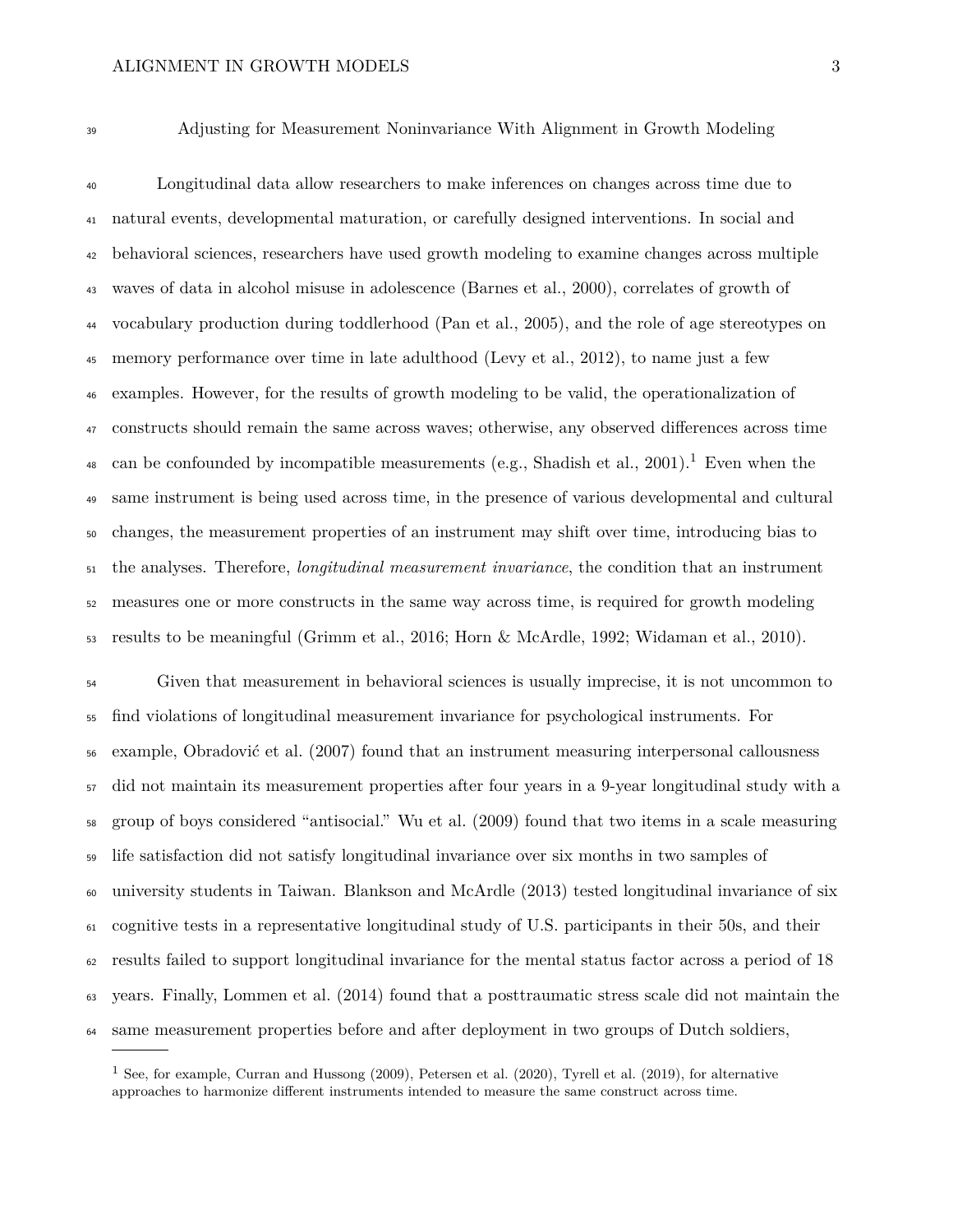leading the authors to question whether the same construct was measured before and after deployment using the same scale.

 Violations of longitudinal measurement invariance, which I also simply refer to as *noninvariance*, do not mean that research questions on change cannot be answered. At least when the degree of violation is mild to moderate, one established strategy is to estimate the degree of bias by identifying a partial invariance model, and adjust that bias in a second-order growth model that specifies the relations between observed indicators and the latent construct at each wave (to be discussed later in this paper; see Ferrer et al., [2008;](#page-26-3) Widaman et al., [2010\)](#page-30-1). However, the identification of a partial invariance model usually requires many iterations of model fitting and modifications, which potentially capitalizes on chance (MacCallum et al., [1992\)](#page-28-2) and requires substantially more efforts than the growth model itself.

 On the other hand, an alternative approach is to use the newly developed alignment  $\pi$  optimization (AO) technique (Asparouhov & Muthén, [2014\)](#page-25-2) in multiple-group analysis to come up with an approximate invariance model (to be discussed later), which requires fitting only one measurement model. More recently, Marsh et al. [\(2018\)](#page-28-3) extended the alignment method to an approach called alignment-within-confirmatory factor analysis (AwC), which incorporates AO into a multiple-group regression model to obtain estimations of latent regression parameters adjusted for violations of invariance. However, to my knowledge, there has been no previous research extending the AO procedure in the context of longitudinal measurement invariance as it is not currently implemented in major structural equation modeling (SEM) software.

 The purpose of the current paper is four-folded. First, I propose a simple solution to extend AO to longitudinal invariance. Second, I extend the AwC approach to growth modeling to obtain adjusted inferences on the growth parameters when there are violations of measurement invariance. Third, I report the results of a Monte Carlo simulation study to evaluate the proposed method across conditions of sample size, degree of noninvariance, average growth rates, and model specification. Finally, I illustrate with an applied example how my proposed method can be easily implemented in the R software.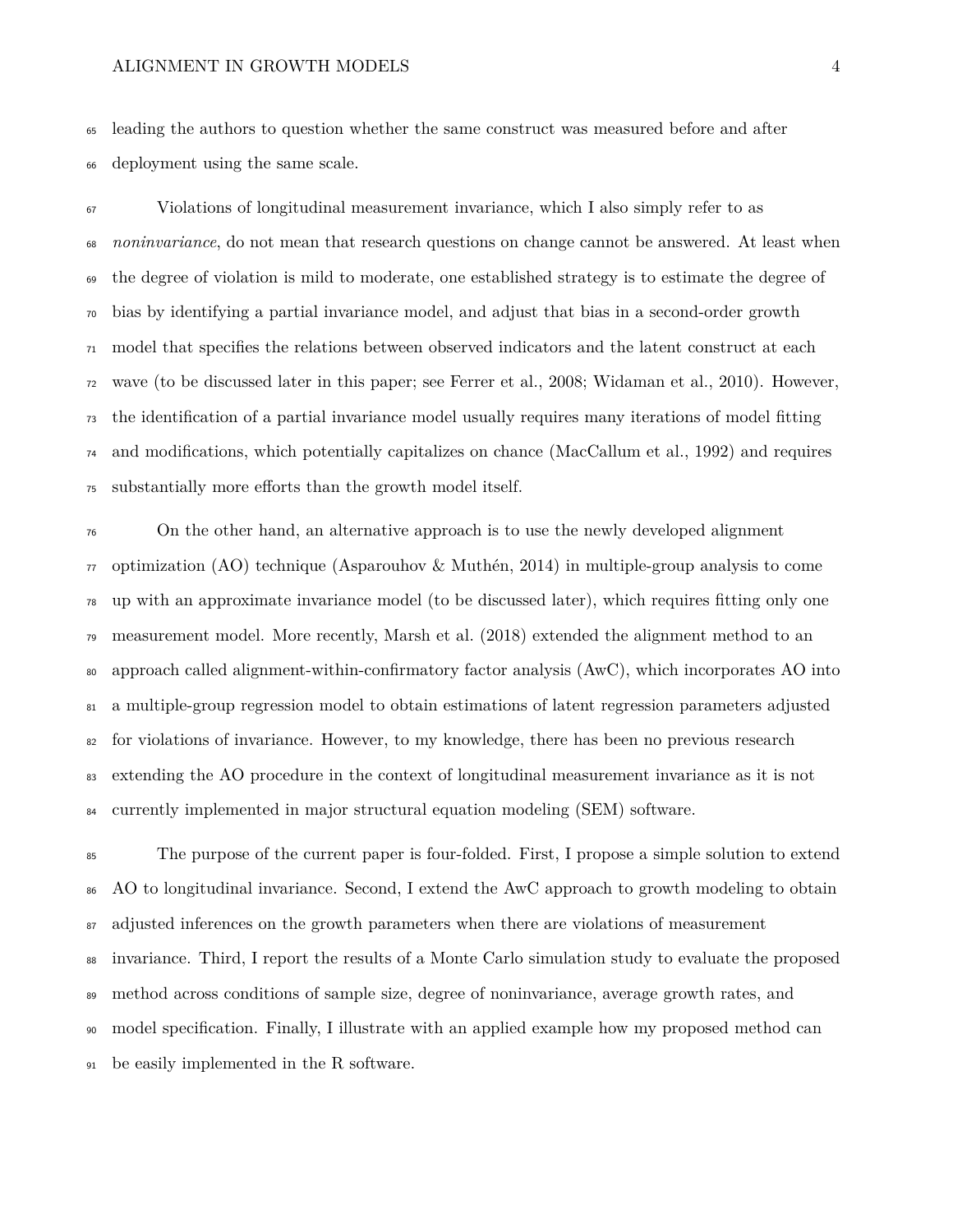### <sup>92</sup> **Longitudinal Factorial Invariance**

<sup>93</sup> I first define the longitudinal factor model used for the current discussion, which is based on <sup>94</sup> the discussion of Meredith and Horn [\(2001\)](#page-29-3). Specifically, for a study with T waves with one <sup>95</sup> construct η measured by *p* indicators  $\mathbf{y} = [y_1, \ldots, y_p]'$ , there are *pT* manifest variables, and the <sup>96</sup> longitudinal factor model can be defined as

<span id="page-4-0"></span>
$$
\mathbf{y}_t = \mathbf{v}_t + \mathbf{\lambda}_t \mathbf{\eta}_t + \varepsilon_t, \tag{1}
$$

97 where  $t = 1, \ldots, T$  indexes waves,  $\lambda$  and  $\nu$  contains the factor loadings (regression weights; also 98 called pattern coefficients) and measurement intercepts of the linear prediction from  $\eta$ , and  $\varepsilon$ <sup>99</sup> contains both the stable, construct-irrelevant specific factors and the random measurement error; <sup>100</sup> I denote εs as unique factors in the current study following Grimm et al. [\(2016\)](#page-26-0).

101 It is assumed that  $\epsilon$  is independent to  $\eta$  as it does not capture the construct of interest, and 10[2](#page-0-0) the components of  $\varepsilon$  are jointly normal with expected values of 0.<sup>2</sup> In addition, researchers 103 usually make the local independence assumption so that  $Var(\varepsilon_t) = \Theta_{\varepsilon t}$  at a given wave t is a 104 diagonal matrix of uniqueness with elements  $\theta_{\varepsilon 1}, \ldots, \theta_{\varepsilon p}$ . On the other hand, because some <sup>105</sup> determinants of unique factors are stable across time for the same item, it is common to allow 106 unique factor covariances across waves such that  $Cov(\varepsilon_{it}, \varepsilon_{it'}) \neq 0$  for  $t \neq t'$  and all  $j = 1, ..., p$ .

107 Under the above factor model, the measurement parameters linking y and  $\eta$  are  $\lambda_t$ s,  $v_t$ s, <sup>108</sup> and Θs. Therefore, strict *factorial invariance*, meaning measurement invariance under the factor 109 model, requires that  $\lambda_t = \lambda$ ,  $\mathbf{v}_t = \mathbf{v}$ , and  $\mathbf{\Theta}_t = \mathbf{\Theta}$  for all ts (Meredith, [1993\)](#page-29-4). In practice, however, <sup>110</sup> such a condition rarely holds, and so researchers commonly follow the popular approach by <sup>111</sup> Widaman and Reise [\(1997\)](#page-31-1) to test four stages of factorial invariance:

112 1. Configural invariance (Horn & McArdle, [1992;](#page-26-1) Horn et al., [1983\)](#page-26-4), where  $\lambda_t$  contains the <sup>113</sup> same zero elements across waves; this is automatically satisfied when dealing with a

<sup>2</sup> Whereas it is reasonable to assume that the random measurement error has an expected value of 0, the same assumption is less reasonable for the specific factors as they may change across time in a developmental process. However, the means of the specific factors can be absorbed into the measurement intercepts so that the model can still hold. This is a potential source of intercept noninvariance.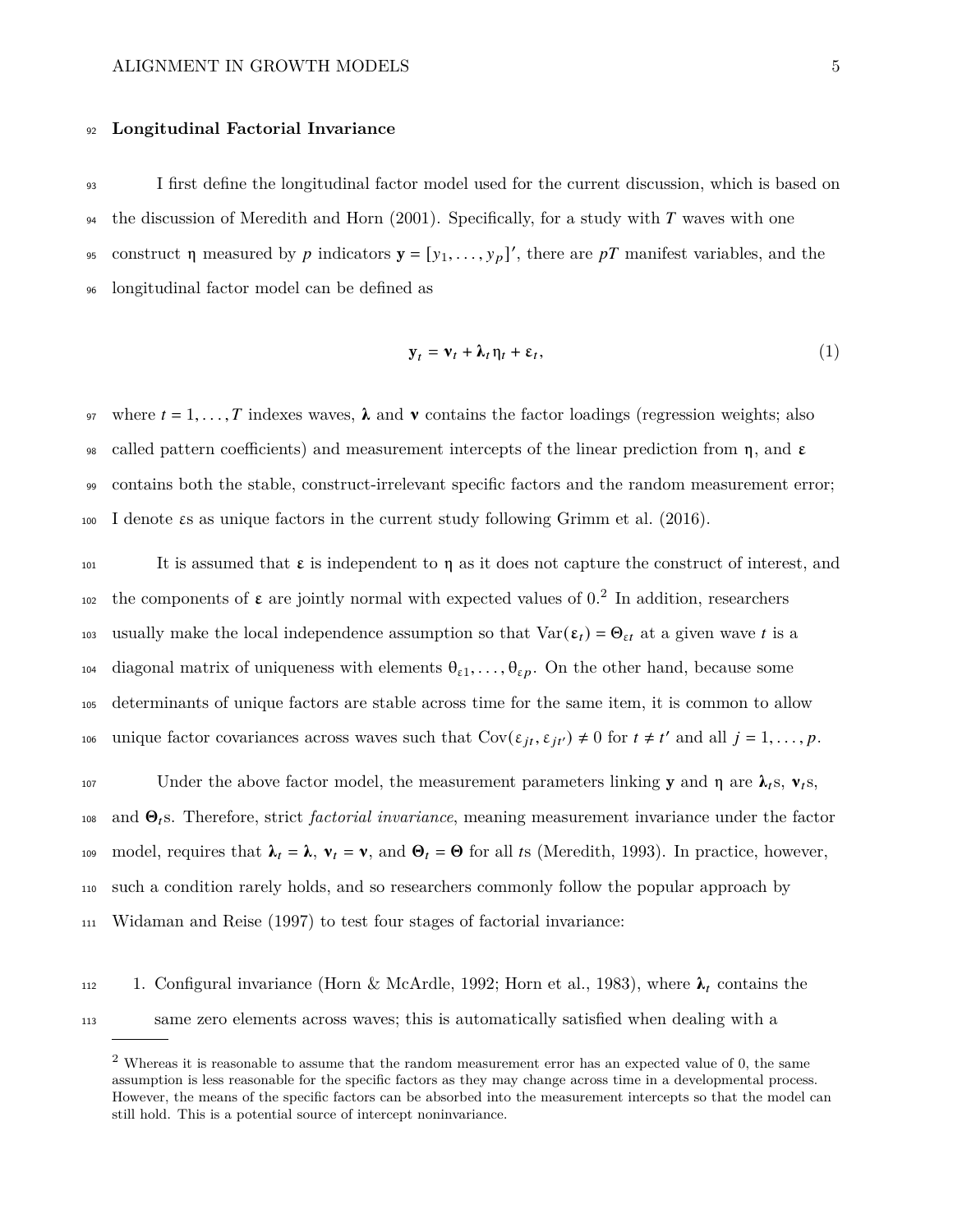unidimensional construct;

115 2. Weak invariance (also metric/pattern invariance; Millsap, [2011\)](#page-29-5), where  $\lambda_t = \lambda$  for all ts;

116 3. Strong invariance (also scalar invariance), where  $v_t = v$  for all ts in addition to weak

invariance; and

118 4. Strict invariance, where  $\mathbf{\Theta}_t = \mathbf{\Theta}$  for all ts in addition to strong invariance.

 As shown in Ferrer et al. [\(2008\)](#page-26-3), at least strong invariance is required to assure that observed changes in the means of the manifest variables, which is usually the focus in growth modeling, are not confounded with changes in measurement properties of the instrument (i.e., noninvariance). Otherwise, researchers may wrongly conclude that there are meaningful changes in the target construct over time, when indeed the changes in observed scores are driven by noninvariant loadings and/or intercepts of a few items. Therefore, many scholars (e.g., Grimm et al., [2016;](#page-26-0) Horn & McArdle, [1992;](#page-26-1) Widaman et al., [2010\)](#page-30-1) have suggested that researchers establish factorial invariance of their measurement before performing growth modeling. As previously discussed, however, strong invariance generally does not hold, at least not exactly, so methods to adjust for noninvariance are needed.

 **Partial invariance—traditional method to adjust for noninvariance.** The traditional method to adjust for noninvariance is to search for a partial strong invariance model (e.g., Byrne et al., [1989;](#page-25-3) Yoon & Millsap, [2007\)](#page-31-2), where invariant parameters are constrained to be equal across time while noninvariant parameters are freely estimated. As previously demonstrated (e.g., Lai et al., [2021\)](#page-27-0), as long as the proportion of actual noninvariant parameters is not large, this approach would work reasonably well. Besides, it provides valuable information regarding which items on a scale showed large violations of invariance. Such an approach, however, has several drawbacks. First, there is a risk of capitalization on chance as it requires iteratively testing parameter constraints, which may lead to an unstable solution (e.g., MacCallum et al., [1992\)](#page-28-2). Second, it requires a lot of effort in locating noninvariant parameters. When the number of time points, indicators, and/or constructs is large, researchers may need to manually fit tens or hundreds of models to arrive at a partial invariance model. This may also lead to lots of researcher degrees of freedom that make results potentially not replicable (Chambers, [2019\)](#page-26-5).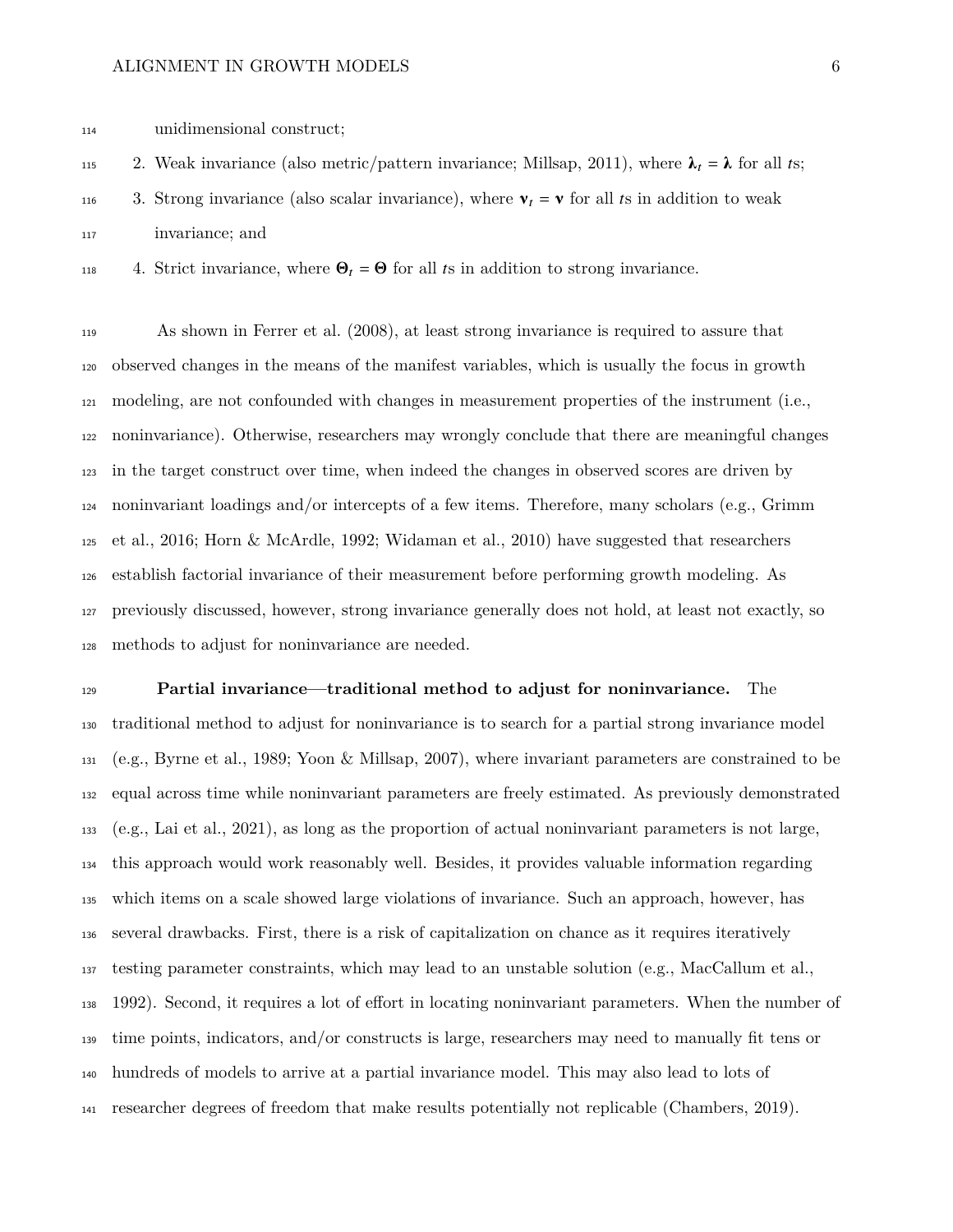Third, as demonstrated in Marsh et al. [\(2018\)](#page-28-3), this specification search approach may lead to large bias and imprecision in parameter estimates and inferences when the proportion of noninvariant parameters is relatively large (e.g., more than 1/3 or half).

 The above-listed drawbacks are potential reasons that the partial longitudinal invariance model is not commonly used in the literature. A quick search of articles published in *Child Development* in 2018–2019 showed 21 articles that used growth modeling in the SEM framework, but only one (4.7%) used a second-order growth model that potentially adjusted for measurement errors and biases.

 **AO and AwC.** An alternative approach to the factorial invariance problem is the alignment optimization (AO) method proposed by Asparouhov and Muthén [\(2014\)](#page-25-2) for multiple-group structural equation modeling. To understand AO, first note that due to factor indeterminacy (Kline, [2016\)](#page-27-1), in the configural invariance model with one latent variable per wave, each wave requires one constraint to identify the variance-covariance structure and one constraint to identify the mean structure. There are infinitely many possible sets of identification constraints, such as (a) fix the latent means and variances to 0 and 1, respectively, for all waves; (b) fix the latent mean and variance to 0 and 1, respectively, for the first wave, and constrain the loadings and intercepts of the first indicator to be invariant across waves. Both (a) and (b) place  $159\quad 2 \times T$  identification constraints to the model and give the same model fit and the same expectation and covariances of y, as do infinitely many other possible sets of constraints. However, they correspond to different latent means and variances, factor loadings, and intercepts values, and have different implications of factorial invariance.

 AO aims to achieve a set of measurement parameter estimates that retain large noninvariances while keeping other parameters approximately invariant across groups. It uses a component loss function to "align" the parameters so that the latent variables are on similar metrics and are thus comparable. Such an optimization problem is similar to the rotation problem in exploratory factor analysis (EFA) aiming to achieve a simple structure that retains large loadings while minimizing small loadings. An additional set of constraints to scaling the latent variables is to fix the mean and variance of the latent variable to 0 and 1, respectively, for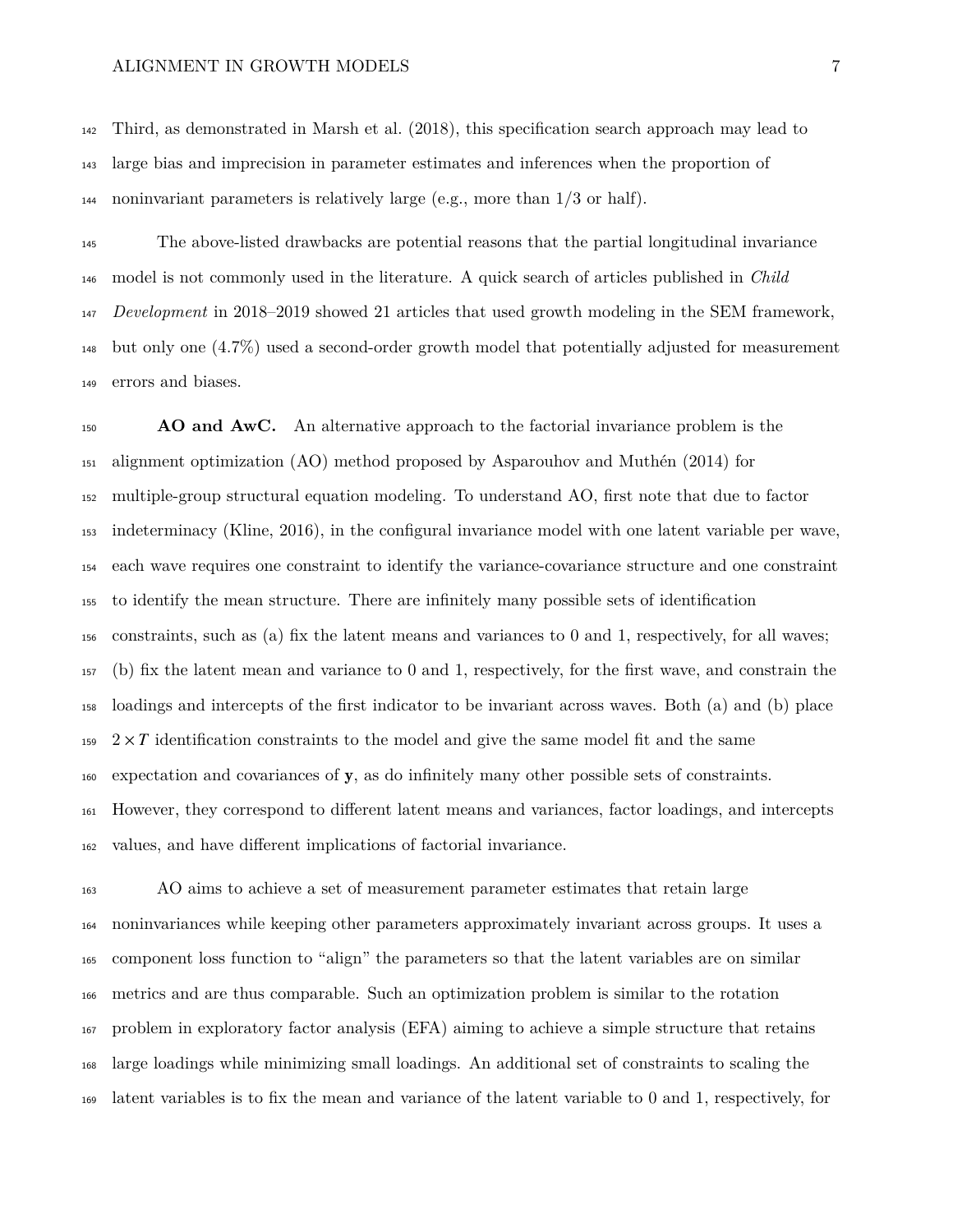the first group.[3](#page-0-0) 170

171 With T sets of measurement parameters and assuming equal sample sizes across waves, the <sup>172</sup> component loss function with respect to the parameter differences of a set of aligned loadings and 173 intercepts,  $\lambda_{t,a}$  and  $\nu_{t,a}$ , is defined as

<span id="page-7-0"></span>
$$
F = \sum_{j=1}^{p} \sum_{t_1 < t_2} f(\lambda_{jt_1, a} - \lambda_{jt_2, a}) + \sum_{j=1}^{p} \sum_{t_1 < t_2} f(\nu_{jt_1, a} - \nu_{jt_2, a}).\tag{2}
$$

 $174$  While there could be many options for the loss function f for the differences in individual <sup>175</sup> parameters across waves, Asparouhov and Muthén [\(2014\)](#page-25-2) proposed the use of

<span id="page-7-1"></span>
$$
f(x) = \sqrt{\sqrt{x^2 + \epsilon}},
$$
\n(3)

 which has been found to work very well for multiple-group analyses with many groups (e.g., 15–60 groups in Marsh et al., [2018\)](#page-28-3) and with a few groups (e.g., 2–4 groups in Lai et al., [2021\)](#page-27-0), using a 178 small  $\epsilon$  such as 0.01 or 0.001. Readers can find a numerical example in the Appendix, which further illustrates the component loss function.

 Much like in EFA where different rotation methods give the same model-implied correlation/covariance matrix, when using AO, traditional fit indices in CFA, like the root-mean-square error of approximation (RMSEA) and the comparative fit index (CFI), are not sensitive to different alignment solutions, as the aligned loadings and intercepts have exactly the same fit as the configural model. That said, fit indices should still be informative to other aspects of model misspecification in the AwC growth model, such as unique covariances or nonlinear growth shape. However, researchers should supplement fit indices with effect size indices for noninvariance, such as the  $d_{\text{MACS}}$  index discussed in the [Simulation Study](#page-10-0) section, to assess to what degree longitudinal factorial invariance holds.

<sup>189</sup> Currently, AO can only be applied in confirmatory factor analytic (CFA) models without <sup>190</sup> any imposed structures on the latent variables or any external covariates or outcome variables.

<sup>&</sup>lt;sup>3</sup> This was denoted as "fixed" alignment in Asparouhov and Muthén [\(2014\)](#page-25-2), which is suitable in the current paper as then the growth parameters can be interpreted as standard deviation unit of the first occasion. Another option is "random" alignment which sets the average of the means across groups/occasions to zero.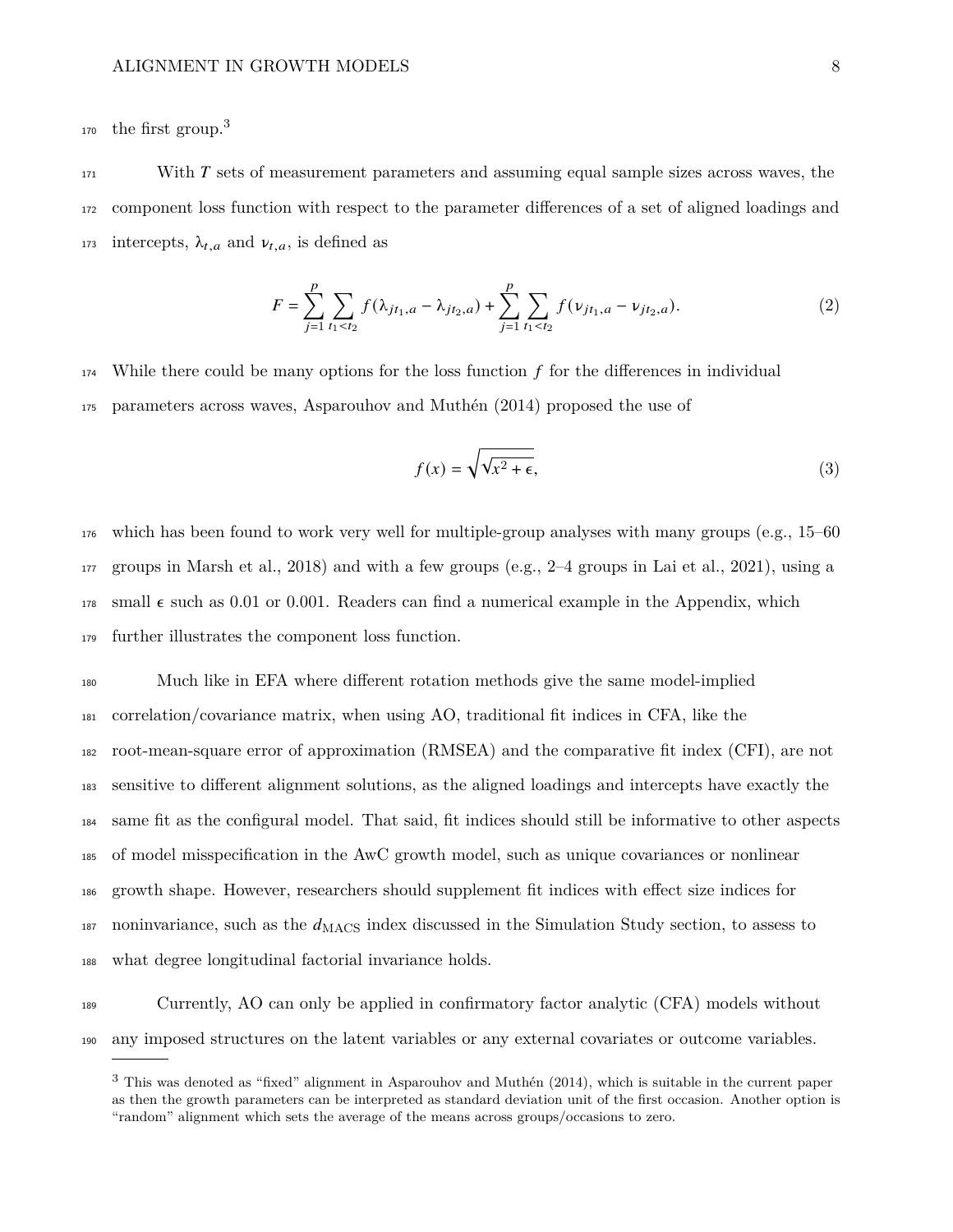However, Marsh et al. [\(2018\)](#page-28-3) proposed a two-step alignment-within-CFA (AwC) procedure that greatly enhanced the usefulness of AO. After obtaining the aligned measurement parameters using AO in the first step, in the second step of structural modeling, AwC requires fixing one loading and one intercept for each latent variable to be equal to the solution in AO so that the metric of the latent variables will be similar to that from the AO solution. Thus, parameters found to have large differences across groups in AO are kept as such, so that theoretically the resulting structural parameter estimates (e.g., latent means and variances) will be less confounded with measurement bias. Lai et al. [\(2021\)](#page-27-0) conducted a simulation study and found that AwC performs well in terms of precision and confidence interval (CI) coverage rates for latent path coefficients across sample size and degree of noninvariance conditions.

 To my knowledge, however, until now the applications of AO has been limited to multiple-group analyses, as the software Mplus (L. K. Muthén & Muthén, [2017\)](#page-29-6), which first implemented AO, does not support AO with longitudinal factorial invariance at the time of writing. On the other hand, it is straightforward to extend AO to longitudinal measurement models by applying the same optimization algorithm on the loadings and intercepts obtained from a longitudinal configural invariance model with longitudinal data. After that, AwC can be used to adjust for noninvariance using a second-order growth model, as reviewed below.

#### **Second-Order Growth Model**

 Growth modeling aims to model the trajectory of one or more constructs over time. In a commonly adopted linear growth model, each individual's trajectory is described by two person-specific parameters: level (initial status) and slope (growth rate). Traditionally, and still a popular practice, researchers use first-order growth models (Ferrer et al., [2008\)](#page-26-3), meaning that the construct is represented by a single composite score in each wave. Such an approach, however, can lead to erroneous estimations and inferences in the presence of (a) measurement unreliability, and (b) measurement noninvariance. For (a), it is well known that failure to account for unreliability biases structural coefficient estimates (Cole & Preacher, [2014;](#page-26-6) Kenny, [1979\)](#page-27-2). For (b), as demonstrated in Ferrer et al. [\(2008\)](#page-26-3), strong invariance is needed to establish a meaningful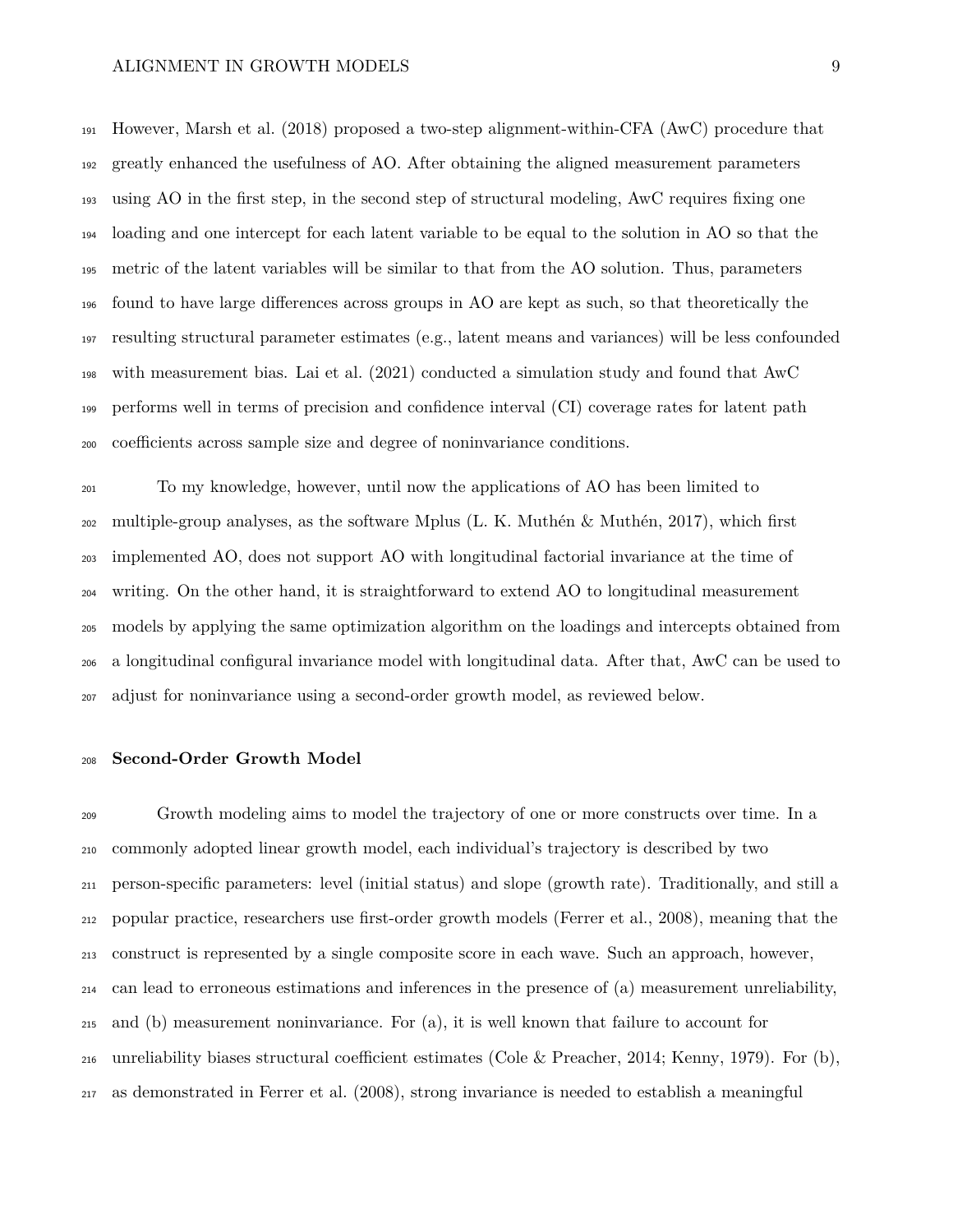<sup>218</sup> comparison of construct means across time, which is a prerequisite to interpret the growth

<sup>219</sup> parameters meaningfully.

 Unfortunately, a first-order growth model does not allow for the evaluation and adjustment of (a) and (b). To fully capitalize on the capability of structural equation modeling, a second-order growth model can instead be used by replacing the single composites with longitudinal factor models of multiple indicators. Such a model imposes a growth structure on the η variables in [\(1\)](#page-4-0). Specifically, under the linear SEM framework,

<span id="page-9-0"></span>
$$
\mathbf{\eta}_i = \Gamma \xi_i + \zeta_i,\tag{4}
$$

where  $\xi_i$  contains r person-specific growth parameters for the *i*th person,  $\Gamma$  is a  $T \times r$  matrix 226 specifying the contrast codes for modeling time trend, and is usually fixed, and  $\zeta_i$  contains latent 227 disturbances of deviations from the predicted trajectory with  $E(\zeta) = 0$  for all persons and waves.  $_{228}$  For example, with a linear growth model, there are  $r = 2$  person-specific growth parameters, and <sup>229</sup> usually

$$
\mathbf{\Gamma} = \begin{bmatrix} 1 & 0 \\ 1 & 1 \\ \vdots & \vdots \\ 1 & T - 1 \end{bmatrix}
$$

<sup>230</sup> Figure [1](#page-36-0) shows a path diagram for a linear growth model with four waves. It is commonly 231 assumed that conditioning on the growth parameters  $\xi$ ,  $\eta s$  are normally and independently 232 distributed so that  $\text{Var}(\eta|\xi) = \Psi = \text{diag}(\psi_{11}, \dots, \psi_{TT})$ . The growth parameters  $\xi$  are assumed 233 multivariate-normally distributed with  $E(\xi) = K$  and  $Var(\xi) = \Phi$ .

 The benefits of a second-order growth model are that it takes into account measurement unreliability (Hancock et al., [2001\)](#page-26-7) and, through modeling of partial strong invariance, adjusts for violations of longitudinal noninvariance, so that the resulting growth parameter estimates are less biased (E. S. Kim & Willson, [2014;](#page-27-3) Leite, [2007\)](#page-27-4). However, as previously pointed out, the use of a partial strong invariance model is only valid when researchers do not mistakenly constrain any noninvariant parameters, and in practice, it may not work when the proportion of noninvariance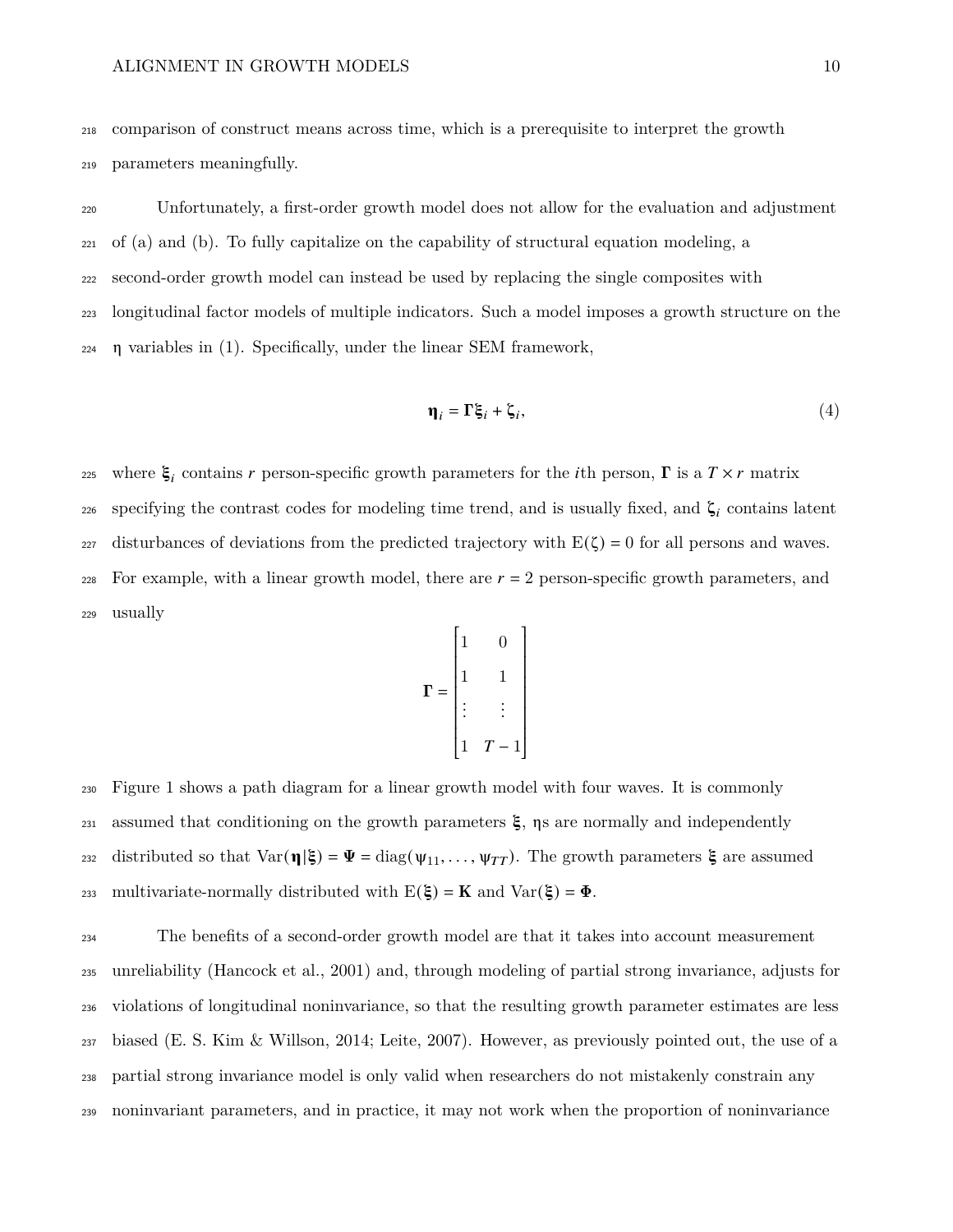is large (Marsh et al., [2018\)](#page-28-3).

 On the other hand, using AwC, one can model growth while adjusting for noninvariance using alignment, which does not require a priori knowledge of noninvariant parameters and an iterative process of searching for them. In the following, I first report results from a Monte Carlo simulation study evaluating the performance of the AwC approach in terms of parameter bias, efficiency, and confidence interval coverage. A step-by-step example of applying AwC using real data is then provided.

### <span id="page-10-0"></span>**Simulation Study**

 I report how I determined my design conditions, the number of replications, and all evaluative measures of the simulation results. I used the SimDesign package (Chalmers, [2020;](#page-25-4) Chalmers & Adkins, [2020\)](#page-25-5) in R (Version 4.0.3; R Core Team, [2020\)](#page-30-3) to structure the simulation studies. The full simulation code can be found in the supplemental materials.

 In the present simulation study, I evaluated the performance of the AwC approach for estimating a linear growth model with potential violations of factorial invariance. Based on previous simulations (e.g., E. S. Kim & Willson, [2014;](#page-27-3) M. Kim et al., [2016;](#page-27-5) Kwok et al., [2007;](#page-27-6) Liu 255 & West, [2018\)](#page-28-4), a typical latent growth model fitted in the literature has four waves, so I set  $T = 4$  in my simulation. The data generating model is shown in Figure [1,](#page-36-0) following a linear growth 257 pattern. Each latent response  $\eta$  is measured by five indicators (not shown in the Figure), which is similar to the design in Liu and West [\(2018\)](#page-28-4) and E. S. Kim and Willson [\(2014\)](#page-27-3). The measurement parameter values used to generate the data are shown in Table [1,](#page-32-0) and the growth parameter values are discussed in the design conditions. I kept the measurement parameters at Wave 1 the same across all simulations so that the scale remains constant. At Wave 1, the composite reliability is .806. Following Liu and West [\(2018\)](#page-28-4), I also added a lag 1 autoregressive structure for each unique factor across waves with a lag 1 autocorrelation of .20, a lag 2 264 autocorrelation of .20<sup>2</sup>, and so forth (i.e., Corr[ $\varepsilon_{it}$ ,  $\varepsilon_{it'}|\mathbf{\eta}| = .20^{|t-t'|}$ ).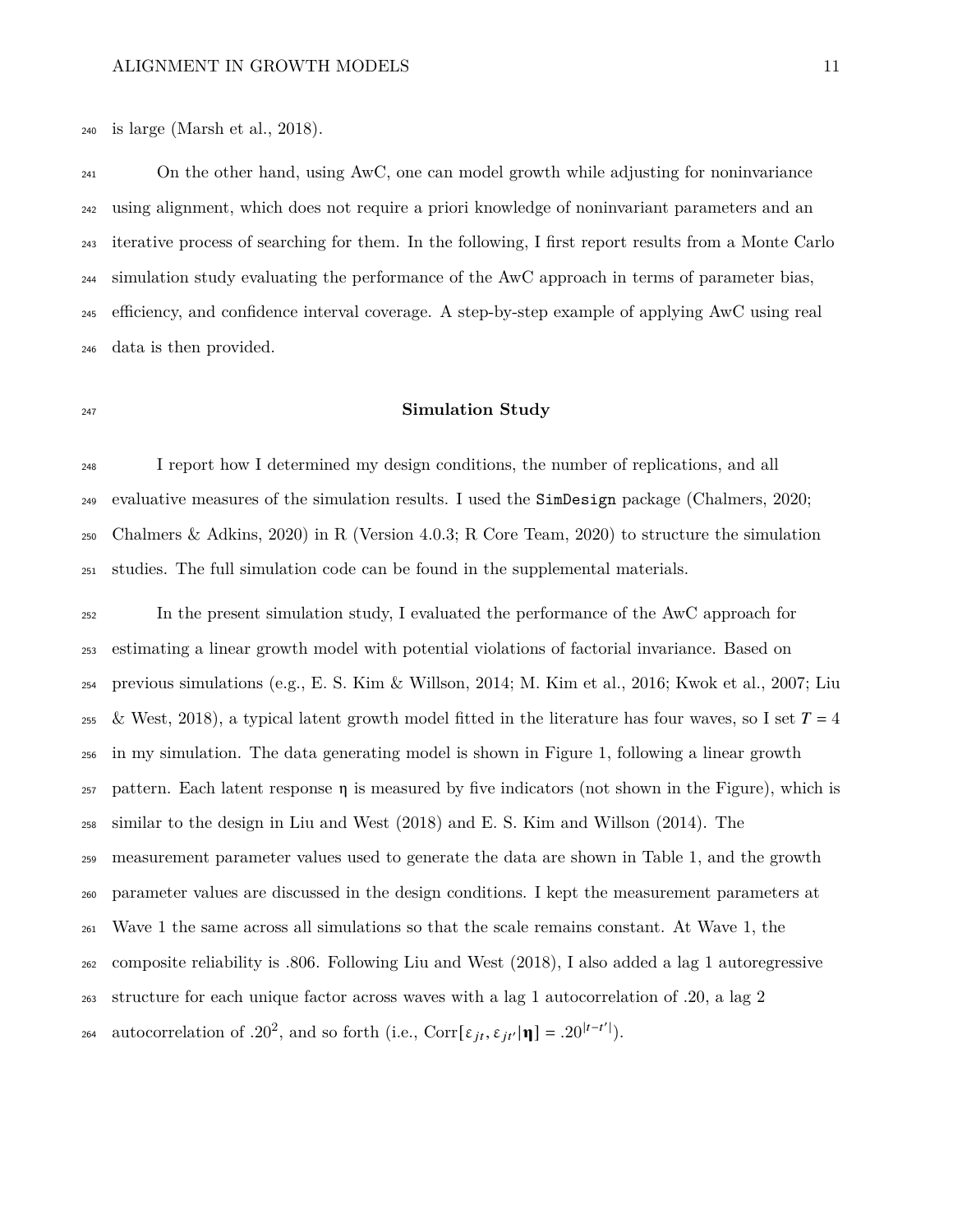### <sup>265</sup> **Design Conditions**

<sup>266</sup> The current simulation has a 3 (sample size)  $\times$  3 (proportion of noninvariance)  $\times$  2 (average 267 growth rate)  $\times$  2 (model misspecification) design, as described below.

 **Sample size ().** From the review by Kwok et al. [\(2007\)](#page-27-6), the mean sample size of longitudinal studies published in *Developmental Psychology* was 210 (*SD* = 180), whereas from the meta-analysis by Huang [\(2011\)](#page-27-7) on the relationship between self-concept and academic achievement in 39 longitudinal studies, the median sample size was 267. Therefore, I chose 100, 250, and 1,000 for our sample size conditions for small, medium, and large samples, which was similar to the conditions in E. S. Kim and Willson [\(2014\)](#page-27-3).

**Proportion of noninvariant parameters/items**  $(r_{ni}/p_{ni})$ **.** I generated data with 275 various  $r_{\rm ni}/p_{\rm ni}$  conditions, where  $r_{\rm ni}$  was defined as the proportion of noninvariant loadings and 276 intercepts out of 40 parameters (i.e., 20 loadings  $+$  20 intercepts), and  $p_{\text{ni}}$  was the proportion out 277 of the five items that were invariant over time. Specifically, I manipulated  $r_{\rm ni}$  to be 0%, 25%, and  $278$  55%, and the corresponding  $p_{\text{ni}}$  to be 0, 40%, and 100%. For conditions with  $r_{\rm ni} = 25\%/p_{\rm ni} = 40\%$ , I simulated item 5 to have large biases in loadings across all four waves <sup>280</sup> (based on the criterion from Nye et al., [2018\)](#page-29-7) and have small biases in intercepts for Waves 2 and <sup>281</sup> 3, and item 4 to have large biases in intercepts across all four waves (see Table [1\)](#page-32-0). For conditions 282 with  $r_{\text{ni}} = 55\% / p_{\text{ni}} = 100\%$ , there was a mix of small, medium, and large biases in the intercepts <sup>283</sup> and loadings, but more importantly, none of the five items were fully invariant across waves, <sup>284</sup> which allows an examination of whether AwC can be a viable option with no invariant items.

**Growth rate**  $(\kappa_2)$ . I set the average growth rate per wave, which is the mean of the 286 linear slope factor, to be either 0 or 0.25. The level  $\kappa_2 = 0$  was chosen to evaluate Type I error <sup>287</sup> rates of the AwC procedure, while  $\kappa_2 = 0.25$  corresponds to a medium growth rate.

 The mean of the intercept factor was set to 0 without loss of generality. The variances of the intercept and the slope factor were 0.5 and 0.1, respectively, and the covariance between them was set to 0.089, which was consistent with E. S. Kim and Willson [\(2014\)](#page-27-3). The error variances of  $\eta_1$  to  $\eta_4$  were equally set to 0.5. Therefore, at Wave 1, the intraclass correlation—the proportion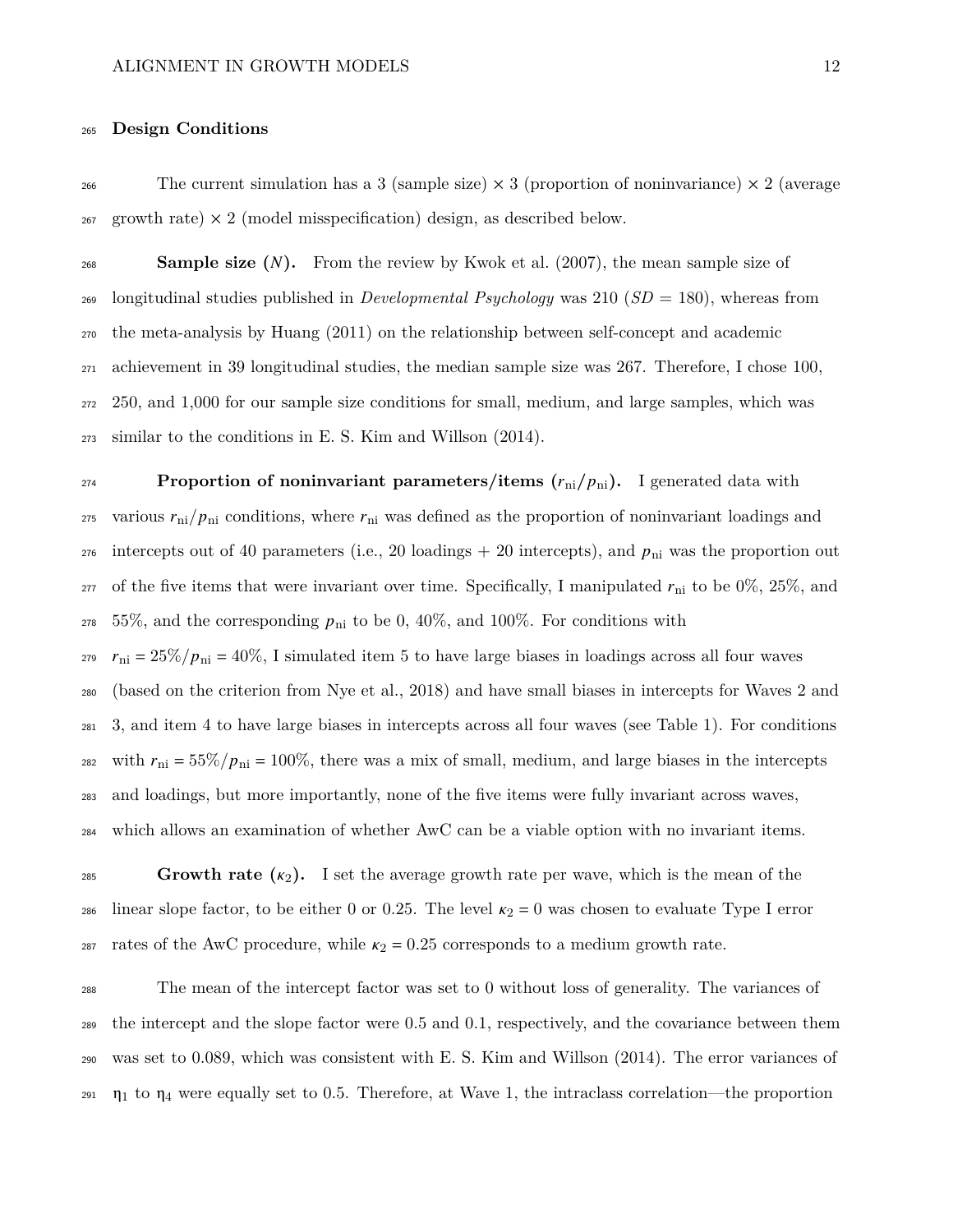292 of variance the intercept factor accounted for—was 0.5. When  $\kappa_2 = 0.25$ , the marginal  $R^2$  effect size was 0.38 (Johnson, [2014\)](#page-27-8).

**Model misspecification.** In practice, researchers rarely have data that perfectly fit the data well. Therefore, I had two sets of conditions for model misspecification, where the generated data either followed exactly or deviated slightly from the model in equations [\(1\)](#page-4-0) and [\(4\)](#page-9-0). For conditions with model misspecification, after generating the η values based on equation [\(4\)](#page-9-0), I added a small quadratic trend such that

<span id="page-12-0"></span>
$$
\eta_{it}^* = \eta_{it} + (t - 2.5)^2 \xi_{3i},\tag{5}
$$

299 where  $\xi_3$  is the quadratic growth factor with mean  $=$  -0.01 and variance  $=$  0.004. Besides, to resemble minor misspecification in the measurement model, I used a procedure similar to MacCallum and Tucker [\(1991\)](#page-28-5) by adding minor unique factor covariances with magnitudes between -0.1 and 0.1 to the generated values. The R code for generating the unique factor covariances can be found in the supplemental materials. Overall, the misspecification corresponds to a population RMSEA of .057.

### **Data Generation**

 For each simulation condition, I used R to simulate 2,500 data sets, which was sufficient to keep the Monte Carlo error to  $\pm 2\%$  of the parameter and *SE* estimates. It was also sufficient to 308 keep the margin of error for empirical Type I error rates to  $5\% \pm 0.5\%$ , which satisfied the stringent criterion defined by Bradley [\(1978\)](#page-25-6). For each condition I used the model defined in equations [\(1\)](#page-4-0) and [\(4\)](#page-9-0) (and equation [5](#page-12-0) for conditions with misspecifications) to compute the marginal mean vector and covariance matrix of the 20 manifest variables, and used the rmvn() function from the *mvnfast* package (Fasiolo, [2016\)](#page-26-8) in R to simulate multivariate normal data.

 **Data analysis.** I used *lavaan* (Version 0.6.7; Rosseel, [2012\)](#page-30-4) for all my analyses. For each simulated data set, I fitted (a) AwC, an AwC-growth model, (b) FI, a second-order growth model assuming full strong invariance that constrains all loadings and intercepts to be equal across waves, and (c) PI, a second-order growth model assuming partial strong invariance with equality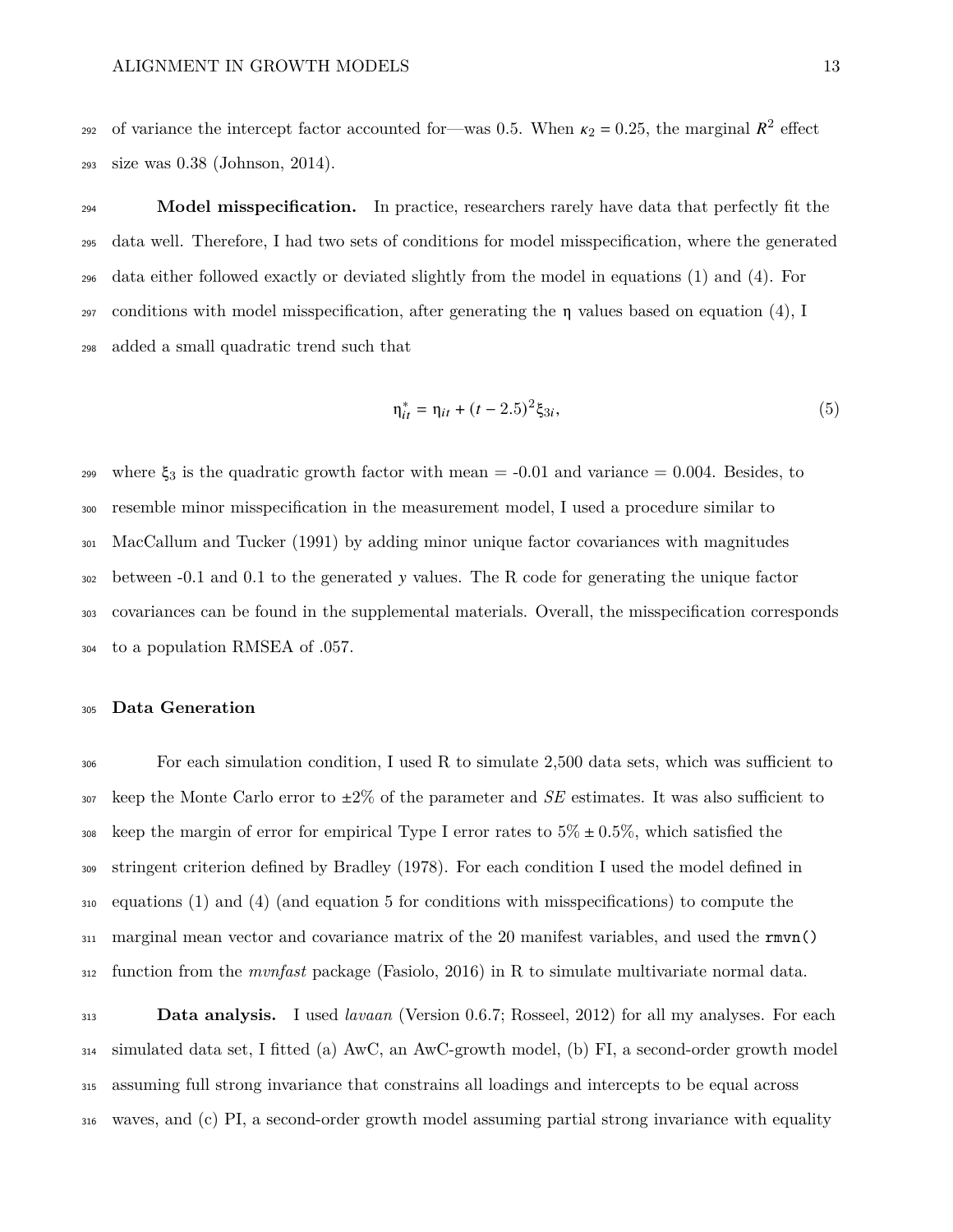317 constraints only on the unbiased items (except when  $r_{\text{ni}} = .55$ ). When  $r_{\text{ni}} = .55/p_{\text{ni}} = 1$ , all intercepts were noninvariant, so I placed the intercept equality constraints on the first item, which resembled the usual practice (see Shi et al., [2017\)](#page-30-5) while allowing the loadings and the intercepts of the other items to be freely estimated without cross-wave constraints. For both FI and PI, the models were identified by fixing the loadings of the first item (which is assumed invariant) to 0.8 and the intercepts of that item to 0 across all waves, so that the scales of the latent variables are the same across replications. For AwC, I fixed the loadings and the intercepts of the first item in each wave to the values based on the alignment solution. For all methods, I constrained the error 325 variance associated with the  $\eta$ s to be equal (i.e.,  $\psi_{11} = \ldots = \psi_{44}$ ). Maximum likelihood estimation for multivariate normal data was used for all methods.

<sup>327</sup> For each method I obtained point and *SE* estimates and the 95% Wald CI reported from <sup>328</sup> *lavaan* for the means and variances of the level and slope growth factors. For each parameter θ <sup>329</sup> (i.e., means and variances of levels and slopes), the evaluative measures were described below.

### <sup>330</sup> **Evaluative Measures**

**Bias.** The bias was computed as  $\bar{\hat{\theta}} - \theta$ , where  $\bar{\hat{\theta}} = \frac{\sum_{r=1}^{R} \hat{\theta}_r}{R}$  is the mean of the  $\hat{\theta}_r$  estimates 332 across 2,500 replications and  $\theta$  is the population parameter value.

**Root mean squared error (RMSE).** Considering the bias-variance trade-off (e.g., <sup>334</sup> Ledgerwood & Shrout, [2011\)](#page-27-9), a slightly biased estimator may be preferred over a biased estimator 335 if the former has a smaller sampling variance. Thus, for each method  $M$  I computed the RMSE of <sup>336</sup> the parameters of interest, defined as

RMSE(
$$
\hat{\theta}^M
$$
) =  $\sqrt{\frac{\sum_{r=1}^{R} (\hat{\theta}_r^M - \theta)^2}{R}}$ .

<sup>337</sup> A method with a smaller RMSE should be preferred.

<sup>338</sup> **Error rates of 95% CI.** To evaluate the CIs based on AwC and PI, I computed the 95% <sup>339</sup> Wald CI as  $\hat{\theta} \pm z_{.975} S\hat{E}(\theta)$ , where  $z_{.975}$  is the quantile in a standard normal distribution <sup>340</sup> corresponding to a probability of .975. For each parameter, the empirical error rates were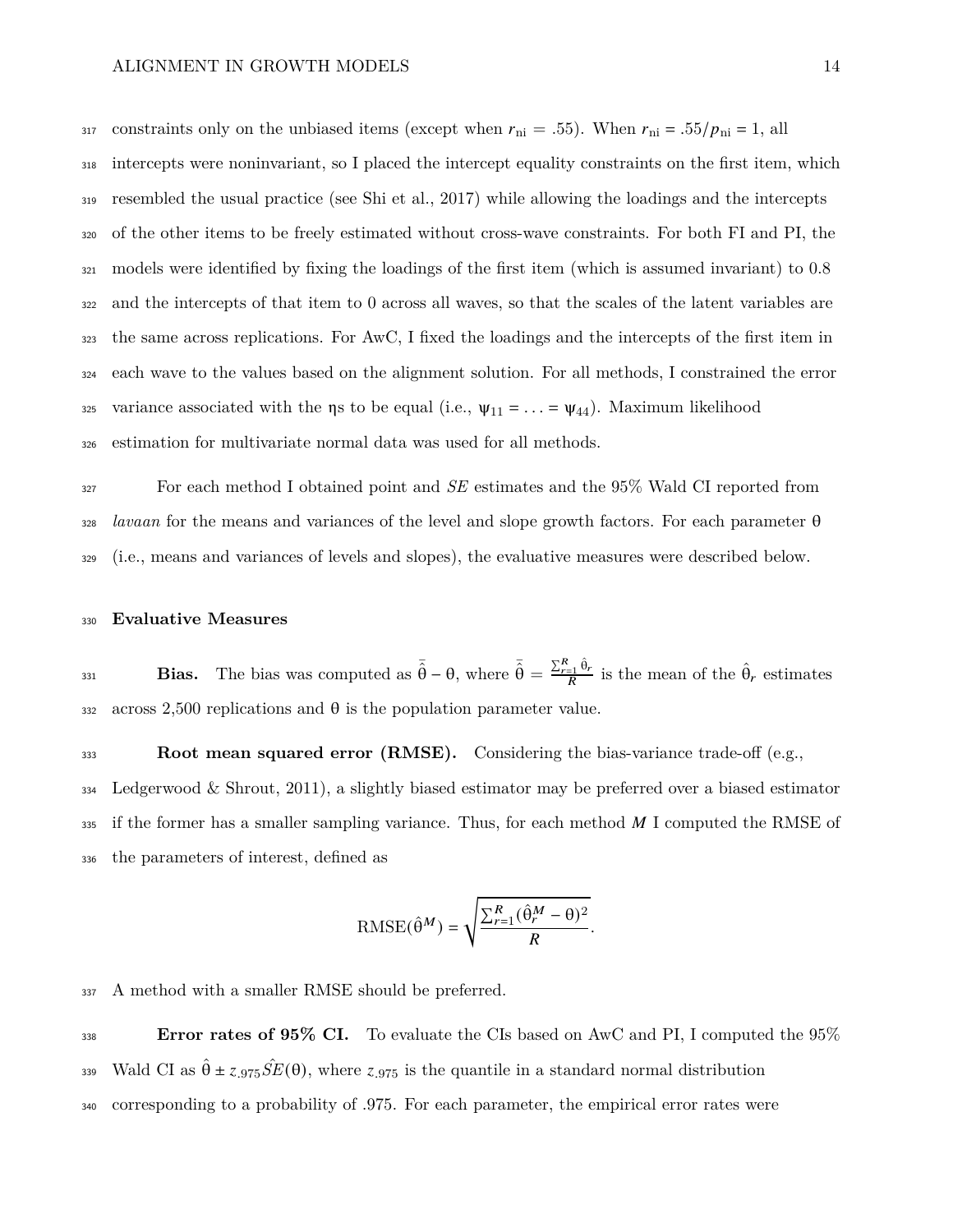calculated as the proportion of times the constructed CI failed to contain the population parameter value (i.e., 1 − coverage rates). A valid 95% CI should have an error rate of 5%. Note that when the population value of a parameter is zero, the 95% CI error rate is also the empirical Type I error rate of a Wald test with a 5% nominal significance level.

 In addition, to estimate the proportion of parameters that are substantially noninvariant for 346 each simulated data set, I computed the  $d_{\text{MACS}}$  effect size proposed by Nye and Drasgow [\(2011\)](#page-29-8). The  $d_{\rm MACS}$  effect size represents the standardized mean difference of each item across two groups or waves due to differences in loadings and intercepts. When an item is invariant across all 349 groups/waves,  $d_{\rm MACS} = 0$ , which is the minimum value. For example, if  $d_{\rm MACS} = 0.5$  for item 1 between Wave 1 and Wave 3, it means that the noninvariance in loadings and intercepts of item 1 across these two waves results in a mean difference of half a standard deviation. In the simulation, after obtaining the aligned loadings and intercepts, I computed  $d_{\rm MACS}$  for each of the 30 pairwise comparisons (5 items, each with 6 contrasts of time points). As Nye et al. [\(2018\)](#page-29-7) 354 suggested a cutoff of  $d_{\text{MACS}} < .20$  for negligible noninvariance, for each simulated sample I 355 computed (a) the proportion of pairwise comparisons with  $d_{\text{MACS}} > .20$  and (b) the proportion of 356 items (out of five) with at least one  $d_{\text{MACS}} > .20$ . Sample R codes for computing  $d_{\text{MACS}}$  statistics after alignment can be found in the supplemental materials.

### **Results**

 In some replications there were warnings from *lavaan* that some estimated variances were negative or that the estimates resulted in non-positive definite covariance matrices of the latent or observed variables; however, for all replications in all simulation conditions, the fitted models converged, so we used all 2,500 replications to summarize the results.

**Mean level**  $(\kappa_1)$ **.** As shown in Figure [2,](#page-37-0) when all items were invariant (i.e.,  $r_{ni} = 0$ ), all three methods (PI, FI, and AwC) were unbiased when there were no misspecifications, but had a small downward bias of about -0.01 when there were misspecifications (i.e., unmodelled quadratic trend and unique covariances). The biases were relatively stable across sample size conditions. 367 The estimates under PI and AwC were not affected when  $r_{\text{ni}} = .25/p_{\text{ni}} = .40$ , but the estimates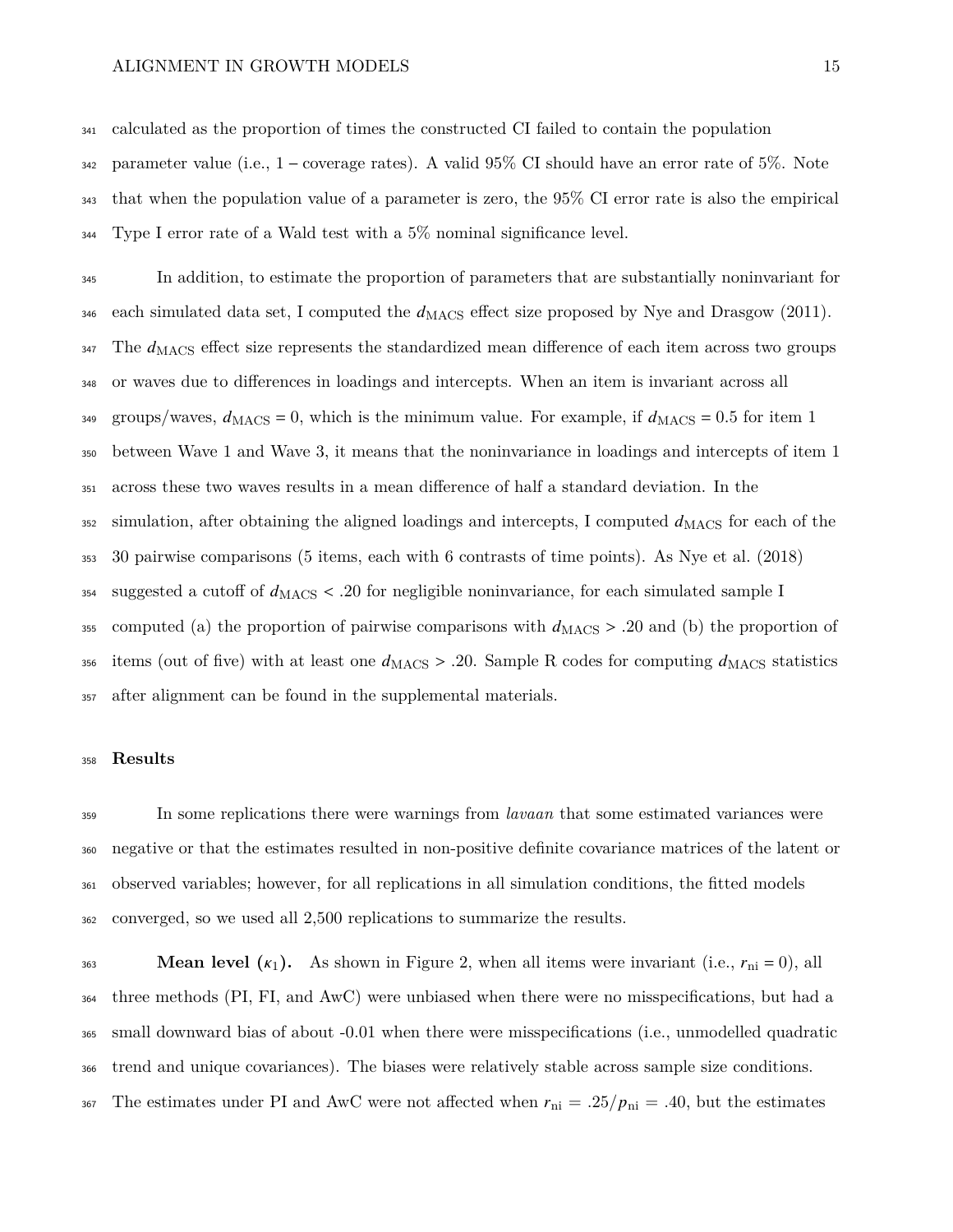<sup>368</sup> under FI started to show upward bias as it falsely constrained some noninvariant parameters to 369 be equal. When  $r_{\text{ni}} = .55/p_{\text{ni}} = 1$ , PI showed the worst bias  $(M_{\text{bias}} = 0.21)$  as it anchored on a 370 noninvariant item; FI showed large biases  $(M_{bias} = 0.15)$ , whereas AwC was also biased but to a 371 much lesser degree  $(M_{\text{bias}} = 0.04)$ .

<sup>372</sup> The RMSEs and error rates of 95% CIs for estimating the mean level were shown in 373 Table [2.](#page-33-0) When  $r_{ni} = 0$  or 0.25, PI was generally more efficient than AwC, but the difference was 374 not large. On the other hand, when  $r_{\text{ni}} = .55/p_{\text{ni}} = 1$ , PI was the least efficient. When  $r_{\text{ni}} > 0$ , <sup>375</sup> AwC generally had a smaller RMSE than FI, which was largely driven by the bias of FI. For CI 376 error rates, AwC generally maintained error rates  $<$  5% when  $r_{\text{ni}} \leq .25$  even in the presence of  $377$  misspecification, and its error rates  $(M_{\text{err}} = 3.38\%)$  tended to be lower than those based on PI  $1378$   $(M_{\text{err}} = 5.12\%)$ ; FI had large CI error rates when  $r_{\text{ni}}$  and sample size increased as it did not yield 379 a consistent estimate. When  $r_{\text{ni}} = .55/p_{\text{ni}} = 1$ , AwC also had increased CI error rates when <sup>380</sup> sample size increased, indicating that it also did not provide a consistent estimate, but the error <sup>381</sup> rates were much smaller than those under PI and FI.

<sup>382</sup> In addition, there were some counterintuitive results as the CI error rates were smaller 383 when model misspecification was present and when  $r_{\text{ni}} = .55/p_{\text{ni}} = 1$ . Upon further investigation, <sup>384</sup> such results were likely due to wider sample CIs when data were simulated with misspecification  $(8\% \text{ wider for PI and } 12\% \text{ wider for AwC}).$ <sup>[4](#page-0-0)</sup> 385

**Mean slope**  $(\kappa_2)$ . The bias of estimating  $\kappa_2$  is summarized in Figure [3,](#page-38-0) which depends on 387 its population value. For conditions with  $r_{\text{ni}} = 0$  and  $r_{\text{ni}} = .25/p_{\text{ni}} = .40$ , PI yielded unbiased 388 estimates, whereas AwC estimates showed small positive biases when  $r_{\text{ni}} = .25/p_{\text{ni}} = .40$  and 389  $\kappa_2 = .25$  (up to 0.03, or 12.56%), and FI estimates showed stronger biases (up to 0.07, or 28.54%). 390 When  $r_{\text{ni}} = .55/p_{\text{ni}} = 1$ , both PI (up to 37.03%) and FI (up to 49.68%) showed strong bias <sup>391</sup> regardless of sample size; AwC was still biased but to a much lesser degree, with the largest bias 392 of 28.21% when  $N = 100$ , but reduced to 14.80% when  $N = 1,000$ .

393 As shown in Table [3,](#page-34-0) like  $\kappa_1$ , the RMSE pattern was largely driven by the bias pattern. 394 Similarly, in terms of CI error rates, AwC yielded CIs with the lowest error rates when  $r_{\text{ni}} \leq .25$ ,

<sup>4</sup> This explanation was suggested by an anonymous reviewer.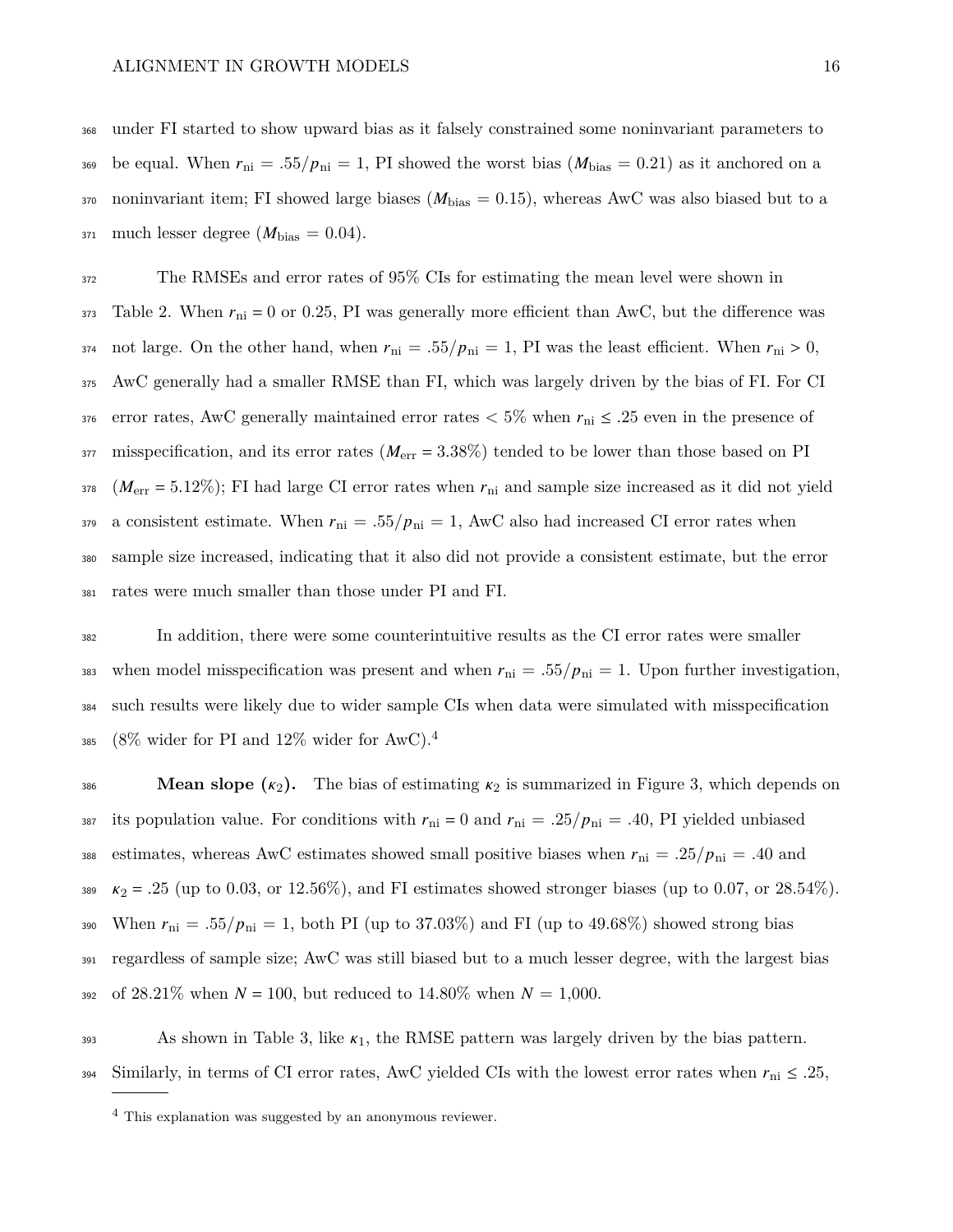<sup>395</sup> regardless of model misspecifications. On the other hand, FI yielded highly inflated error rates 396 when  $r_{\text{ni}} > 0$ . When  $r_{\text{ni}} = .55/p_{\text{ni}} = 1$ , AwC had inflated error rates when  $\kappa_2 = 0$  (i.e., Type I <sup>397</sup> error rates) of up to 15.04%, but it was much better than FI, which had error rates of up to 398 98.44%, and PI, which had error rates of up to 98.76%. When  $\kappa_1 = .25$ , the CI error rates for all <sup>399</sup> methods were much higher due to the larger biases in the estimates.

400 **Level variance**  $(\phi_1)$ **.** Figure [4](#page-39-0) shows the relative bias (i.e., bias  $(\phi_1)$ ) when estimating  $\phi_1$ . Similar to the results for  $\kappa_1$ , when there were no misspecification both PI and AwC yielded 402 estimates with little bias for conditions with  $r_{\rm ni} \leq .25$ , but the misspecification led to an 403 underestimation of about 10%. For FI, the underestimation was bigger. When  $r_{\text{ni}} = .55/p_{\text{ni}} = 1$ , <sup>404</sup> all methods suffered larger biases, but AwC yielded estimates with smaller bias (relative bias <sup>405</sup> between -21.10% to -8.90%) than FI (relative bias between -28.40% to -11.29%) and PI (relative 406 bias between  $-23.43\%$  to  $-10.91\%$ ).

<sup>407</sup> The RMSE patterns (Table [2\)](#page-33-0) were similar to the ones for estimating mean level, with AwC <sup>408</sup> generally performing better than falsely assuming invariance. For CI error rates, when there were 409 no misspecifications, AwC had rates  $< 5\%$  for all conditions with  $r_{\text{ni}} \leq .25$ , but increased to up to 410 12.16% when  $r_{\text{ni}} = .55/p_{\text{ni}} = 1$ . The error rates of FI increased as a function of  $r_{\text{ni}}$  and N and 411 were much higher than AwC. The error rates of PI increased as a function of N when  $r_{\text{ni}} =$  $_{412}$  .55/ $p_{ni} = 1$  and were higher than AwC. When there were misspecifications, all methods in all <sup>413</sup> conditions had increased error rates, but the error rates were lowest with AwC.

414 **Slope variance**  $(\phi_2)$ . Figure [4](#page-39-0) shows the relative bias (i.e., bias  $(\phi_2)$ ) when estimating 415  $\phi_2$ . With the current simulation set up, the misspecifications generally resulted in downward 416 biases for  $\phi_2$ , whereas increasing  $r_{\rm ni}$  resulted in upward biases for FI and AwC and downward 417 biases for PI (when  $r_{\rm ni} = .55/p_{\rm ni} = 1$ ), and the relative bias for  $\phi_2$  was larger than for  $\phi_1$ . It was 418 found that AwC had a larger bias than FI when  $r_{\text{ni}} = .55/p_{\text{ni}} = 1$  and  $N \le 250$ .

<sup>419</sup> The RMSE patterns (Table [3\)](#page-34-0) were similar to the ones for other parameters. The CI error <sup>420</sup> rates tended to be above 5% for all methods even without misspecifications, and with 421 misspecifications, AwC resulted in better control of error rates for all conditions with  $r_{\text{ni}} \leq .25$ . 422 When  $r_{\text{ni}} = .55/p_{\text{ni}} = 1$ , AwC actually had better error rates when there were misspecifications,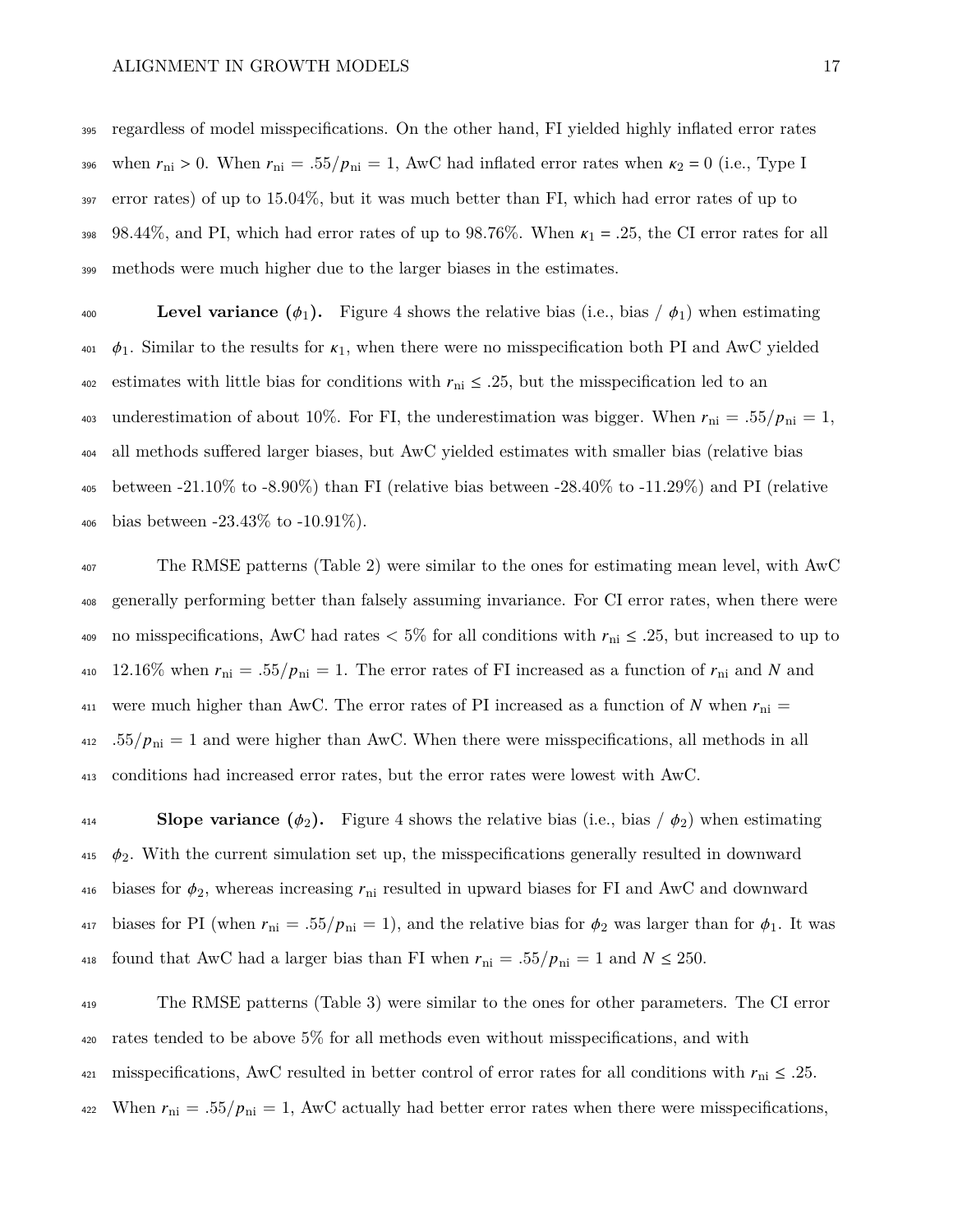mainly due to the compensatory effects of misspecifications and noninvariance resulting in smaller biases.

<sup>425</sup>  $d_{\text{MACS}}$  **effect size.** It was found that when using the AwC method, the  $\kappa_1$  and  $\kappa_2$ <sup>426</sup> estimates were acceptable when (a) less than  $30\%$  of the pairwise  $d_{\text{MACS}}$  was larger than .20 *AND*  $_{427}$  (b) less than 50% of the items had at least one  $d_{\rm MACS} > .20$ . More details about the analyses with the  $d_{\text{MACS}}$  effect size can be found in the supplemental material.

### **Summary and Remarks**

 From the simulation, I found that AwC generally worked well in reducing bias on growth parameter estimates due to noninvariance, and performed best in terms of bias when the sample size is large (e.g., 1,000). It produces a slight loss of efficiency compared to the correctly specified partial invariance model when the proportion of noninvariant parameters is small but performs better than picking the wrong anchor item in a partial invariance model when the proportion of noninvariant parameters is large. It also generally shows better control on Type I error rates and CI coverage rates. Therefore, the proposed AwC growth method is a viable alternative to the traditional partial invariance approach. On the other hand, while using a correctly specified partial invariance model works well, it leads to the highest bias when it anchors on items with large noninvariance; in the current simulation, it performs worse than the strong invariance model, as in the latter noninvariance in different directions partially cancels out (see Horn & McArdle, [1992\)](#page-26-1).

 One limitation of the simulation is that it does not inform whether the magnitude of  $\mu$ <sup>443</sup> noninvariance, which was not a manipulated factor, would affect the results.<sup>[5](#page-0-0)</sup> A supplemental 444 simulation was conducted for the simulation conditions with  $r_{\text{ni}} = .55/p_{\text{ni}} = 1$  but with the magnitude of noninvariance reduced by half, and the results can be found in the supplemental materials [\(https://github.com/marklhc/awc-growth-supp\)](https://github.com/marklhc/awc-growth-supp). In summary, the parameter bias was smaller for all methods with a smaller magnitude of noninvariance, but the overall pattern of the results was similar. The AwC method still performed better than PI and FI, but all methods

An anonymous reviewer brought up this excellent point.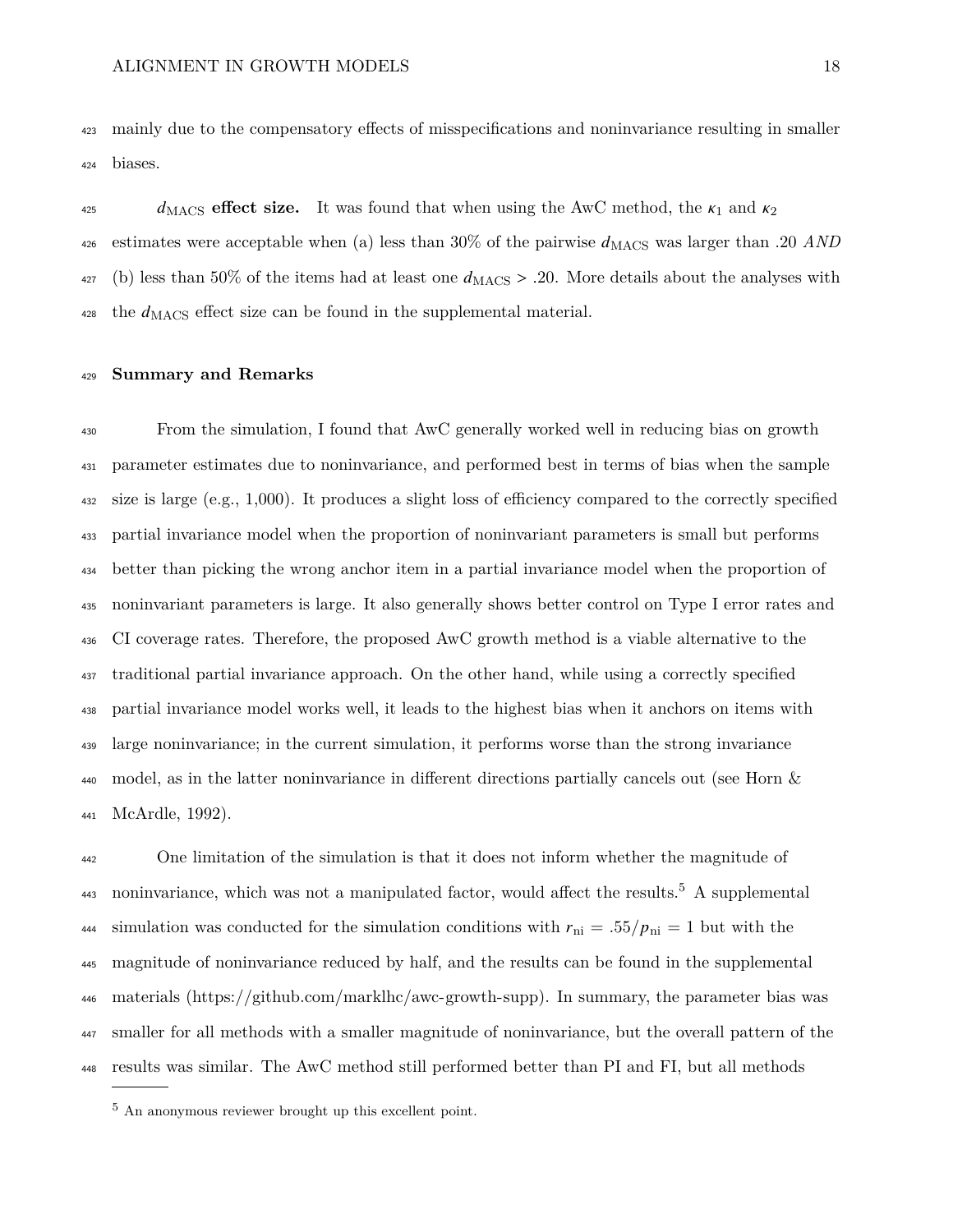showed non-negligible biases when estimating the level and slope parameters.

Another issue of interest is whether the results of AwC depend on which indicator has the  $\mu_{451}$  identification constraints,  $\delta$  which I here refer to as the reference indicator. Theoretically, because the loadings and the intercepts of the reference indicator are fixed to the corresponding values of the AO solution, the metric of the latent variables will remain similar, so the latent parameter estimates should be the same. However, if one chooses an indicator with weak loadings (i.e., close to 0), the metric of the latent variables will be only weakly identified, leading to larger standard errors of the latent parameters. In the simulation study, I followed Marsh et al. [\(2018\)](#page-28-3) to use the first indicator as the reference indicator for AwC, which happened to be one with the largest loadings. To evaluate the sensitivity of AwC growth model results to choices of reference indicator, I reran the simulations using the second indicator (with loadings = .50) as the reference indicator. As expected, the parameter bias of AwC remained similar, but the constructed 95% CI was generally wider due to larger standard error estimates, leading to lower statistical power. Based on these results, a tentative recommendation is to choose an item with large loadings as the reference indicator, but future research is needed to determine the optimal choice of reference indicator.

 $\epsilon_{\text{465}}$  Finally, based on the associations between the  $d_{\text{MACS}}$  effect size statistics and the estimated 466 mean intercept and slope, I suggest a  $50/30/20$  rule of thumb for using  $d_{\rm MACS}$  effect size statistics to gauge the appropriateness of the AwC method: AwC is trustworthy when (a) no more than 50% 468 of items have one or more  $d_{\text{MACS}} > .20$  and (b) no more than 30% of the pairwise  $d_{\text{MACS}} > .20$ .

## **Applied Example**

 The illustrative data come from Waves I (1995–1996), II (2004–2006), and III (2013–2014) of the Midlife in the United States project (MIDUS; Brim et al., [2020;](#page-25-7) Ryff, Almeida, Ayanian, Carr, et al., [2017;](#page-30-6) Ryff, Almeida, Ayanian, Binkley, et al., [2019\)](#page-30-7). For the demonstration, I investigated how neuroticism changed over time. At each wave, participants indicated how each of  $_{474}$  the four words: "moody," "worry," "nervous," and "calm," described them on a 4-point scale (1 =

Both the Associate Editor (Keith Widaman) and an anonymous reviewer brought up this excellent point.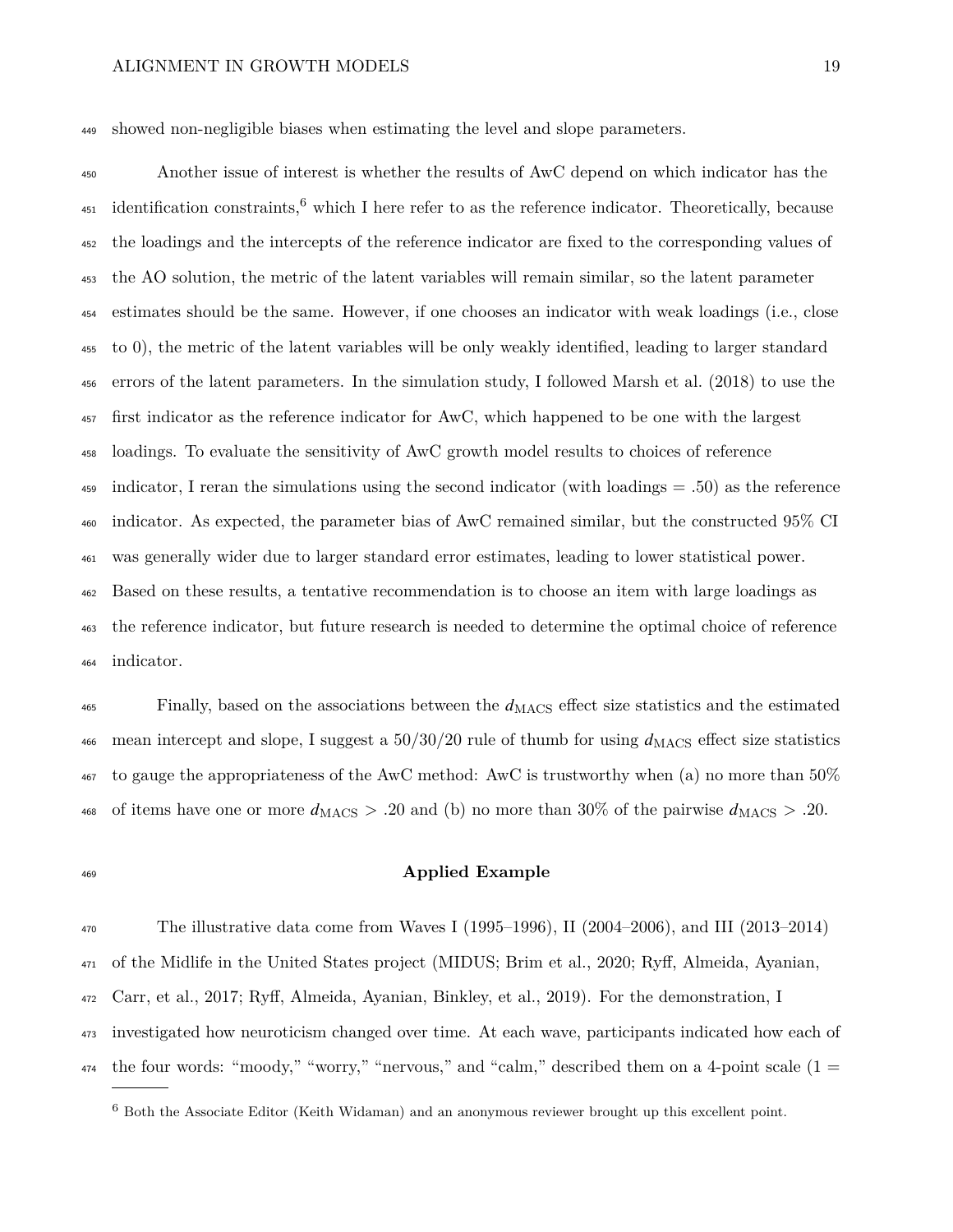*A lot*,  $2 = Some$ ,  $3 = A$  *little*,  $4 = Not$  *at all*). To make interpretations easier, I reverse-coded the first three items so that for all items, a higher score indicated higher neuroticism. For illustration, I used a subsample of participants who were 40 years old or below at Wave I; also, to simplify the illustration I included only participants with no missing data on all four items across all three 479 waves, resulting in a subsample of 833 participants  $(M<sub>age</sub> = 33.79)$ . The descriptive statistics of each item can be found in the supplemental materials

[\(https://github.com/marklhc/awc-growth-supp\)](https://github.com/marklhc/awc-growth-supp).

 A longitudinal configural invariance model with three factors was first fitted to the 12 observed variables (four items across three waves), and unique covariances of the items across waves were allowed. To use AO, it is easiest to identify the configural model by fixing the latent 485 factor variances to 1 and the latent means to  $0.^7$  $0.^7$  The overall  $\chi^2$  test for this model was 486 statistically significant,  $\chi^2$  ( $N = 833$ ,  $df = 39$ ) = 74.49,  $p < .001$ , indicating lack of exact fit.  $_{487}$  However, the model fit was acceptable using common standards, with CFI = .991, RMSEA = .033, 90% CI [.021, .044], and SRMR = .038. The factor loading and intercept estimates before alignment are shown in Table [4,](#page-35-0) which is not very meaningful as the model does not place the latent variables on similar metrics across waves. It should be emphasized that like other methods for evaluating measurement invariance, one needs to make sure the configural model demonstrates acceptable model fit before performing AO.

 Using the loading and intercept estimates from the configural model, I obtained the aligned loadings and intercept estimates that minimized the component loss function, using the invariance.alignment() function from the *sirt* package (Robitzsch, [2020b\)](#page-30-8) in R. The aligned solutions are also shown in Table [4,](#page-35-0) together with the aligned factor means and variances. From the aligned solution, the latent factor means were estimated to be -0.31 in Wave II and -0.27 in Wave III.

 As shown in the simulation results, AwC may result in biased latent parameter estimates 500 when the proportion of noninvariant parameters/items is large, as indicated by the  $d_{\text{MACS}}$ 

 Other ways of identifying the model, such as fixing the latent factor variances to 1 and the latent means to 0 for Wave 1 while constraining the loadings and intercepts of the first item to be equal across waves, give identical model fit and lead to the same aligned solution.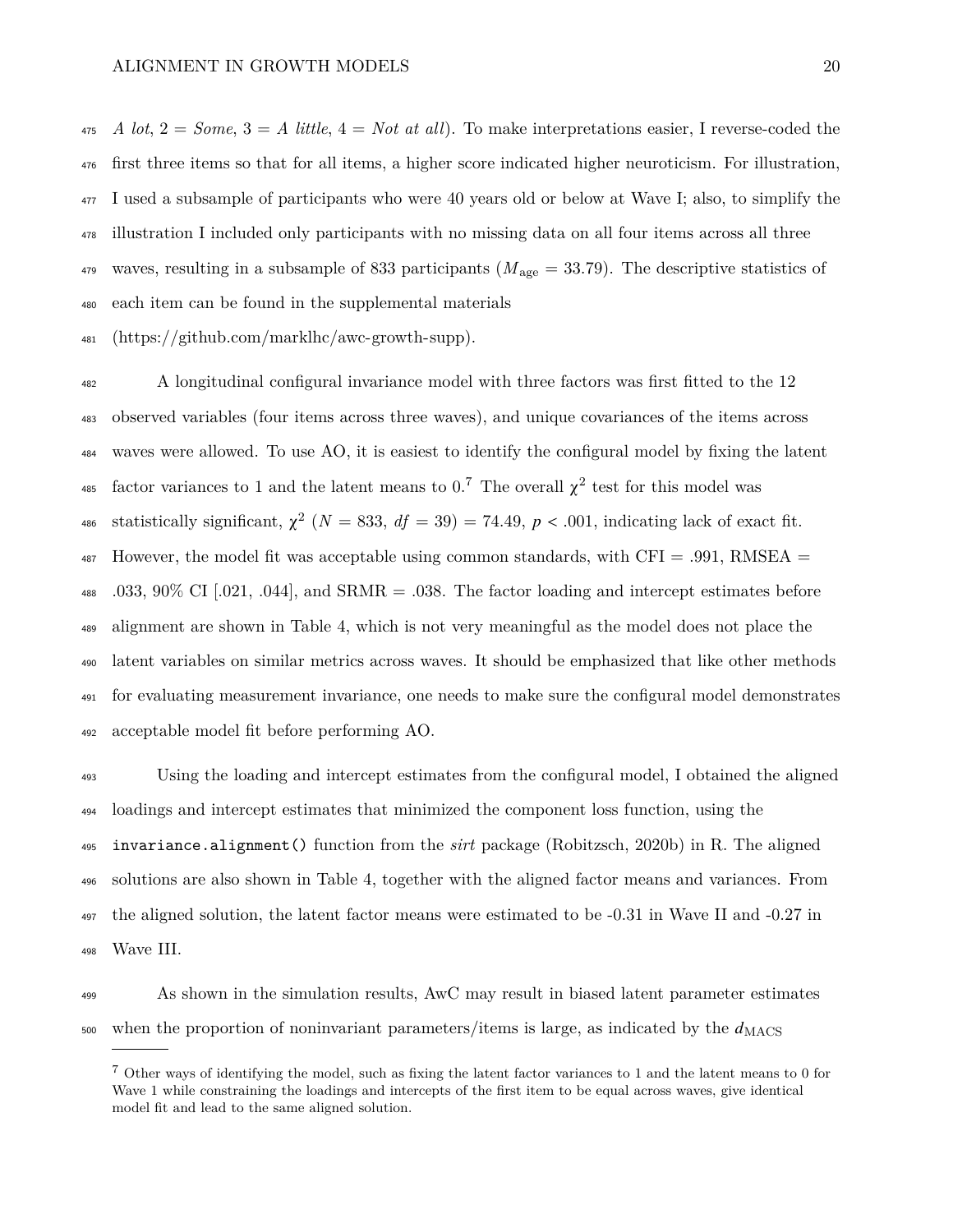statistics. In the neuroticism example, there were 12 pairwise comparisons, and two of them (16.7%) showed non-negligible  $d_{\rm MACS}$ : "moody" for Wave 1 vs. Wave 3 (0.23), and "calm" for 503 Wave 1 vs. Wave 2 (0.21); 50% of the items showed at least one  $d_{\text{MACS}} > .20$ . Based on the suggested  $50/30/20$  rule of thumb, I continue with the AwC growth model.

 As shown in the supplemental materials, I fixed the loadings and intercepts of the second indicator ("worry"), which had the largest loadings overall, to the values from the AO solution for each wave (e.g., 0.79, 0.78, and 0.80 for loadings; 2.62, 2.63, and 2.62 for intercepts), and the resulting model fit was exactly the same as the unaligned configural model. I then fit a second-order linear latent growth model with the same minimum identification constraints. Based on the mean pattern, a linear growth model is probably not a good fit for the data, but I keep it for my illustration as the linear growth model as it is widely used. It should also be pointed out that other growth shapes can be easily applied, and readers can check out excellent resources by Grimm et al. [\(2016\)](#page-26-0) and Newsom [\(2015\)](#page-29-9), for example. The AwC growth model had an acceptable 514 fit,  $\chi^2$  ( $N = 833$ ,  $df = 40$ ) = 101.70,  $p < .001$ , CFI = .985, RMSEA = .043, 90% CI [.033, .053], and SRMR = .041. Based on the parameter estimates, after adjusting for potential violations of factorial invariance, the mean slope estimate was -0.124, 95% CI [-0.166, -0.082], indicating an overall decreasing trend of about 0.124 *SD* in neuroticism per wave.

 To illustrate the sensitivity to different reference indicators, I also fit an AwC growth model using "calm" as the reference indicator, which had the lowest loadings (0.32 to 0.36). This AwC <sup>520</sup> growth model with alignment had a similar fit,  $\chi^2$  ( $N = 833$ ,  $df = 40$ ) = 81.03,  $p < .001$ , CFI = 521 .990, RMSEA = .035, 90% CI [.024, .046], and SRMR = .039. The mean slope estimate was -0.127, which was similar to the estimate when using "worry" as the reference indicator, but the 95% CI [-0.215, -0.038] was wider.

 The full R code for this example can be found in the supplemental materials [\(https://github.com/marklhc/awc-growth-supp\)](https://github.com/marklhc/awc-growth-supp).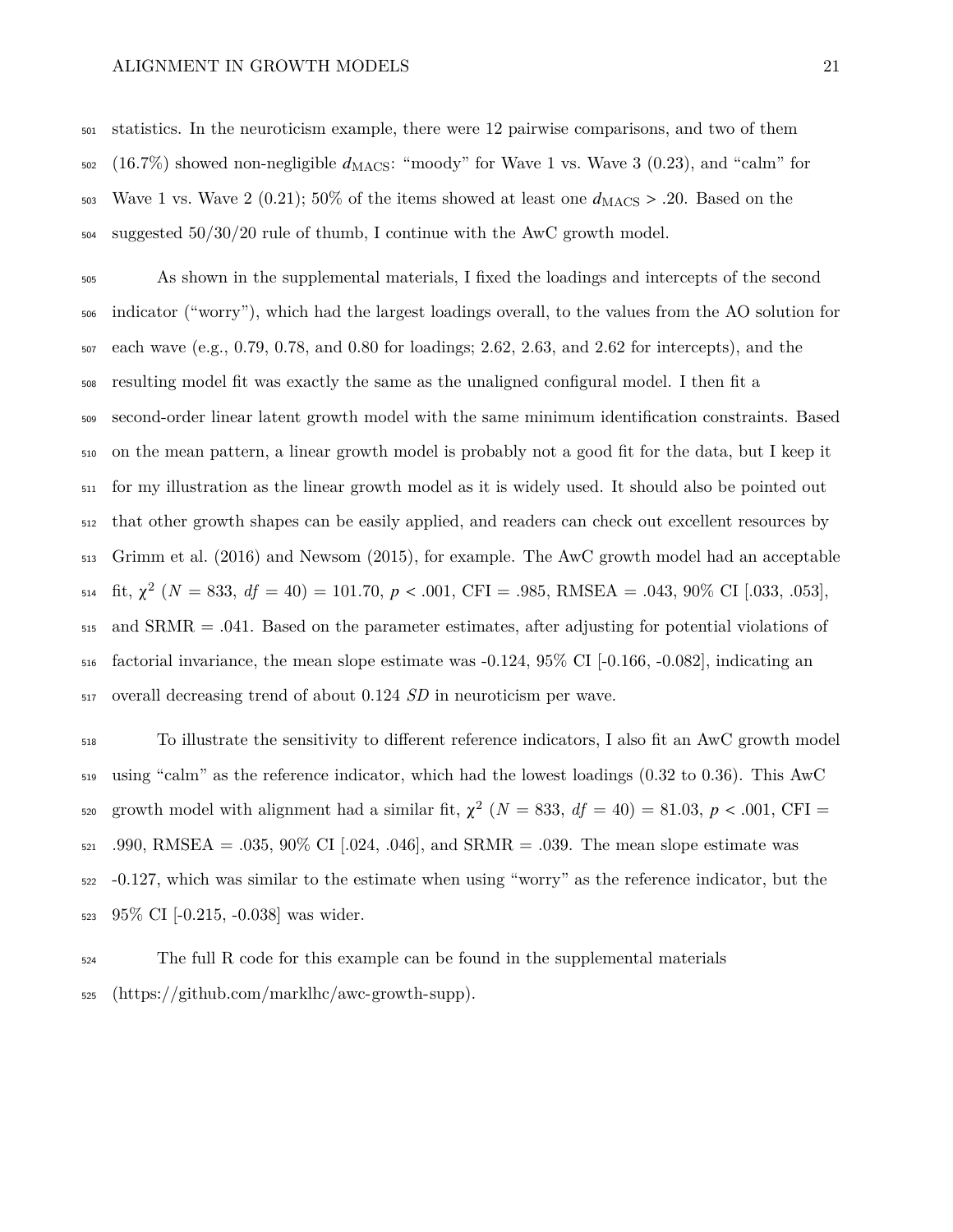### **Discussion**

 In growth models, for growth parameters to be meaningful, the quantification of the target construct must be consistent across time. Under the common factor model with continuous and normally distributed indicators, this means that strong factorial invariance needs to hold. When strong invariance is violated for some but not all items, falsely assuming invariance and using a full strong invariance model results in biased growth parameter (i.e., level and slope) estimates and the corresponding between-person variance estimates, as demonstrated in previous studies (Ferrer et al., [2008;](#page-26-3) Liu & West, [2018\)](#page-28-4) and the current simulation. The empirical Type I error rates for the mean slope (i.e., CI error rates when the true slope is zero) increase as sample size 535 and proportion of noninvariant parameters increase and approach  $100\%$  when  $N = 1,000$ . In other words, if noninvariance is not correctly accounted for, researchers are almost guaranteed to falsely detect significant growth or changes, when none exists.

 One can also use a second-order growth model with a partial strong invariance model to adjust for the noninvariance, which performed well in my simulation when the proportion of 540 noninvariant parameters is relatively small (e.g.,  $\langle 25\% \rangle$ ) and there are at least some truly invariant items. However, two major limitations of this approach is that (a) it requires either prior knowledge or an intensive iterative specification search process, which may capitalize on chance (MacCallum et al., [1992;](#page-28-2) Marsh et al., [2018\)](#page-28-3), (b) it may lead to even worse bias when it anchors on the wrong item(s) (see Ferrer et al., [2008;](#page-26-3) Shi et al., [2017\)](#page-30-5), and (c) it cannot be used when all items are noninvariant, based on our simulation results. All of them are potential reasons that the second-order growth model with adjustment of partial invariance has not been widely adopted.

 In the current paper, I propose adapting the alignment optimization (AO) and the alignment-within-CFA (AwC) techniques, originally developed in multiple-group analyses, to growth modeling to adjust for longitudinal noninvariance. To my knowledge, the current paper is the first in demonstrating how AwC can be applied to longitudinal factor models.

 The AwC growth method has several advantages. First, compared to searching for a partial invariance model, which usually requires many iterations of adding/relaxing constraints and examining modification indices or other fit indices, AwC only requires fitting a longitudinal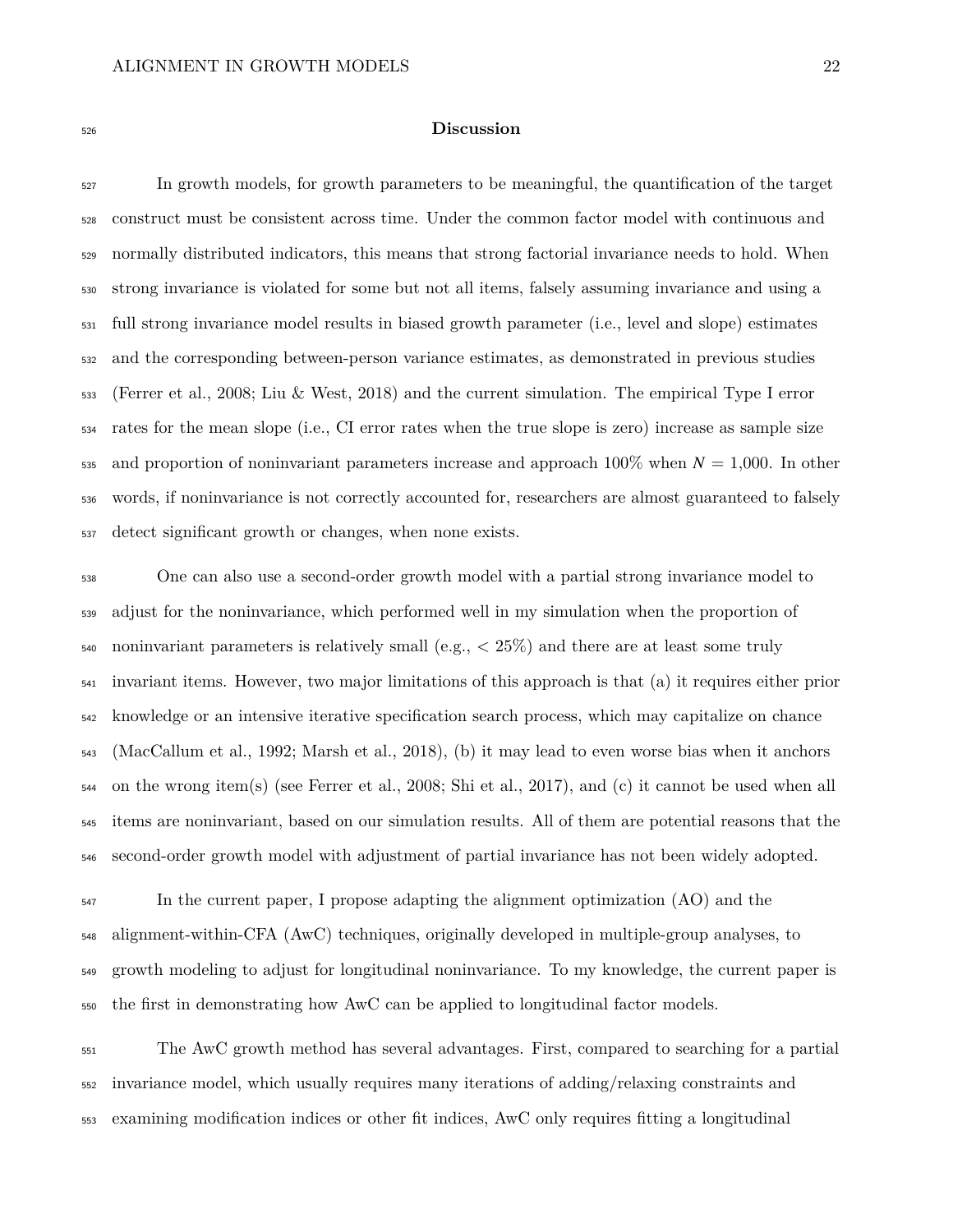configural model, performing alignment optimization, and fitting a second-order growth model. Therefore, it presents less burden for applied researchers and avoids problems that different researchers may use different cutoffs for freeing invariance constraints. Second, unlike the partial invariance approach, the AwC approach does not require identifying anchoring item(s). As demonstrated in Marsh et al. [\(2018\)](#page-28-3) and Shi et al. [\(2017\)](#page-30-5), and also in my simulation, using noninvariant items as anchors can lead to severe bias in structural parameters; by not depending on any anchoring items, AwC thus eliminates one potential source of error.

 Researchers should use AwC with caution, however. As the current study show, when the 562 proportion of substantially noninvariant parameters (with  $d_{\text{MACS}} \ge .20$ ) is large (e.g.,  $> 30\%$ ; see also B. Muthén & Asparouhov, [2014\)](#page-29-10) or when the proportion of noninvariant items is large (e.g.,  $564 > 50\%$ , AwC still leads to biased parameter estimates, even though the bias may be smaller than using a noninvariant anchor item with a partial invariance model. The observed bias in AwC was consistent with Asparouhov and Muthén [\(2014\)](#page-25-2)'s suggestion that the alignment method may fail when the "assumption of approximate measurement invariance is violated" (p. 506), meaning a substantial proportion of parameters with medium-to-large noninvariance. Therefore, when using AwC, I recommend researchers to report the range of  $d_{\rm MACS}$  values, the proportion of  $d_{\text{MACS}} > .20$ , and the proportion of items with at least one  $d_{\text{MACS}} > .20$ , and be skeptical of 571 parameter estimates when more than 30% of  $d_{\rm MACS}$  are  $> .20$  or when more than 50% of the items have one or more  $d_{\rm MACS} > .20$ . Furthermore, a large proportion of noninvariance may suggest that an instrument does not measure constructs that are comparable over time.<sup>[8](#page-0-0)</sup> Instead of merely applying AwC or partial invariance for statistical adjustment, researchers should carefully consider the developmental nature of the target constructs and the content of the items to decide whether the instrument can still be meaningfully compared over the time span of the research; it is possible that the instrument does not allow for meaningful comparisons over certain period of time, and refinement of the instrument or development of a new instrument will be needed.

Both the Associate Editor and an anonymous reviewer brought up this excellent point.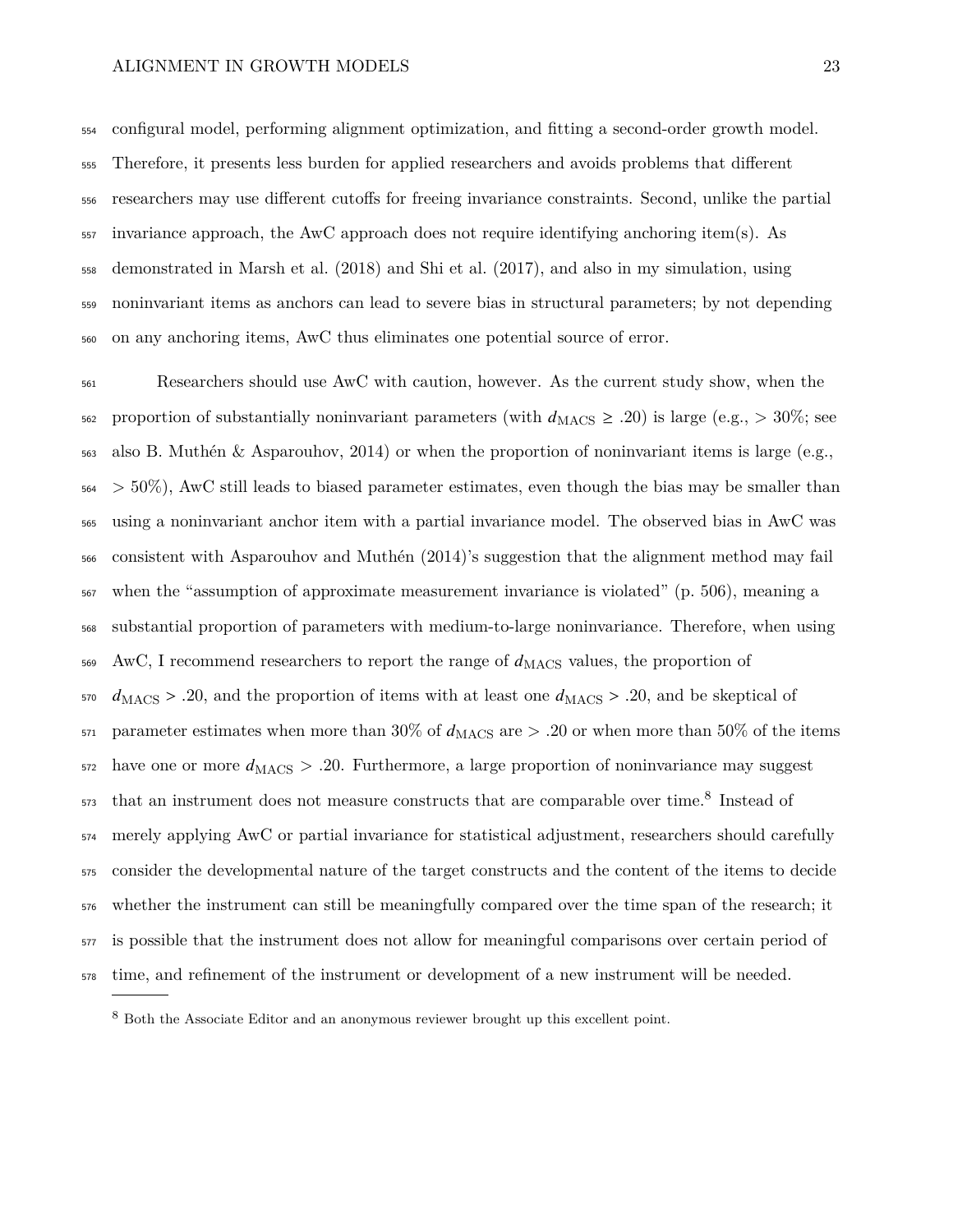### **Limitations and Future Directions**

 The current simulation study is not without limitations. First, I only evaluated the linear growth models as my goal was mainly to introduce how AwC can work for longitudinal data and provide the first piece of evidence of its performance; future research can thus examine alternative growth models, such as polynomial growth, piecewise growth, and latent change score models (McArdle & Grimm, [2010;](#page-28-6) McArdle & Hamagami, [2001\)](#page-28-7). Second, it is possible to apply AwC to designs with more time points and potentially with intensive longitudinal data with many time points (Bolger & Laurenceau, [2013;](#page-25-8) Hamaker & Wichers, [2017\)](#page-26-9), in which case the advantage of AwC may be even bigger as identifying an appropriate partial invariance model is hard with many time points. However, the results by Asparouhov and Muthén [\(2014\)](#page-25-2) and Marsh et al. [\(2018\)](#page-28-3) on independent groups suggested that AO/AwC may produce biased latent parameter estimates when the ratio between group sample size and the number of groups is less than 6 (e.g., 90 individuals per group with 15 groups), so future studies are needed to examine the sample size requirement for using AwC with a larger number of time points. Third, as AO can also be applied to ordered categorical data (B. Muthén & Asparouhov, [2014\)](#page-29-10), future research can explore whether my findings on AwC hold for such data.

 In addition, my simulation only focused on violations of factorial invariance with respect to time, but in real research, noninvariance can happen with respect to a combination of time and  $\frac{1}{597}$  demographic variables (e.g., gender, age; Horn & McArdle, [1992;](#page-26-1) E. S. Kim & Willson, [2014\)](#page-27-3), which has been an important but understudied area of research. The AwC approach is potentially useful by considering simultaneous invariance across combinations of time points and demographic subgroups, and future research is needed to formalize how AwC can work in such designs and evaluate its performance and efficiency. Finally, the current study assumes that the sample size is constant across time points, meaning that data are complete or listwise deletion has been used; when there is missing at random attrition that can be handled by full-information maximum likelihood, one can include weights in the component loss function for alignment to reflect different sample sizes across time (see Asparouhov & Muthén, [2014\)](#page-25-2), but future research is needed to evaluate the use of such weights in the AwC growth modeling method.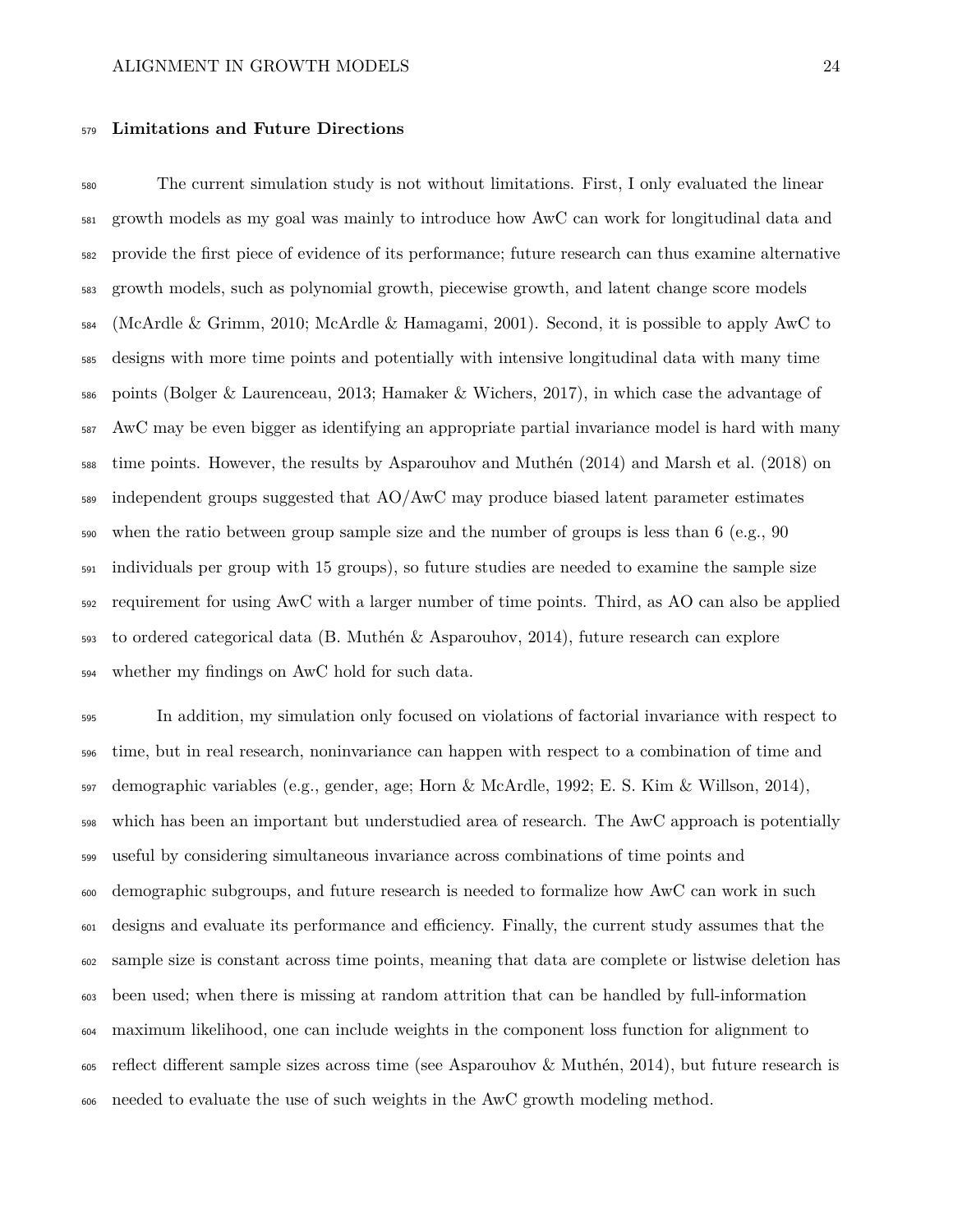Given that the AwC method is relatively new, there are also a lot of research opportunities to further optimize it. For example, the component loss function proposed by Asparouhov and Muthén [\(2014\)](#page-25-2) was chosen mostly because of its empirical performance, and alternative functions or family of functions may perform better in some models and may have better theoretical justifications (see Robitzsch, [2020a\)](#page-30-9). Another direction that can greatly benefit the research community is to automate the steps for fitting second-order growth models with AwC so that users can just specify one second-order growth model; programs can then automatically provide fit indices of both the configural model and the final growth model and the growth parameter estimates after adjustment with AwC, as well as effect size indices indicating the degree of noninvariance.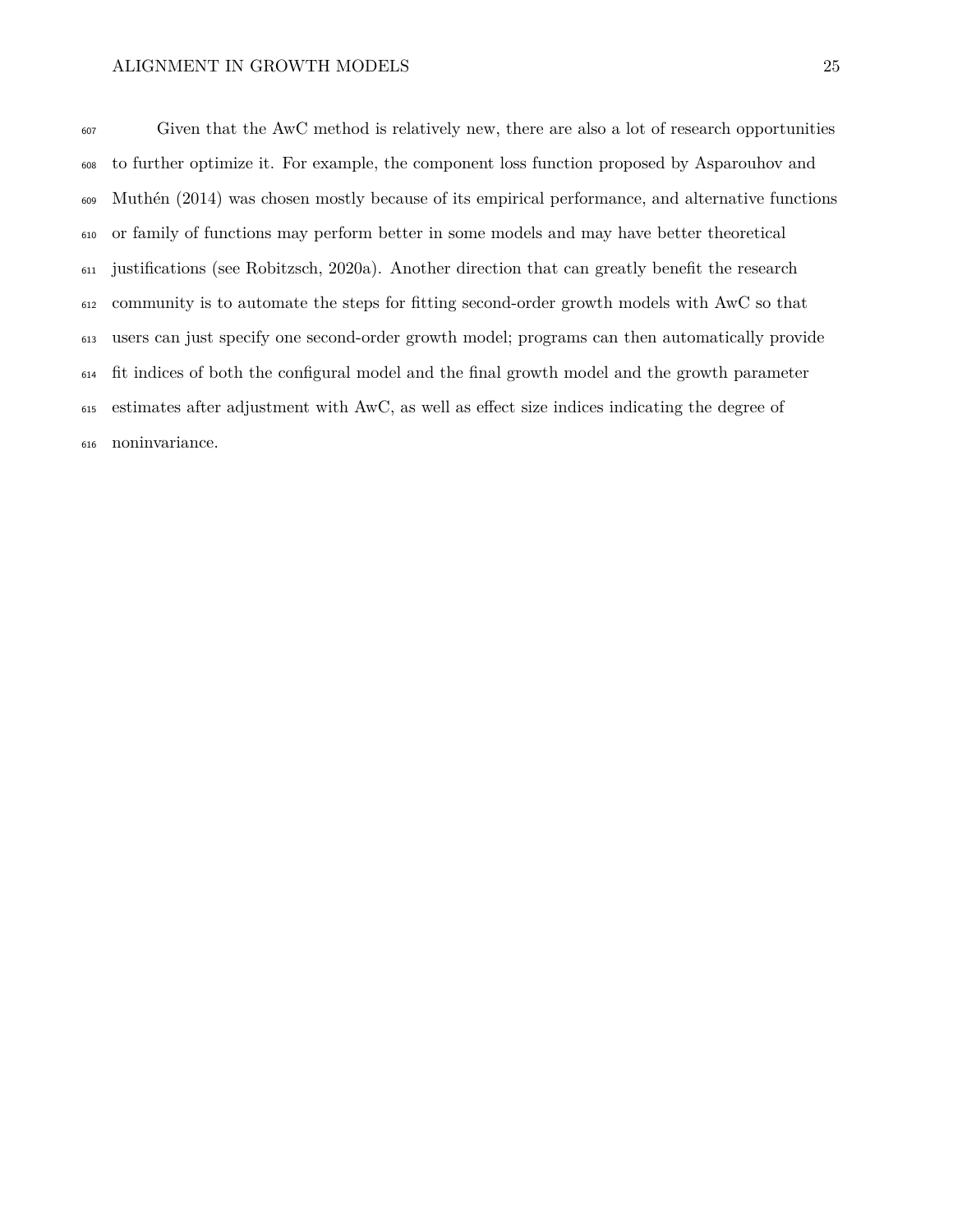<span id="page-25-8"></span><span id="page-25-7"></span><span id="page-25-6"></span><span id="page-25-5"></span><span id="page-25-4"></span><span id="page-25-3"></span><span id="page-25-2"></span><span id="page-25-1"></span><span id="page-25-0"></span>

| 617 | References                                                                                         |
|-----|----------------------------------------------------------------------------------------------------|
| 618 | Asparouhov, T., & Muthén, B. (2014). Multiple-group factor analysis alignment. Structural          |
| 619 | Equation Modeling: A Multidisciplinary Journal, 21(4), 495-508.                                    |
| 620 | https://doi.org/10.1080/10705511.2014.919210                                                       |
| 621 | Barnes, G. M., Reifman, A. S., Farrell, M. P., & Dintcheff, B. A. (2000). The effects of parenting |
| 622 | on the development of adolescent alcohol misuse: A six-wave latent growth model. Journal           |
| 623 | of Marriage and Family, $62(1)$ , 175-186.                                                         |
| 624 | https://doi.org/10.1111/j.1741-3737.2000.00175.x                                                   |
| 625 | Blankson, A. N., & McArdle, J. J. (2013). Measurement invariance of cognitive abilities across     |
| 626 | ethnicity, gender, and time among older americans. The Journals of Gerontology Series B:           |
| 627 | Psychological Sciences and Social Sciences, $70(3)$ , 386-397.                                     |
| 628 | https://doi.org/10.1093/geronb/gbt106                                                              |
| 629 | Bolger, N., & Laurenceau, J.-P. (2013). Intensive longitudinal methods: An introduction to diary   |
| 630 | and experience sampling research. The Guilford Press.                                              |
| 631 | Bradley, J. V. (1978). Robustness? British Journal of Mathematical and Statistical Psychology,     |
| 632 | 31, 144-152. https://doi.org/10.1111/j.2044-8317.1978.tb00581.x                                    |
| 633 | Brim, O. G., Baltes, P. B., Bumpass, L. L., Cleary, P. D., Featherman, D. L., Hazzard, W. R.,      |
| 634 | Kessler, R. C., Lachman, M. E., Markus, H. R., Marmot, M. G., Rossi, A. S., Ryff, C. D.,           |
| 635 | & Shweder, R. A. $(2020)$ . Midlife in the United States (MIDUS 1), 1995-1996.                     |
| 636 | https://doi.org/10.3886/ICPSR02760.v19                                                             |
| 637 | Byrne, B. M., Shavelson, R. J., & Muthén, B. (1989). Testing for the equivalence of factor         |
| 638 | covariance and mean structures : The issue of partial measurement In variance.                     |
| 639 | <i>Psychological Bulletin, 105</i> (3), 456–466. https://doi.org/10.1037/0033-2909.105.3.456       |
| 640 | Chalmers, R. P. (2020). SimDesign: Structure for organizing monte carlo simulation designs [R      |
| 641 | package version 2.0.1. https://CRAN.R-project.org/package=SimDesign                                |
| 642 | Chalmers, R. P., & Adkins, M. C. (2020). Writing effective and reliable Monte Carlo simulations    |
| 643 | with the SimDesign package. The Quantitative Methods for Psychology, $16(4)$ , 248–280.            |
| 644 | https://doi.org/10.20982/tqmp.16.4.p248                                                            |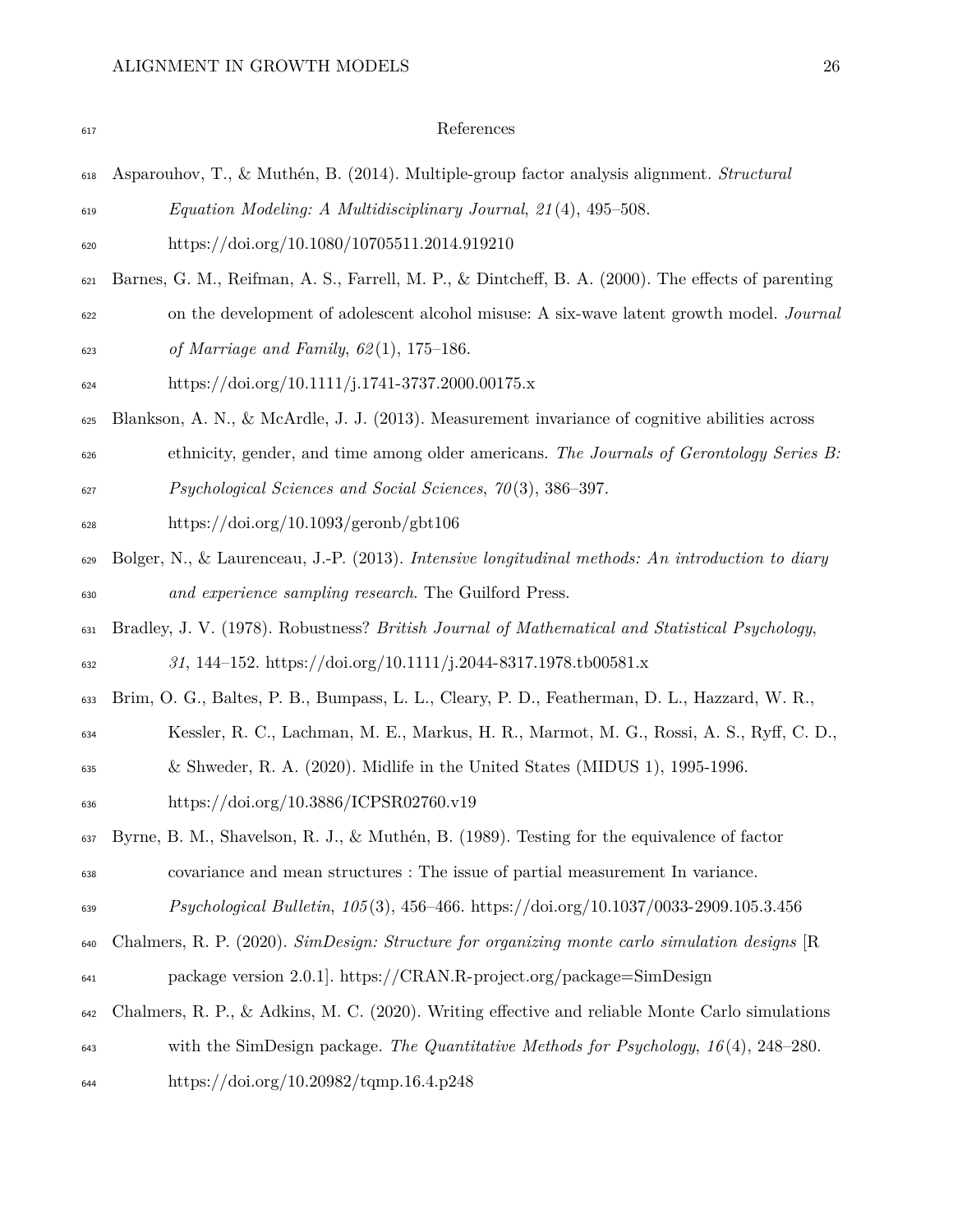- <span id="page-26-5"></span> Chambers, C. (2019). *The seven deadly sins of psychology: A manifesto for reforming the culture of scientific practice* (2 edition). Princeton University Press.
- <span id="page-26-6"></span> Cole, D. A., & Preacher, K. J. (2014). Manifest variable path analysis: Potentially serious and misleading consequences due to uncorrected measurement error. *Psychological Methods*, *19* (2), 300–315.<https://doi.org/10.1037/a0033805>
- <span id="page-26-2"></span> Curran, P. J., & Hussong, A. M. (2009). Integrative data analysis: The simultaneous analysis of multiple data sets. *Psychological Methods*, *14* (2), 81–100.
- <span id="page-26-8"></span><https://doi.org/10.1037/a0015914>
- Fasiolo, M. (2016). *An introduction to mvnfast.* [R package version 0.1.6].
- <https://CRAN.R-project.org/package=mvnfast>
- <span id="page-26-3"></span> Ferrer, E., Balluerka, N., & Widaman, K. F. (2008). Factorial invariance and the specification of second-order latent growth models. *Methodology*, *4* (1), 22–36.
- <https://doi.org/10.1027/1614-2241.4.1.22>
- <span id="page-26-0"></span> Grimm, K. J., Ram, N., & Estabrook, R. (2016). *Growth modeling: Structural equation and multilevel modeling approaches*. The Guilford Press.
- <span id="page-26-9"></span> Hamaker, E. L., & Wichers, M. (2017). No time like the present: Discovering the hidden dynamics in intensive longitudinal data. *Current Directions in Psychological Science*, *26* (1), 10–15.
- <span id="page-26-7"></span><https://doi.org/10.1177/0963721416666518>
- Hancock, G., Kuo, W.-L., & Lawrence, F. (2001). An illustration of second-order latent growth models. *Structural Equation Modeling: A Multidisciplinary Journal*, *8* (3), 470–489.

<span id="page-26-1"></span>[https://doi.org/10.1207/S15328007SEM0803\\_7](https://doi.org/10.1207/S15328007SEM0803_7)

- Horn, J. L., & McArdle, J. J. (1992). A practical and theoretical guide to measurement invariance in aging research. *Experimental Aging Research*, *18* (3-4), 117–144.
- <https://doi.org/10.1080/03610739208253916>
- <span id="page-26-4"></span> Horn, J. L., McArdle, J. J., & Mason, R. (1983). When is invariance not invarient: A practical scientist's look at the ethereal concept of factor invariance. *Southern Psychologist*, *1* (4), 179–188.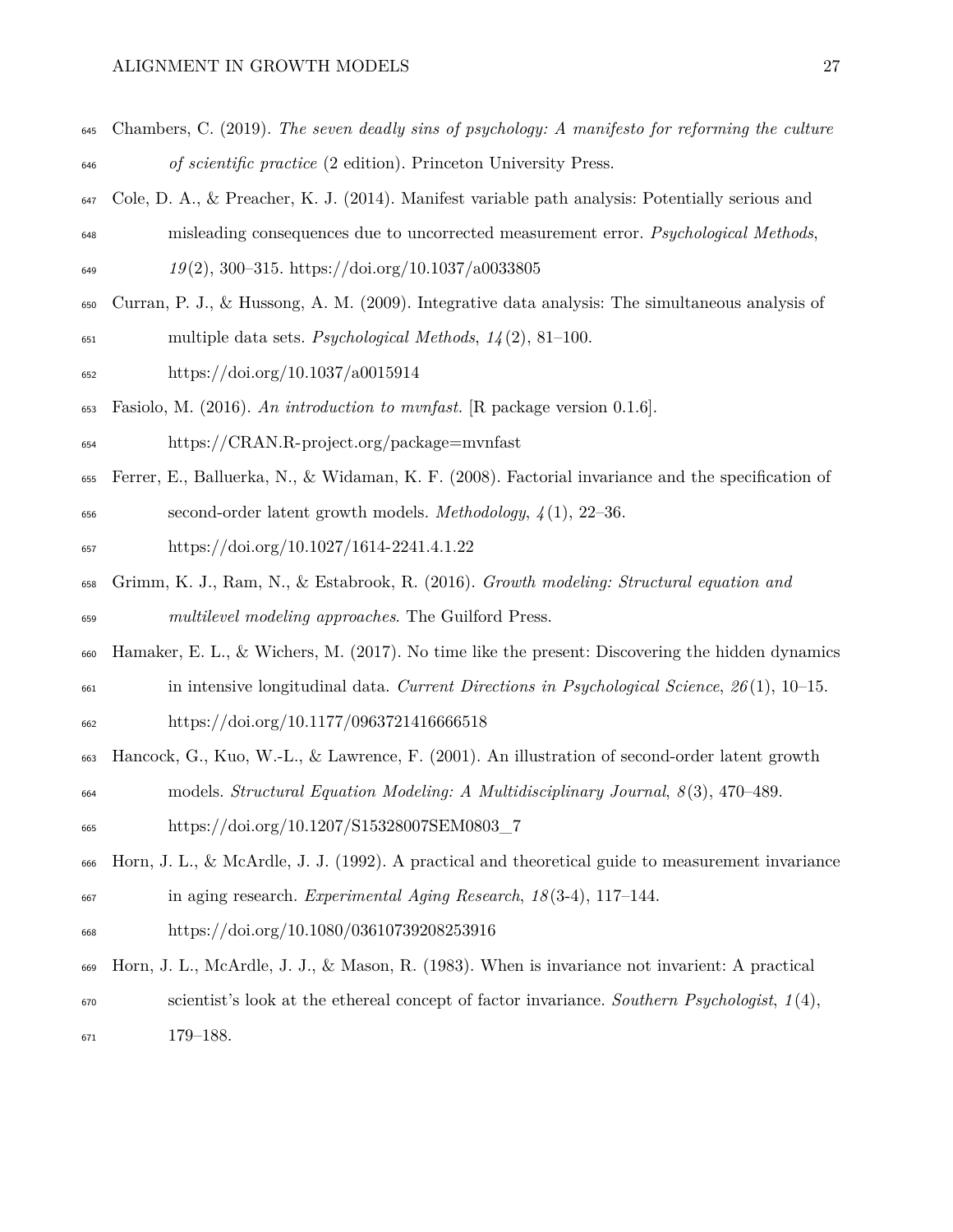- <span id="page-27-7"></span>Huang, C. (2011). Self-concept and academic achievement: A meta-analysis of longitudinal
- relations. *Journal of School Psychology*, *49* (5), 505–528.
- <https://doi.org/10.1016/j.jsp.2011.07.001>
- <span id="page-27-8"></span><sup>675</sup> Johnson, P. C. (2014). Extension of Nakagawa & Schielzeth's  $R_{\text{GLMM}}^2$  to random slopes models. *Methods in Ecology and Evolution*, *5* (9), 944–946.
- <span id="page-27-2"></span><https://doi.org/10.1111/2041-210X.12225>
- <span id="page-27-3"></span>Kenny, D. A. (1979). *Correlation and causality*. Wiley.
- Kim, E. S., & Willson, V. L. (2014). Measurement invariance across groups in latent growth modeling. *Structural Equation Modeling: A Multidisciplinary Journal*, *21* (3), 408–424. <https://doi.org/10.1080/10705511.2014.915374>
- <span id="page-27-5"></span> Kim, M., Kwok, O.-M., Yoon, M., Willson, V., & Lai, M. H. C. (2016). Specification search for identifying the correct mean trajectory in polynomial latent growth models. *The Journal of Experimental Education*, *84* (2), 307–329.<https://doi.org/10.1080/00220973.2014.984831>
- <span id="page-27-1"></span> Kline, R. B. (2016). *Principles and practice of structural equation modeling* (4th ed.). The Guilford Press.
- <span id="page-27-6"></span> Kwok, O.-m., West, S. G., & Green, S. B. (2007). The impact of misspecifying the within-subject covariance structure in multiwave longitudinal multilevel models: A Monte Carlo study.
- *Multivariate Behavioral Research*, *42*, 557–592.

<span id="page-27-0"></span><https://doi.org/10.1080/00273170701540537>

- Lai, M. H. C., Liu, Y., & Tse, W. W.-Y. (2021). Adjusting for partial invariance in latent
- parameter estimation: Comparing forward specification search and approximate invariance methods. *Behavior Research Methods*. Advance online publication.
- <span id="page-27-9"></span><https://doi.org/10.3758/s13428-021-01560-2>
- Ledgerwood, A., & Shrout, P. E. (2011). The trade-off between accuracy and precision in latent variable models of mediation processes. *Journal of Personality and Social Psychology*,
- *101* (6), 1174–1188.<https://doi.org/10.1037/a0024776>
- <span id="page-27-4"></span> Leite, W. L. (2007). A comparison of latent growth models for constructs measured by multiple items. *Structural Equation Modeling: A Multidisciplinary Journal*, *14* (4), 581–610.
- <https://doi.org/10.1080/10705510701575438>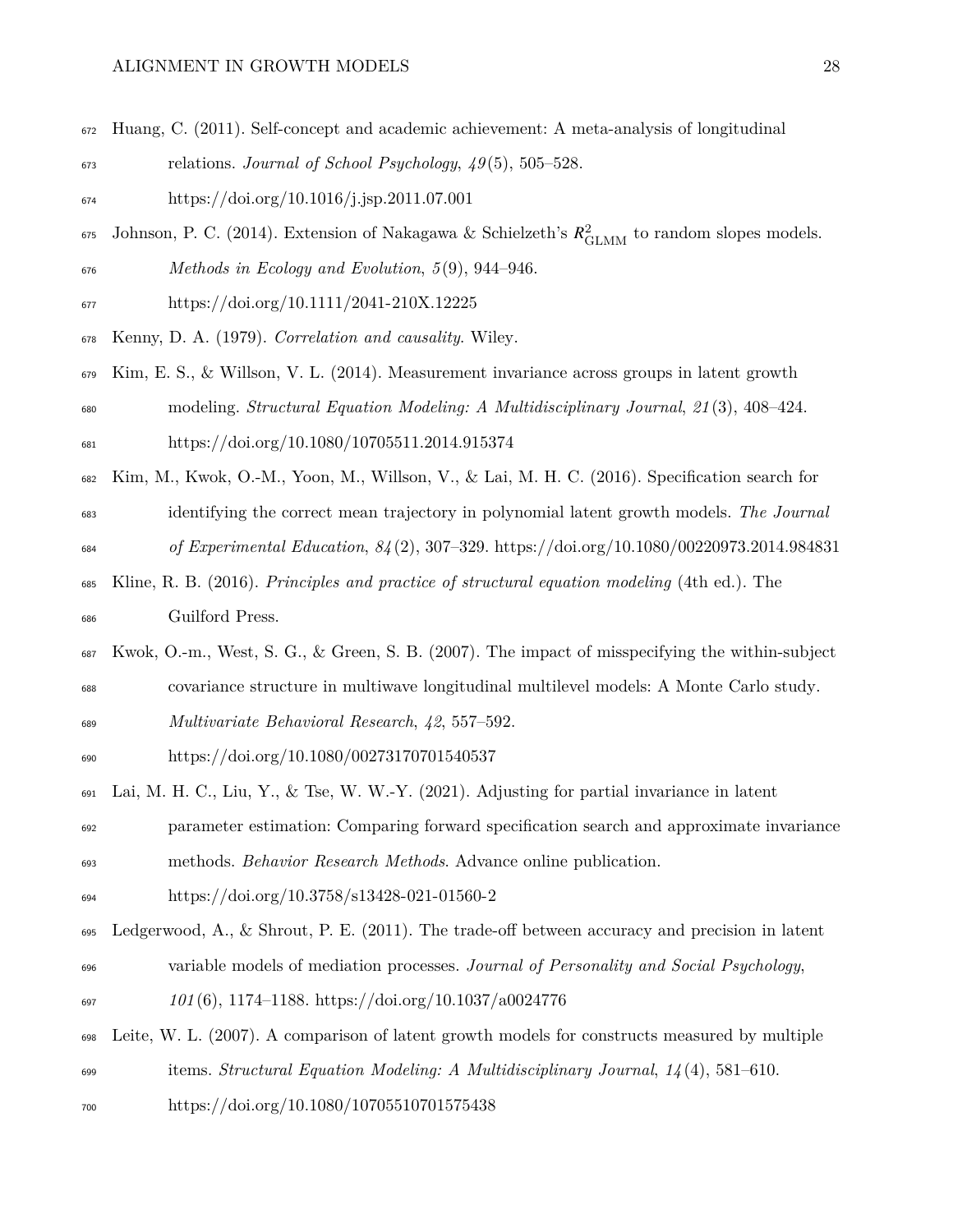<span id="page-28-7"></span><span id="page-28-6"></span><span id="page-28-5"></span><span id="page-28-4"></span><span id="page-28-3"></span><span id="page-28-2"></span><span id="page-28-1"></span><span id="page-28-0"></span>

| 701 | Levy, B. R., Zonderman, A. B., Slade, M. D., & Ferrucci, L. (2012). Memory shaped by age        |
|-----|-------------------------------------------------------------------------------------------------|
| 702 | stereotypes over time. The Journals of Gerontology Series B: Psychological Sciences and         |
| 703 | Social Sciences, $67(4)$ , 432-436. https://doi.org/10.1093/geronb/gbr120                       |
| 704 | Liu, Y., & West, S. G. (2018). Longitudinal measurement non-invariance with ordered-categorical |
| 705 | indicators: How are the parameters in second-order latent linear growth models affected?        |
| 706 | Structural Equation Modeling: A Multidisciplinary Journal, 25(5), 762-777.                      |
| 707 | https://doi.org/10.1080/10705511.2017.1419353                                                   |
| 708 | Lommen, M. J. J., van de Schoot, R., & Engelhard, I. M. (2014). The experience of traumatic     |
| 709 | events disrupts the measurement invariance of a posttraumatic stress scale. Frontiers in        |
| 710 | <i>Psychology</i> , 5, 1–7. https://doi.org/10.3389/fpsyg.2014.01304                            |
| 711 | MacCallum, R. C., Roznowski, M., & Necowitz, L. B. (1992). Model modifications in covariance    |
| 712 | structure analysis: The problem of capitalization on chance. <i>Psychological Bulletin</i> ,    |
| 713 | $111(3)$ , 490-504. https://doi.org/10.1037/0033-2909.111.3.490                                 |
| 714 | MacCallum, R. C., & Tucker, L. R. (1991). Representing sources of error in the common-factor    |
| 715 | model: Implications for theory and practice. Psychological Bulletin, $109(3)$ , 502-511.        |
| 716 | https://doi.org/10.1037/0033-2909.109.3.502                                                     |
| 717 | Marsh, H. W., Guo, J., Parker, P. D., Nagengast, B., Asparouhov, T., Muthén, B., & Dicke, T.    |
| 718 | (2018). What to do when scalar invariance fails: The extended alignment method for              |
| 719 | multi-group factor analysis comparison of latent means across many groups. <i>Psychological</i> |
| 720 | Methods, $23(3)$ , 524-545. https://doi.org/10.1037/met0000113                                  |
| 721 | McArdle, J. J., & Grimm, K. J. (2010). Five steps in latent curve and latent change score       |
| 722 | modeling with longitudinal data. In K. van Montfort, J. H. Oud, & A. Satorra (Eds.),            |
| 723 | Longitudinal Research with Latent Variables (pp. 245–273). Springer Berlin Heidelberg.          |
| 724 | https://doi.org/10.1007/978-3-642-11760-2_8                                                     |
| 725 | McArdle, J. J., & Hamagami, F. (2001). Latent difference score structural models for linear     |
| 726 | dynamic analyses with incomplete longitudinal data. In L. M. Collins $\&$ A. G. Sayer           |
| 727 | (Eds.), New methods for the analysis of change. (pp. 139–175). American Psychological           |
| 728 | Association. https://doi.org/10.1037/10409-005                                                  |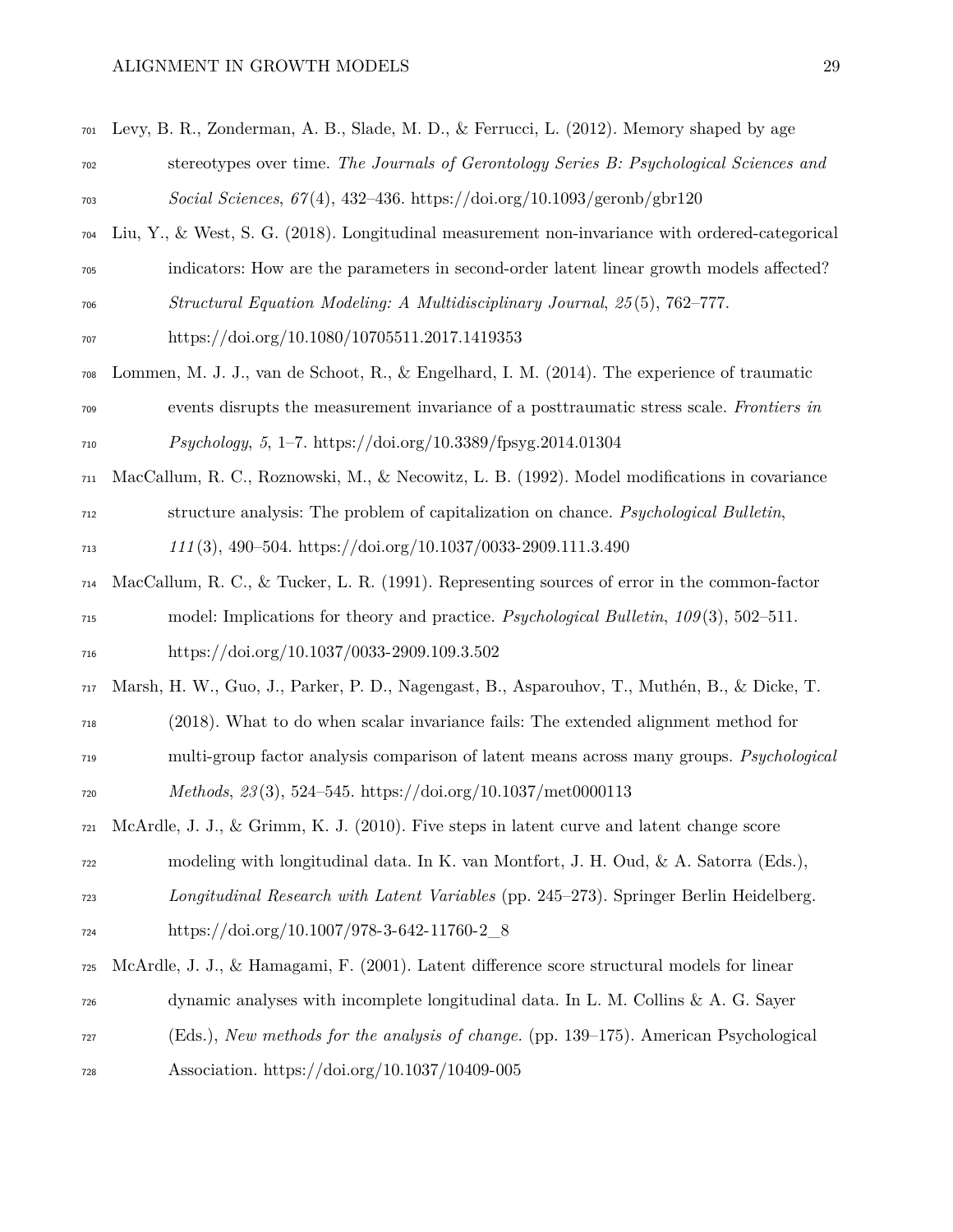# $\begin{minipage}{0.9\linewidth} \textbf{ALIGNMENT IN GROWTH MODELS} & \textbf{30} \end{minipage}$

<span id="page-29-10"></span><span id="page-29-9"></span><span id="page-29-8"></span><span id="page-29-7"></span><span id="page-29-6"></span><span id="page-29-5"></span><span id="page-29-4"></span><span id="page-29-3"></span><span id="page-29-2"></span><span id="page-29-1"></span><span id="page-29-0"></span>

| 729 | Meredith, W. (1993). Measurement invariance, factor analysis and factorial invariance.                 |
|-----|--------------------------------------------------------------------------------------------------------|
| 730 | $Psychometrika, 58(4), 525-543. https://doi.org/10.1007/BF02294825$                                    |
| 731 | Meredith, W., & Horn, J. $(2001)$ . The role of factorial invariance in modeling growth and change.    |
| 732 | In L. M. Collins & A. G. Sayer (Eds.), New methods for the analysis of change                          |
| 733 | (pp. 203–240). American Psychological Association. https://doi.org/10.1037/10409-007                   |
| 734 | Millsap, R. E. (2011). Statistical approaches to measurement invariance. Routledge.                    |
| 735 | Muthén, B., & Asparouhov, T. (2014). IRT studies of many groups: The alignment method.                 |
| 736 | Frontiers in Psychology, 5, 1–7. https://doi.org/10.3389/fpsyg.2014.00978                              |
| 737 | Muthén, L. K., & Muthén, B. O. (2017). Mplus user's guide (8th ed.). Muthén & Muthén.                  |
| 738 | Newsom, J. T. (2015). Longitudinal structural equation modeling: A comprehensive introduction.         |
| 739 | Routledge.                                                                                             |
| 740 | Nye, C. D., Bradburn, J., Olenick, J., Bialko, C., & Drasgow, F. (2018). How big are my effects?       |
| 741 | Examining the magnitude of effect sizes in studies of measurement equivalence.                         |
| 742 | Organizational Research Methods, 22(3), 678-709.                                                       |
| 743 | https://doi.org/10.1177/1094428118761122                                                               |
| 744 | Nye, C. D., $\&$ Drasgow, F. (2011). Effect size indices for analyses of measurement equivalence:      |
| 745 | Understanding the practical importance of differences between groups. Journal of Applied               |
| 746 | <i>Psychology</i> , $96(5)$ , $966-980$ . https://doi.org/10.1037/a0022955                             |
| 747 | Obradović, J., Pardini, D. A., Long, J. D., & Loeber, R. (2007). Measuring interpersonal               |
| 748 | callousness in boys from childhood to adolescence: An examination of longitudinal                      |
| 749 | invariance and temporal stability. Journal of Clinical Child $\mathcal{B}'$ Adolescent Psychology,     |
| 750 | $36(3), 276-292.$ https://doi.org/10.1080/15374410701441633                                            |
| 751 | Pan, B. A., Rowe, M. L., Singer, J. D., & Snow, C. E. (2005). Maternal correlates of growth in         |
| 752 | toddler vocabulary production in low-income families. <i>Child Development</i> , $76(4)$ , $763-782$ . |
| 753 | https://doi.org/10.1111/1467-8624.00498-i1                                                             |
| 754 | Petersen, I. T., Choe, D. E., & LeBeau, B. (2020). Studying a moving target in development: The        |
| 755 | challenge and opportunity of heterotypic continuity. Developmental Review, 58, 100935.                 |
| 756 | https://doi.org/10.1016/j.dr.2020.100935                                                               |
|     |                                                                                                        |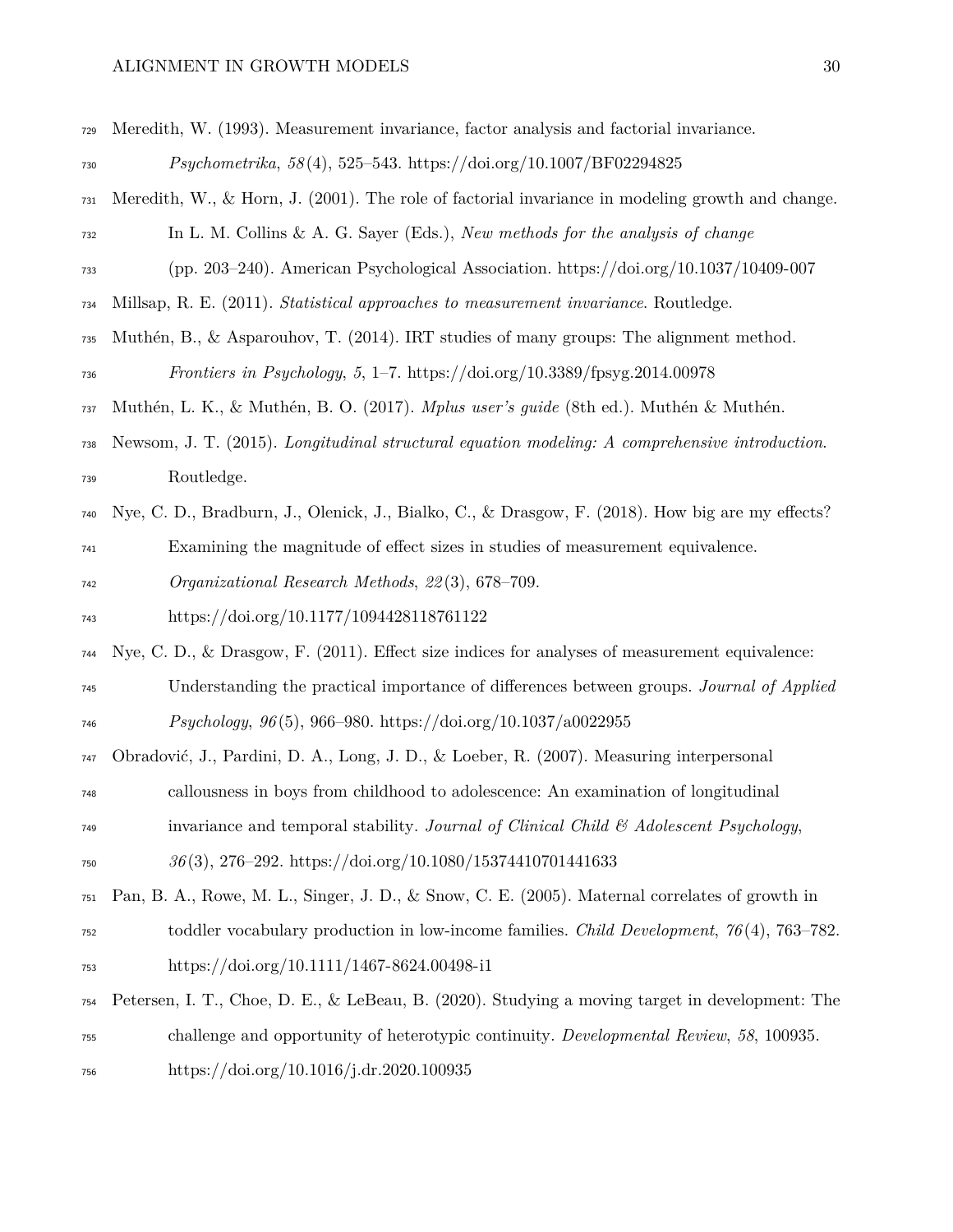# $\begin{tabular}{c} ALIGNMENT IN GROWTH MODELS \end{tabular} \begin{tabular}{c} \multicolumn{2}{c}{} & \multicolumn{2}{c}{} & \multicolumn{2}{c}{} & \multicolumn{2}{c}{} \\ \multicolumn{2}{c}{} & \multicolumn{2}{c}{} & \multicolumn{2}{c}{} \\ \multicolumn{2}{c}{} & \multicolumn{2}{c}{} & \multicolumn{2}{c}{} \\ \multicolumn{2}{c}{} & \multicolumn{2}{c}{} & \multicolumn{2}{c}{} \\ \multicolumn{2}{c}{} & \multicolumn{2}{c}{} \\ \multicolumn{2}{c}{} & \multicolumn{2}{c}{} \\ \mult$

<span id="page-30-9"></span><span id="page-30-8"></span><span id="page-30-7"></span><span id="page-30-6"></span><span id="page-30-5"></span><span id="page-30-4"></span><span id="page-30-3"></span><span id="page-30-2"></span><span id="page-30-1"></span><span id="page-30-0"></span>

| 757 | R Core Team. (2020). R: A language and environment for statistical computing. R Foundation for      |
|-----|-----------------------------------------------------------------------------------------------------|
| 758 | Statistical Computing. Vienna, Austria. https://www.R-project.org/                                  |
| 759 | Robitzsch, A. (2020a). $L_p$ Loss functions in invariance alignment and Haberman linking with few   |
| 760 | or many groups. <i>Stats</i> , $3(3)$ , 246-283. https://doi.org/10.3390/stats3030019               |
| 761 | Robitzsch, A. (2020b). Sirt: Supplementary item response theory models [R package version 3.9-4].   |
| 762 | https://CRAN.R-project.org/package=sirt                                                             |
| 763 | Rosseel, Y. (2012). lavaan: An R package for structural equation modeling. Journal of Statistical   |
| 764 | <i>Software</i> , $\frac{1}{8}(2)$ , 1-36. http://www.jstatsoft.org/v48/i02/                        |
| 765 | Ryff, C., Almeida, D., Ayanian, J., Binkley, N., Carr, D. S., Coe, C., Davidson, R., Grzywacz, J.,  |
| 766 | Karlamangla, A., Krueger, R., Lachman, M., Love, G., Mailick, M., Mroczek, D.,                      |
| 767 | Radler, B., Seeman, T., Sloan, R., Thomas, D., Weinstein, M., & Williams, D. (2019).                |
| 768 | Midlife in the United States (MIDUS 3), 2013-2014.                                                  |
| 769 | https://doi.org/10.3886/ICPSR36346.v7                                                               |
| 770 | Ryff, C., Almeida, D. M., Ayanian, J., Carr, D. S., Cleary, P. D., Coe, C., Davidson, R.,           |
| 771 | Krueger, R. F., Lachman, M. E., Marks, N. F., Mroczek, D. K., Seeman, T.,                           |
| 772 | Seltzer, M. M., Singer, B. H., Sloan, R. P., Tun, P. A., Weinstein, M., & Williams, D.              |
| 773 | $(2017)$ . Midlife in the United States (MIDUS 2), 2004-2006.                                       |
| 774 | https://doi.org/10.3886/ICPSR04652.v7                                                               |
| 775 | Shadish, W. R., Cook, T. D., & Campbell, D. T. (2001). Experimental and quasi-experimental          |
| 776 | designs for generalized causal inference. Houghton Mifflin.                                         |
| 777 | Shi, D., Song, H., & Lewis, M. D. (2017). The impact of partial factorial invariance on cross-group |
| 778 | comparisons. Assessment, $26(7)$ , 1217-1233. https://doi.org/10.1177/1073191117711020              |
| 779 | Tyrell, F. A., Yates, T. M., Widaman, K. F., Reynolds, C. A., & Fabricius, W. V. (2019). Data       |
| 780 | harmonization: Establishing measurement invariance across different assessments of the              |
| 781 | same construct across adolescence. Journal of Clinical Child & Adolescent Psychology,               |
| 782 | $48(4)$ , 555-567. https://doi.org/10.1080/15374416.2019.1622124                                    |
| 783 | Widaman, K. F., Ferrer, E., & Conger, R. D. (2010). Factorial invariance within longitudinal        |
| 784 | structural equation models: Measuring the same construct across time. Child Development             |
| 785 | <i>Perspectives,</i> $\frac{1}{4}(1)$ , 10-18. https://doi.org/10.1111/j.1750-8606.2009.00110.x     |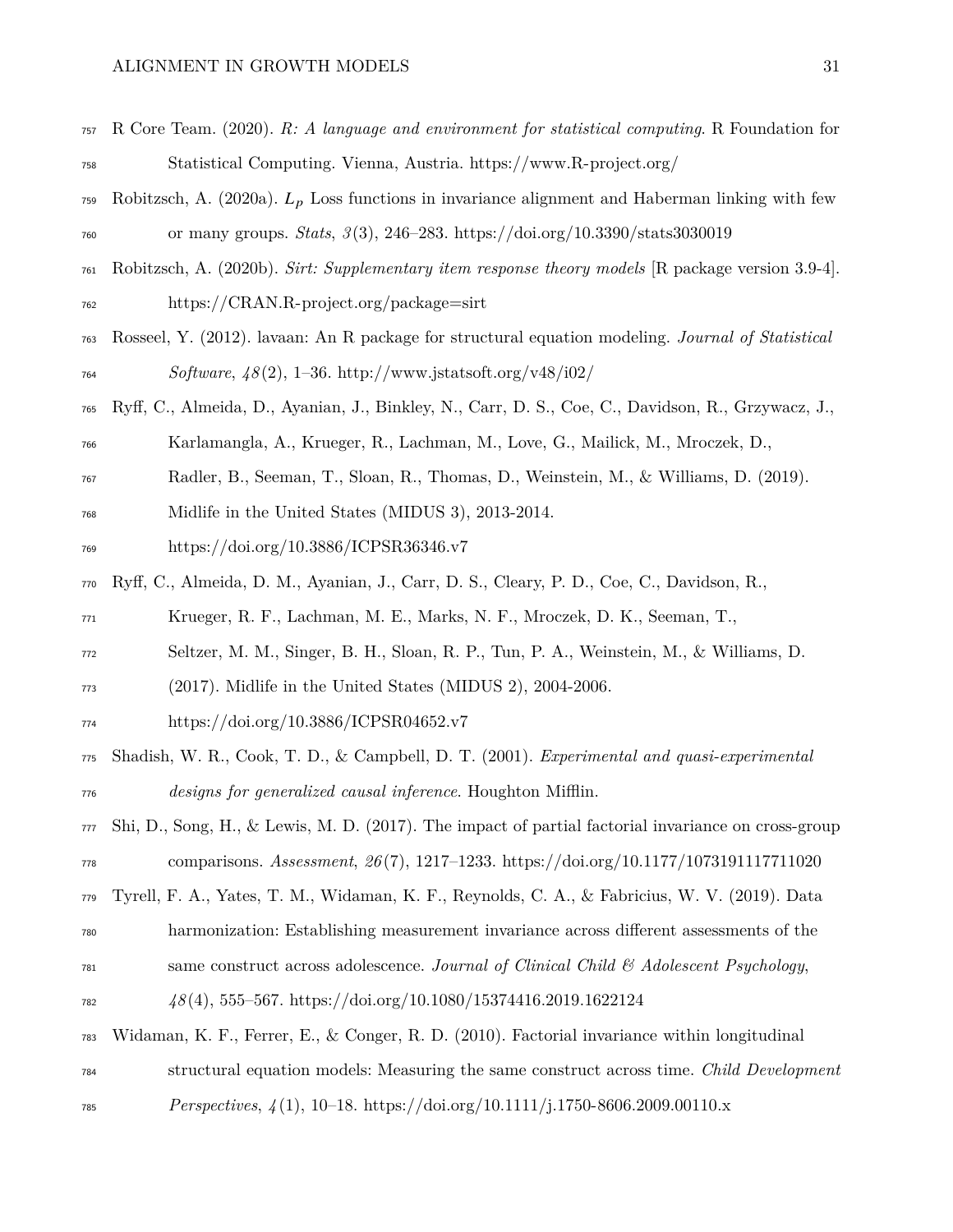<span id="page-31-1"></span>

| 786 | Widaman, K. F., & Reise, S. P. (1997). Exploring the measurement invariance of psychological       |
|-----|----------------------------------------------------------------------------------------------------|
| 787 | instruments: Applications in the substance use domain. In K. J. Bryant, M. Windle, $\&$            |
| 788 | S. G. West (Eds.), The science of prevention: Methodological advances from alcohol and             |
| 789 | substance abuse research (pp. 281–324). American Psychological Association.                        |
| 790 | Wu, C.-H., Chen, L. H., & Tsai, Y.-M. (2009). Longitudinal invariance analysis of the satisfaction |
| 791 | with life scale. <i>Personality and Individual Differences</i> , $46(4)$ , 396–401.                |
| 792 | https://doi.org/10.1016/j.paid.2008.11.002                                                         |
|     |                                                                                                    |

- <span id="page-31-2"></span><span id="page-31-0"></span> Yoon, M., & Millsap, R. E. (2007). Detecting violations of factorial invariance using data-based specification searches: A Monte Carlo study. *Structural Equation Modeling: A*
- *Multidisciplinary Journal*, *14* (3), 435–463.<https://doi.org/10.1080/10705510701301677>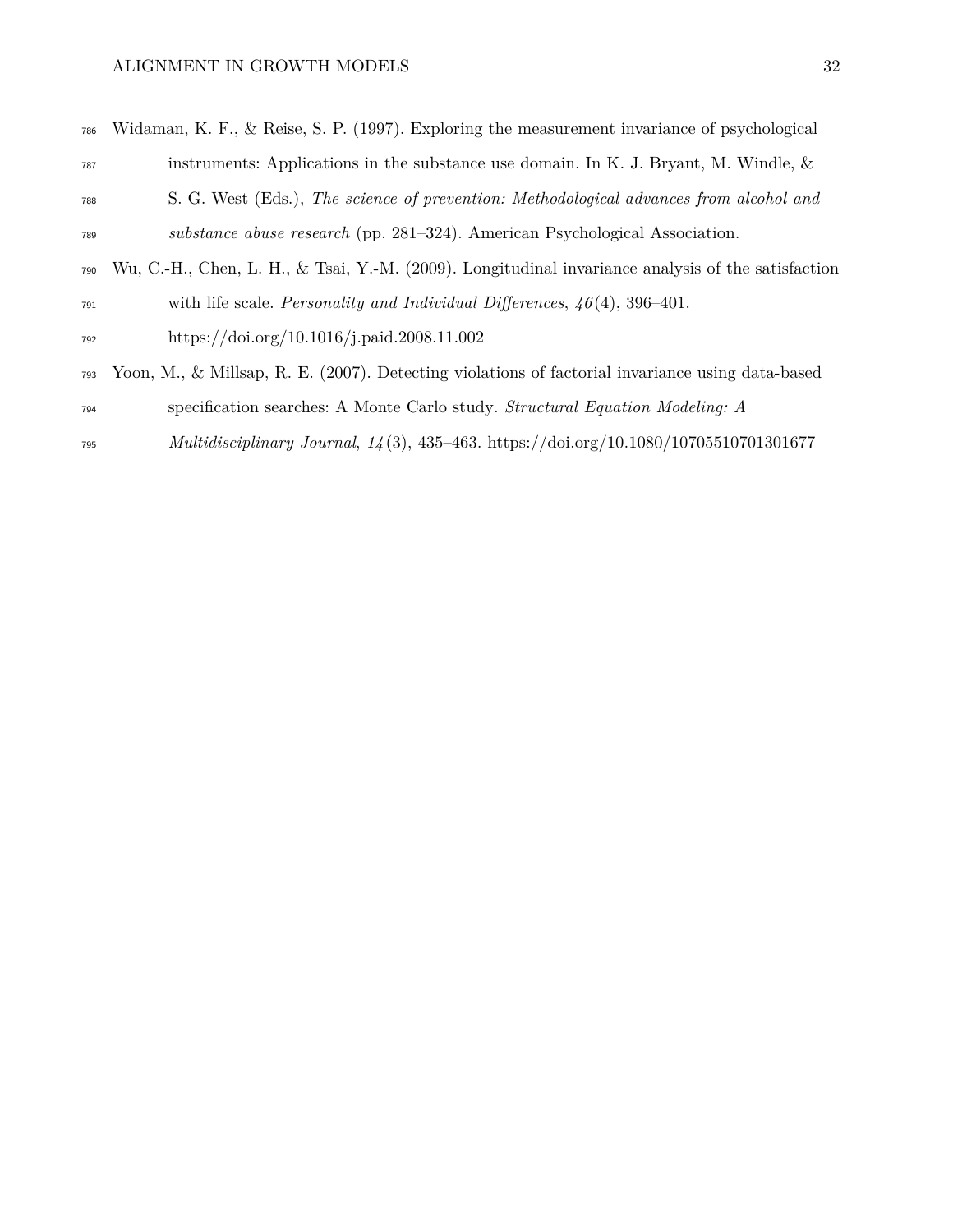|             | $r_{\rm ni} = 0$   |          |          | $r_{\rm ni} = .25/p_{\rm ni} = .40$ |          | $r_{\rm ni} = .55/p_{\rm ni} = 1$ |                    |          |          |  |  |
|-------------|--------------------|----------|----------|-------------------------------------|----------|-----------------------------------|--------------------|----------|----------|--|--|
| Parameter   | All T <sub>s</sub> | $T_1$    | $T_2$    | $T_3$                               | $T_{4}$  | $T_1$                             | $\scriptstyle T_2$ | $T_3$    | $T_{4}$  |  |  |
| $\lambda_1$ | 0.80               | 0.80     | 0.80     | 0.80                                | 0.80     | 0.80                              | 0.80               | 0.80     | 0.80     |  |  |
| $\lambda_2$ | 0.50               | 0.50     | 0.50     | 0.50                                | 0.50     | 0.50                              | 0.50               | 0.50     | 0.50     |  |  |
| $\lambda_3$ | 0.70               | 0.70     | 0.70     | 0.70                                | 0.70     | 0.70                              | 0.90               | 1.00     | 0.80     |  |  |
| $\lambda_4$ | 0.65               | 0.65     | 0.65     | 0.65                                | 0.65     | 0.65                              | 0.60               | 0.65     | 0.70     |  |  |
| $\lambda_5$ | 0.70               | 0.70     | 0.80     | 0.90                                | 1.00     | 0.70                              | 0.80               | 0.90     | 1.00     |  |  |
| $\nu_1$     | 0.000              | 0.000    | 0.000    | 0.000                               | 0.000    | 0.000                             | 0.750              | 0.500    | 0.250    |  |  |
| $\nu_{2}$   | 0.500              | 0.500    | 0.500    | 0.500                               | 0.500    | 0.500                             | 0.750              | 0.500    | 1.000    |  |  |
| $\nu_3$     | $-0.250$           | $-0.250$ | $-0.250$ | $-0.250$                            | $-0.250$ | $-0.250$                          | $-0.250$           | $-0.250$ | $-0.250$ |  |  |
| $\nu_4$     | 0.250              | 0.250    | 0.500    | 0.750                               | 1.000    | 0.250                             | 0.500              | 0.750    | 1.000    |  |  |
| $\nu_{5}$   | $-0.500$           | $-0.500$ | $-0.375$ | $-0.625$                            | $-0.500$ | $-0.500$                          | $-0.375$           | $-0.625$ | $-0.500$ |  |  |

<span id="page-32-0"></span>Table 1 *Factor loadings and measurement intercepts for the data generating model across noninvariance conditions.*

*Note.*  $r_{ni}$  = proportion of noninvariant parameters.  $p_{ni}$  = proportion of noninvariant items.  $\lambda$  = factor loadings.  $\nu$  = measurement intercepts. Noninvariant parameters are bolded.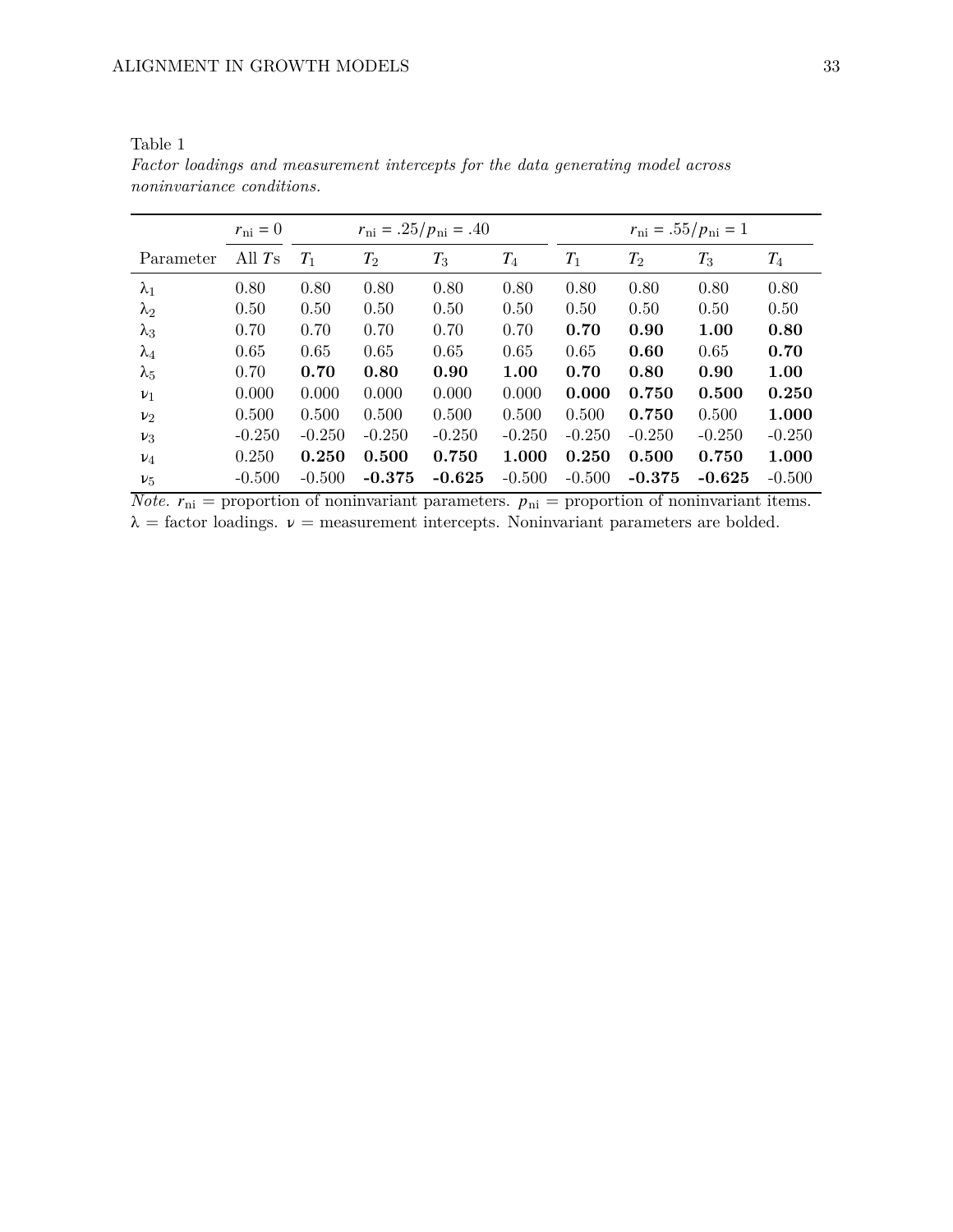## <span id="page-33-0"></span>Table 2

*Root mean squared error (RMSE) and error rates of 95% confidence intervals (CIs) for mean level*  $(\kappa_1)$  and level variance  $(\phi_1)$ .

|               |                  |                         | Mean Level $(\kappa_1)$ |                       |      |               |             |         | Level Variance $(\phi_1)$ |      |      |               |         |         |  |
|---------------|------------------|-------------------------|-------------------------|-----------------------|------|---------------|-------------|---------|---------------------------|------|------|---------------|---------|---------|--|
|               |                  |                         |                         | $\operatorname{RMSE}$ |      | CI Error Rate |             |         | $\operatorname{RMSE}$     |      |      | CI Error Rate |         |         |  |
| Model         | $\boldsymbol{N}$ | $r_{\rm ni}/p_{\rm ni}$ | PI                      | FI                    | AwC  | PI            | $_{\rm FI}$ | AwC     | PI                        | FI   | AwC  | PI            | FI      | AwC     |  |
| $\mathcal{C}$ | 100              | $\theta$                | 0.10                    | 0.10                  | 0.11 | 4.8           | 4.8         | 4.1     | 0.16                      | 0.16 | 0.16 | 6.0           | 6.0     | $3.9\,$ |  |
|               |                  | .25/.40                 | 0.10                    | 0.12                  | 0.11 | 4.7           | 7.2         | 3.9     | 0.15                      | 0.17 | 0.16 | 6.1           | 13.8    | 4.9     |  |
|               |                  | .55/1                   | 0.24                    | 0.19                  | 0.12 | 45.6          | 29.4        | 5.4     | 0.17                      | 0.18 | 0.18 | 9.3           | 15.4    | 6.4     |  |
|               | 250              | $\overline{0}$          | 0.07                    | 0.07                  | 0.07 | 4.9           | 4.9         | 3.7     | 0.10                      | 0.10 | 0.10 | 5.5           | $5.5\,$ | $3.5\,$ |  |
|               |                  | .25/.40                 | 0.06                    | 0.08                  | 0.07 | 3.6           | 11.0        | 3.1     | 0.09                      | 0.11 | 0.10 | 4.6           | 14.5    | 3.3     |  |
|               |                  | .55/1                   | 0.22                    | 0.17                  | 0.08 | 84.6          | 62.2        | 9.4     | 0.11                      | 0.12 | 0.12 | 8.7           | 15.7    | 6.8     |  |
|               | 1000             | $\overline{0}$          | 0.03                    | 0.03                  | 0.03 | 3.8           | 3.8         | 3.0     | 0.05                      | 0.05 | 0.05 | 5.2           | $5.2\,$ | $3.5\,$ |  |
|               |                  | .25/.40                 | 0.03                    | 0.06                  | 0.03 | 4.0           | 33.0        | 3.3     | 0.05                      | 0.07 | 0.05 | 3.8           | 27.4    | 2.6     |  |
|               |                  | .55/1                   | 0.22                    | 0.16                  | 0.06 | 100.0         | 99.5        | 31.2    | 0.07                      | 0.08 | 0.07 | 17.8          | 30.1    | 12.0    |  |
| М             | 100              | $\Omega$                | 0.10                    | 0.10                  | 0.11 | $5.3\,$       | 5.3         | $3.2\,$ | 0.16                      | 0.16 | 0.17 | 10.5          | 10.5    | $5.8\,$ |  |
|               |                  | .25/.40                 | 0.10                    | 0.11                  | 0.11 | 5.2           | 6.1         | 2.8     | 0.16                      | 0.19 | 0.18 | 9.9           | 21.7    | 7.1     |  |
|               |                  | .55/1                   | 0.23                    | 0.18                  | 0.11 | 38.0          | 27.6        | 3.1     | 0.20                      | 0.21 | 0.20 | 15.5          | 25.2    | 8.5     |  |
|               | 250              | $\overline{0}$          | 0.07                    | 0.07                  | 0.07 | 5.2           | 5.2         | 2.6     | 0.11                      | 0.11 | 0.11 | 10.8          | 10.8    | 6.4     |  |
|               |                  | .25/.40                 | 0.07                    | 0.07                  | 0.07 | 4.3           | 6.9         | 2.3     | 0.10                      | 0.15 | 0.12 | 9.6           | 29.6    | 6.7     |  |
|               |                  | .55/1                   | 0.22                    | 0.16                  | 0.07 | 79.1          | 57.1        | 4.4     | 0.15                      | 0.17 | 0.14 | 20.9          | 36.0    | 10.2    |  |
|               | 1000             | $\overline{0}$          | 0.03                    | 0.03                  | 0.04 | 6.5           | 6.5         | 3.8     | 0.07                      | 0.07 | 0.07 | 17.5          | 17.5    | 11.2    |  |
|               |                  | .25/.40                 | 0.04                    | 0.04                  | 0.04 | 6.0           | 15.0        | 3.6     | 0.07                      | 0.12 | 0.07 | 17.5          | 69.4    | 13.7    |  |
|               |                  | .55/1                   | 0.21                    | 0.15                  | 0.05 | 100.0         | 98.7        | 12.8    | 0.12                      | 0.14 | 0.09 | 55.1          | 80.7    | 25.1    |  |

*Note.*  $r_{ni}$  = proportion of noninvariant parameters.  $p_{ni}$  = proportion of noninvariant items. PI = partial strong invariance model.  $FI = full$  strong invariance model.  $AwC =$ alignment-within-confirmatory factor analysis.  $C =$  correctly specified model.  $M =$  misspecified model. RMSEs are averaged across conditions of average growth rate. Bolded values indicate error rates > 7.5%; For conditions with  $r_{\text{ni}} = .55/p_{\text{ni}} = 1$ , the PI model was misspecified as there were no noninvariant items.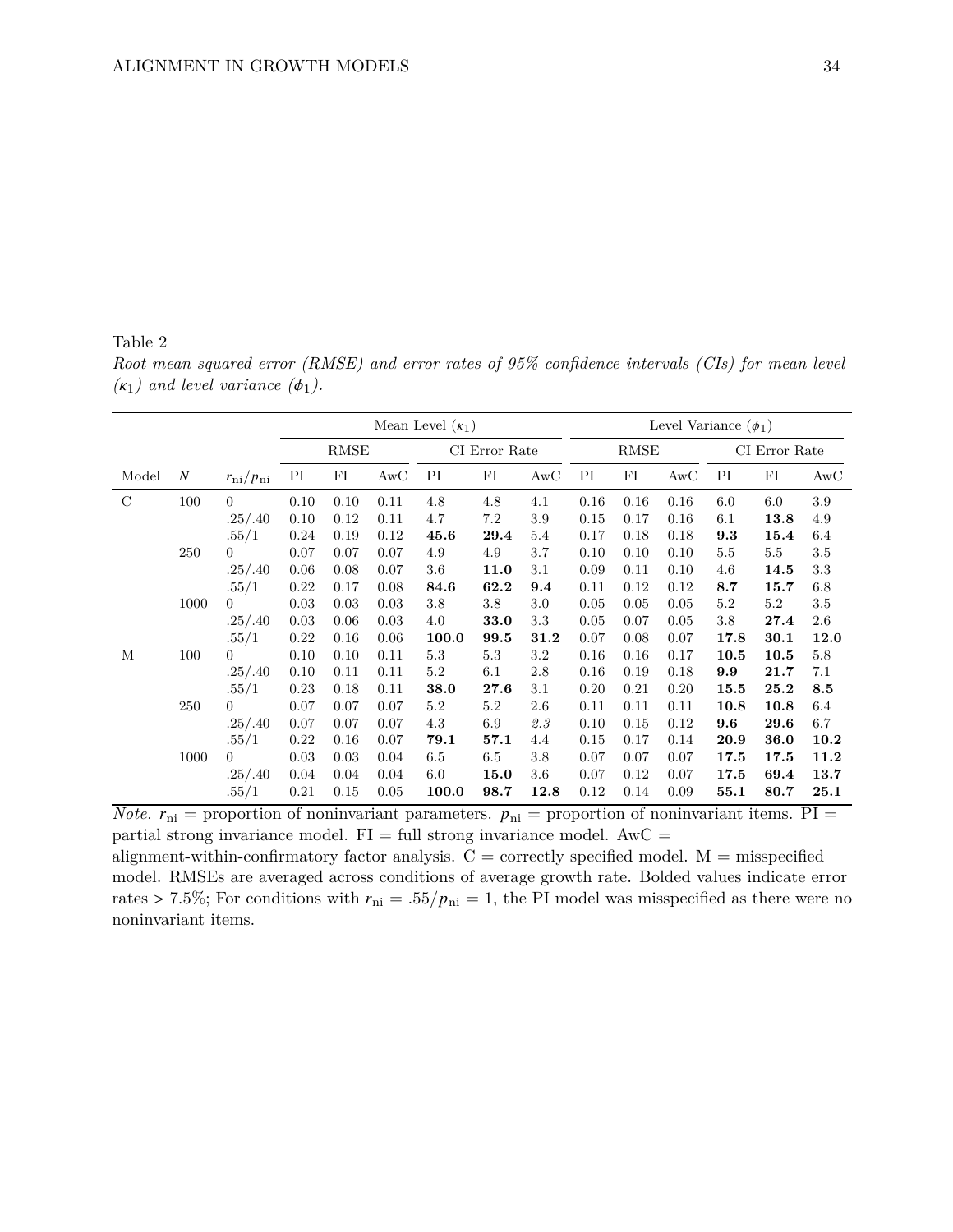### <span id="page-34-0"></span>Table 3

*Root mean squared error (RMSE) and error rates of 95% confidence intervals (CIs) for mean slope*  $(\kappa_2)$ *and slope variance*  $(\phi_2)$ .

|             |            |          |                         | Mean Slope $(\kappa_2)$                |            |          |                            |                       | Slope Variance $(\phi_2)$ |                            |                     |            |                            |            |                      |
|-------------|------------|----------|-------------------------|----------------------------------------|------------|----------|----------------------------|-----------------------|---------------------------|----------------------------|---------------------|------------|----------------------------|------------|----------------------|
|             |            |          |                         | $\operatorname{RMSE}$<br>CI Error Rate |            |          |                            | $\operatorname{RMSE}$ |                           |                            | $\rm CI$ Error Rate |            |                            |            |                      |
| Model       | $\kappa_2$ | $\cal N$ | $r_{\rm ni}/p_{\rm ni}$ | PI                                     | ${\rm FI}$ | AwC      | $\mathop{\rm PI}\nolimits$ | ${\rm FI}$            | $\operatorname{AwC}$      | $\mathop{\rm PI}\nolimits$ | ${\rm FI}$          | AwC        | $\mathop{\rm PI}\nolimits$ | ${\rm FI}$ | $\operatorname{AwC}$ |
| $\mathbf C$ | 0.00       | 100      | $\boldsymbol{0}$        | 0.05                                   | 0.05       | $0.05\,$ | $5.4\,$                    | $5.4\,$               | $3.6\,$                   | 0.04                       | 0.04                | $0.04\,$   | $5.9\,$                    | $5.9\,$    | $5.5\,$              |
|             |            |          | .25/.40                 | 0.05                                   | 0.07       | 0.06     | 5.7                        | 12.2                  | $4.6\,$                   | 0.04                       | 0.05                | 0.05       | 6.4                        | 7.7        | $5.7\,$              |
|             |            |          | .55/1                   | 0.09                                   | 0.10       | 0.08     | $\bf 25.3$                 | $\bf 29.3$            | 9.8                       | $0.04\,$                   | $0.05\,$            | 0.07       | 12.8                       | 10.2       | 7.7                  |
|             |            | 250      | $\overline{0}$          | 0.03                                   | 0.03       | 0.03     | 4.7                        | 4.7                   | 2.5                       | $0.02\,$                   | 0.02                | 0.03       | $5.9\,$                    | $5.9\,$    | 5.4                  |
|             |            |          | .25/.40                 | 0.03                                   | 0.05       | 0.03     | $5.4\,$                    | 19.6                  | $3.6\,$                   | 0.02                       | 0.04                | 0.03       | $5.5\,$                    | 13.0       | $6.9\,$              |
|             |            |          | .55/1                   | 0.08                                   | 0.08       | $0.05\,$ | 48.1                       | 57.0                  | 9.5                       | 0.03                       | 0.04                | 0.05       | 14.0                       | 19.1       | 15.3                 |
|             |            | 1000     | $\overline{0}$          | 0.02                                   | 0.02       | 0.02     | $4.8\,$                    | $4.8\,$               | 2.4                       | $0.01\,$                   | $0.01\,$            | $0.01\,$   | $5.7\,$                    | $5.7\,$    | $5.3\,$              |
|             |            |          | .25/.40                 | 0.02                                   | 0.04       | 0.02     | $5.3\,$                    | $\bf{52.5}$           | $3.1\,$                   | $\rm 0.01$                 | 0.03                | $\rm 0.01$ | $5.2\,$                    | 41.8       | $6.4\,$              |
|             |            |          | .55/1                   | 0.07                                   | 0.08       | 0.03     | 96.0                       | 98.2                  | 15.0                      | 0.02                       | 0.03                | 0.03       | 28.3                       | 57.3       | 31.6                 |
|             | 0.25       | 100      | 0                       | $0.05\,$                               | 0.05       | 0.05     | $5.3\,$                    | $5.3\,$               | $4.1\,$                   | $0.04\,$                   | 0.04                | 0.04       | $5.8\,$                    | $5.8\,$    | $5.5\,$              |
|             |            |          | .25/.40                 | $0.05\,$                               | 0.09       | $0.07\,$ | $6.0\,$                    | $\bf 24.5$            | $7.3\,$                   | $0.04\,$                   | 0.05                | 0.05       | $6.4\,$                    | 8.9        | 5.7                  |
|             |            |          | .55/1                   | 0.09                                   | 0.13       | 0.10     | 24.8                       | 58.1                  | 23.1                      | 0.04                       | 0.06                | 0.07       | 12.8                       | 12.0       | 7.8                  |
|             |            | $250\,$  | $\overline{0}$          | 0.03                                   | 0.03       | 0.03     | 4.3                        | $4.3\,$               | 3.1                       | $\rm 0.02$                 | 0.02                | 0.03       | $6.0\,$                    | $6.0\,$    | $5.4\,$              |
|             |            |          | .25/.40                 | 0.03                                   | 0.07       | 0.04     | $5.3\,$                    | 48.4                  | $6.2\,$                   | 0.02                       | 0.04                | $\rm 0.03$ | $5.5\,$                    | 15.0       | $6.9\,$              |
|             |            |          | .55/1                   | 0.08                                   | 0.13       | 0.07     | 46.3                       | 91.7                  | 27.4                      | 0.03                       | 0.04                | $0.05\,$   | 14.0                       | 23.4       | 15.5                 |
|             |            | 1000     | $\boldsymbol{0}$        | 0.02                                   | 0.02       | 0.02     | $4.5\,$                    | $4.5\,$               | $2.8\,$                   | $0.01\,$                   | $0.01\,$            | $0.01\,$   | $5.7\,$                    | $5.7\,$    | $5.2\,$              |
|             |            |          | .25/.40                 | 0.02                                   | 0.07       | 0.02     | $4.8\,$                    | 96.1                  | $5.6\,$                   | $0.01\,$                   | 0.03                | 0.01       | $5.3\,$                    | 49.0       | $6.4\,$              |
|             |            |          | .55/1                   | 0.07                                   | 0.12       | 0.04     | 93.8                       | 100.0                 | 43.4                      | $\rm 0.02$                 | 0.04                | 0.03       | $\bf 28.3$                 | 68.3       | 32.0                 |
| М           | 0.00       | 100      | $\overline{0}$          | $0.05\,$                               | 0.05       | 0.05     | $5.2\,$                    | $5.2\,$               | $1.8\,$                   | $0.04\,$                   | 0.04                | 0.04       | 11.0                       | 11.0       | 8.0                  |
|             |            |          | .25/.40                 | $0.05\,$                               | 0.07       | 0.06     | $5.2\,$                    | 14.0                  | $3.4\,$                   | 0.04                       | 0.04                | 0.05       | 11.6                       | $7.3\,$    | $5.9\,$              |
|             |            |          | .55/1                   | 0.11                                   | 0.10       | 0.07     | 31.4                       | 31.2                  | $7.1\,$                   | $0.05\,$                   | 0.05                | 0.06       | 20.2                       | 8.2        | 5.5                  |
|             |            | $250\,$  | $\overline{0}$          | 0.03                                   | 0.03       | 0.03     | $4.9\,$                    | $4.9\,$               | 1.4                       | 0.03                       | 0.03                | 0.03       | 12.4                       | 12.4       | 8.9                  |
|             |            |          | .25/.40                 | 0.03                                   | 0.05       | 0.03     | $5.3\,$                    | 23.8                  | $2.2\,$                   | 0.03                       | 0.03                | 0.03       | 13.1                       | 7.8        | $7.2\,$              |
|             |            |          | .55/1                   | 0.10                                   | 0.08       | 0.05     | 59.0                       | 59.4                  | 7.6                       | 0.04                       | 0.03                | 0.04       | 32.0                       | 10.1       | $7.0\,$              |
|             |            | 1000     | $\overline{0}$          | 0.02                                   | 0.02       | 0.02     | $4.6\,$                    | $4.6\,$               | $0.9\,$                   | 0.02                       | 0.02                | $\rm 0.02$ | 24.8                       | 24.8       | 18.0                 |
|             |            |          | .25/.40                 | 0.02                                   | 0.04       | 0.02     | 4.9                        | 63.9                  | 1.4                       | 0.02                       | 0.02                | 0.02       | 25.5                       | 10.6       | 10.5                 |
|             |            |          | .55/1                   | 0.09                                   | 0.08       | 0.03     | 98.8                       | 98.4                  | 12.8                      | 0.04                       | 0.02                | 0.02       | 72.8                       | 21.5       | $7.3\,$              |
|             | 0.25       | 100      | $\overline{0}$          | 0.05                                   | 0.05       | 0.06     | $5.0\,$                    | $5.0\,$               | $2.6\,$                   | $0.04\,$                   | 0.04                | 0.04       | 11.2                       | 11.2       | 8.0                  |
|             |            |          | .25/.40                 | 0.05                                   | 0.09       | 0.07     | $5.0\,$                    | 28.3                  | $6.0\,$                   | $0.04\,$                   | 0.04                | 0.05       | 11.5                       | $7.4\,$    | $5.8\,$              |
|             |            |          | .55/1                   | 0.12                                   | 0.14       | 0.10     | 33.8                       | 60.5                  | 18.7                      | 0.05                       | $0.05\,$            | 0.06       | 20.2                       | 9.0        | $5.5\,$              |
|             |            | $250\,$  | $\overline{0}$          | 0.03                                   | 0.03       | 0.03     | $4.6\,$                    | 4.6                   | $1.6\,$                   | $\rm 0.03$                 | 0.03                | 0.03       | 12.4                       | 12.4       | 8.8                  |
|             |            |          | .25/.40                 | 0.03                                   | 0.08       | 0.04     | $5.0\,$                    | 55.8                  | $5.6\,$                   | $\rm 0.03$                 | 0.03                | $\rm 0.03$ | 13.2                       | $\bf 8.5$  | $7.2\,$              |
|             |            |          | .55/1                   | 0.10                                   | 0.13       | 0.07     | 62.9                       | 92.9                  | 23.2                      | 0.04                       | 0.04                | 0.04       | 32.0                       | 12.4       | $7.1\,$              |
|             |            | 1000     | $\overline{0}$          | 0.02                                   | 0.02       | 0.02     | $4.4\,$                    | $4.4\,$               | $1.8\,$                   | $\rm 0.02$                 | 0.02                | 0.02       | 24.8                       | 24.8       | 18.0                 |
|             |            |          | .25/.40                 | 0.02                                   | 0.07       | 0.02     | 4.8                        | 98.1                  | $4.8\,$                   | 0.02                       | 0.02                | $\rm 0.02$ | 25.5                       | 13.6       | 10.6                 |
|             |            |          | .55/1                   | 0.09                                   | 0.12       | 0.05     | 99.2                       | 100.0                 | 42.3                      | 0.04                       | 0.02                | $\rm 0.02$ | 72.8                       | 32.0       | $7.4\,$              |

*Note.*  $r_{ni}$  = proportion of noninvariant parameters.  $p_{ni}$  = proportion of noninvariant items. PI = partial strong invariance model.  $FI = full$  strong invariance model.  $AwC = alignment$ -within-confirmatory factor analysis.  $C =$  correctly specified model.  $M =$  misspecified model. Bolded values indicate error rates  $> 7.5\%$ ; italic values indicate error rates  $< 2.5\%$ . For conditions with  $r_{\rm ni} = .55/p_{\rm ni} = 1$ , the PI model was misspecified as there were no noninvariant items.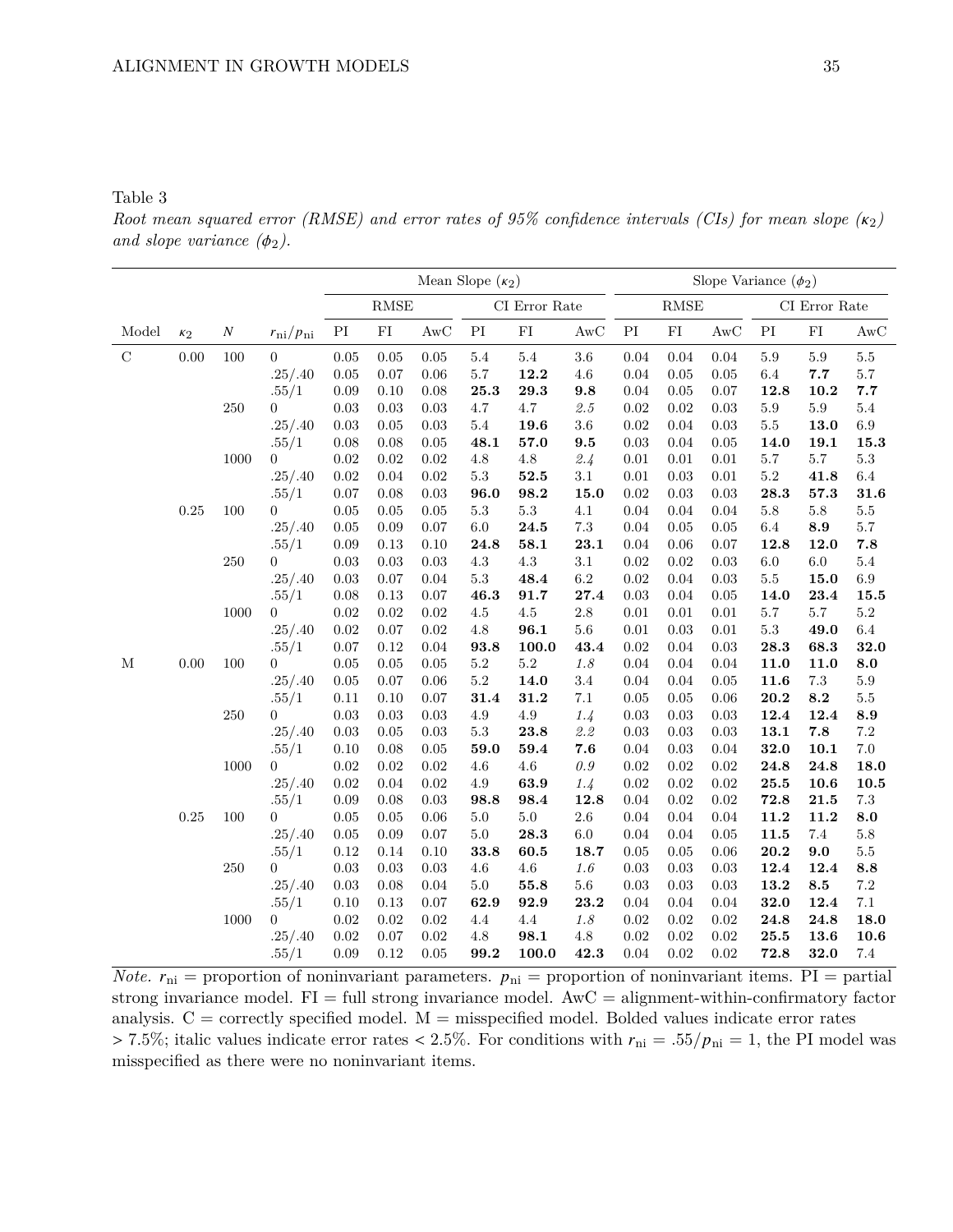# <span id="page-35-0"></span>Table 4

*Factor loadings, measurement intercepts, and latent means and variances of the longitudinal configural model of the applied example before and after alignment optimization.*

|                              | Loading/Variance |         | Intercept/Mean |         |
|------------------------------|------------------|---------|----------------|---------|
| Variable                     | Pre-aligned      | Aligned | Pre-aligned    | Aligned |
| Measurement Parameters       |                  |         |                |         |
| moody1                       | 0.44             | 0.44    | 2.40           | 2.40    |
| moody2                       | 0.41             | 0.45    | 2.18           | 2.32    |
| moody3                       | 0.43             | 0.46    | 2.09           | 2.21    |
| worry1                       | 0.79             | 0.79    | 2.62           | 2.62    |
| worry2                       | 0.73             | 0.80    | 2.38           | 2.63    |
| worry3                       | 0.72             | 0.77    | 2.41           | 2.62    |
| nervous1                     | 0.77             | 0.77    | 2.24           | 2.24    |
| nervous2                     | 0.68             | 0.74    | 1.98           | 2.21    |
| nervous3                     | 0.71             | 0.75    | 2.05           | 2.25    |
| calm1                        | 0.32             | 0.32    | 2.11           | 2.11    |
| calm2                        | 0.33             | 0.36    | 2.17           | 2.28    |
| calm3                        | 0.34             | 0.36    | 2.14           | 2.24    |
| <b>Structural Parameters</b> |                  |         |                |         |
| $\eta_1$                     | 1.00             | 1.00    | 0.00           | 0.00    |
| $\eta_2$                     | 1.00             | 0.92    | 0.00           | $-0.31$ |
| $\eta_3$                     | 1.00             | 0.94    | 0.00           | $-0.27$ |

*Note.* The items moody, worry, and nervous were reversely coded.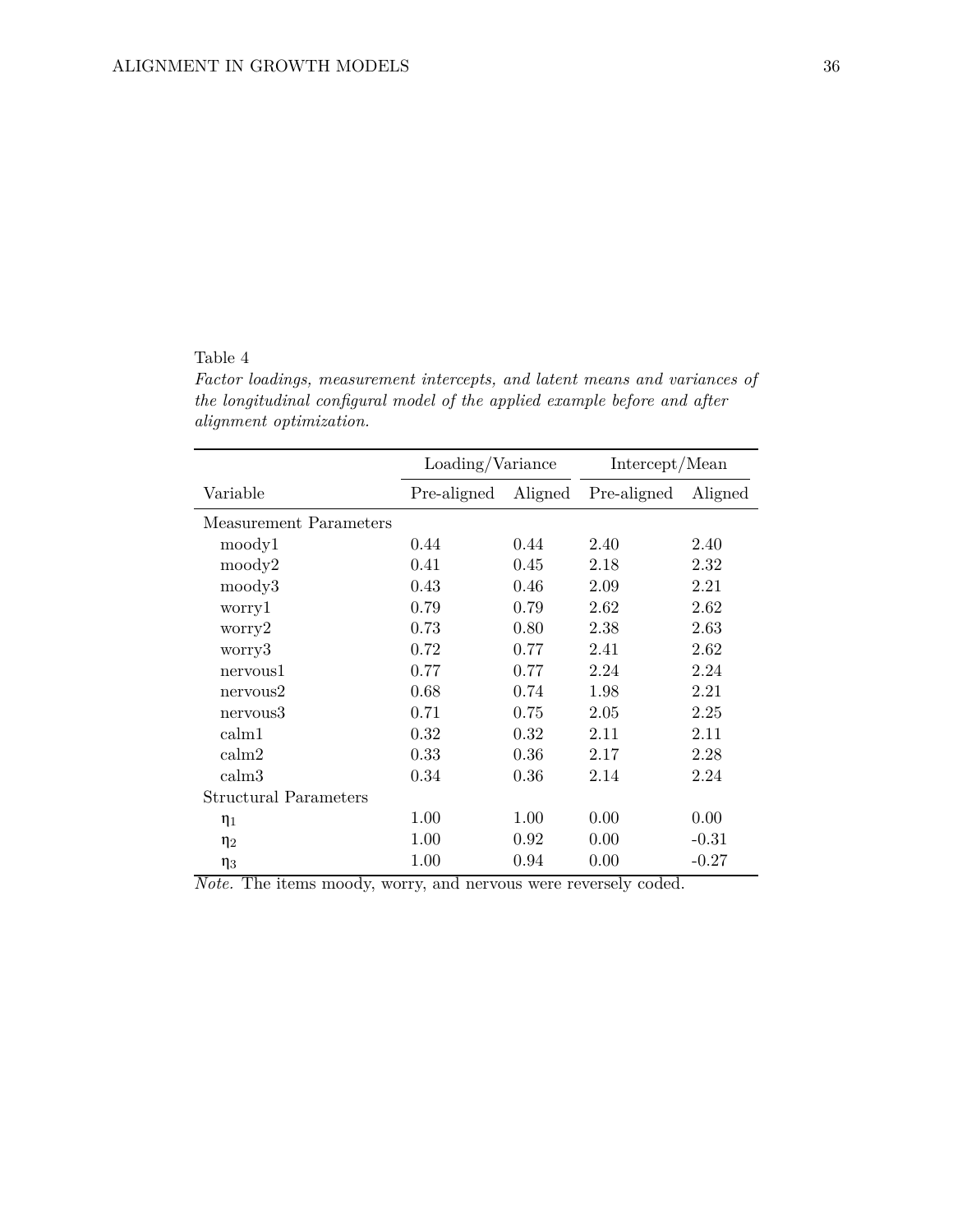<span id="page-36-0"></span>

*Figure 1* . Data generating model for the simulation study. Each of the η variables was measured by five indicators, which were omitted from the diagram.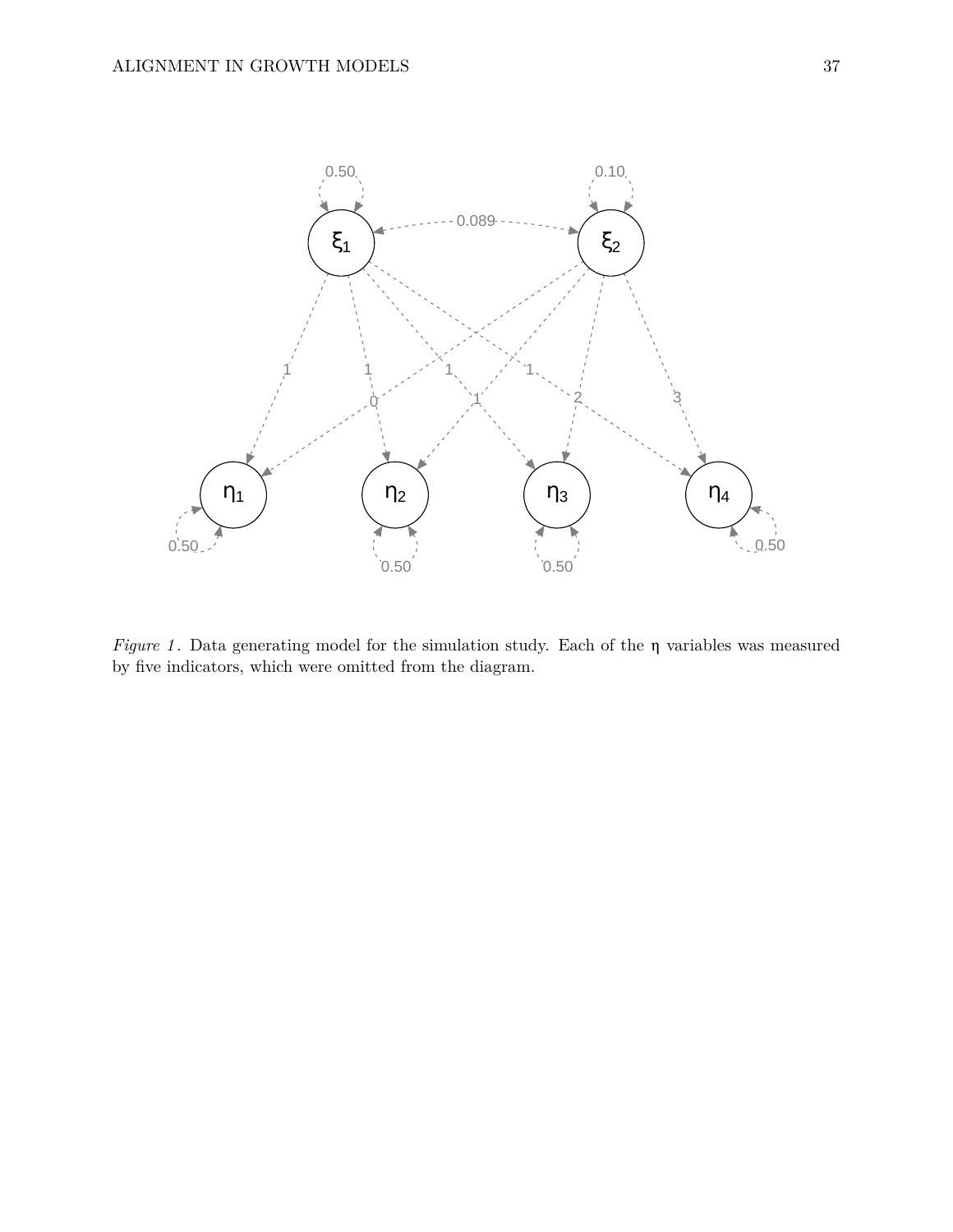<span id="page-37-0"></span>

*Figure 2*. Bias for estimating mean level  $(\kappa_1)$ . PI = partial strong invariance model. FI = full strong invariance model.  $A\text{wC} =$  alignment-within-confirmatory factor analysis. For conditions with  $r_{\rm ni} = .55/p_{\rm ni} = 1$ , the PI model was misspecified as there were no noninvariant items.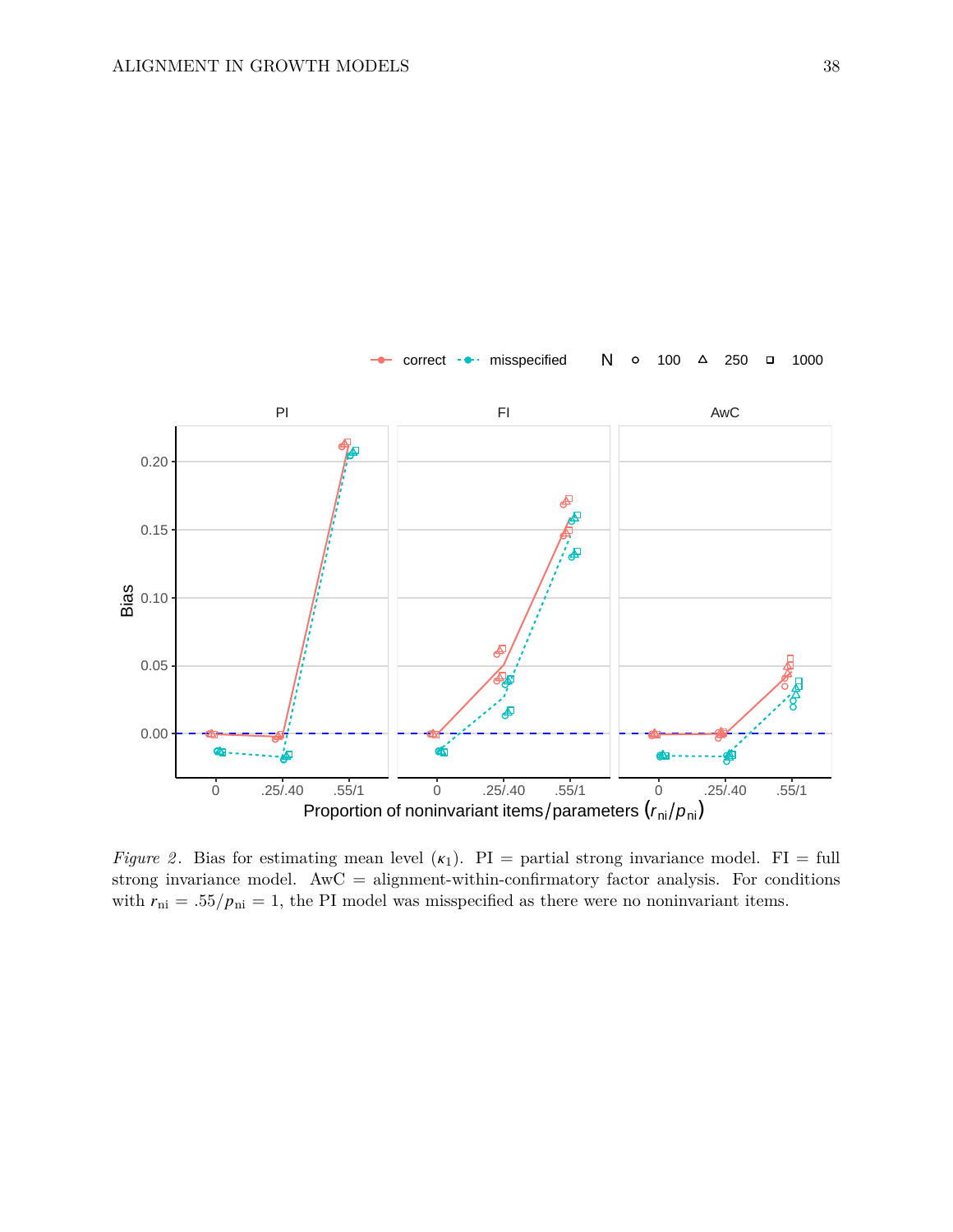<span id="page-38-0"></span>

*Figure 3*. Bias for estimating mean slope  $(\kappa_2)$ . PI = partial strong invariance model. FI = full strong invariance model.  $A\text{wC} =$  alignment-within-confirmatory factor analysis. For conditions with  $r_{\rm ni} = .55/p_{\rm ni} = 1$ , the PI model was misspecified as there were no noninvariant items.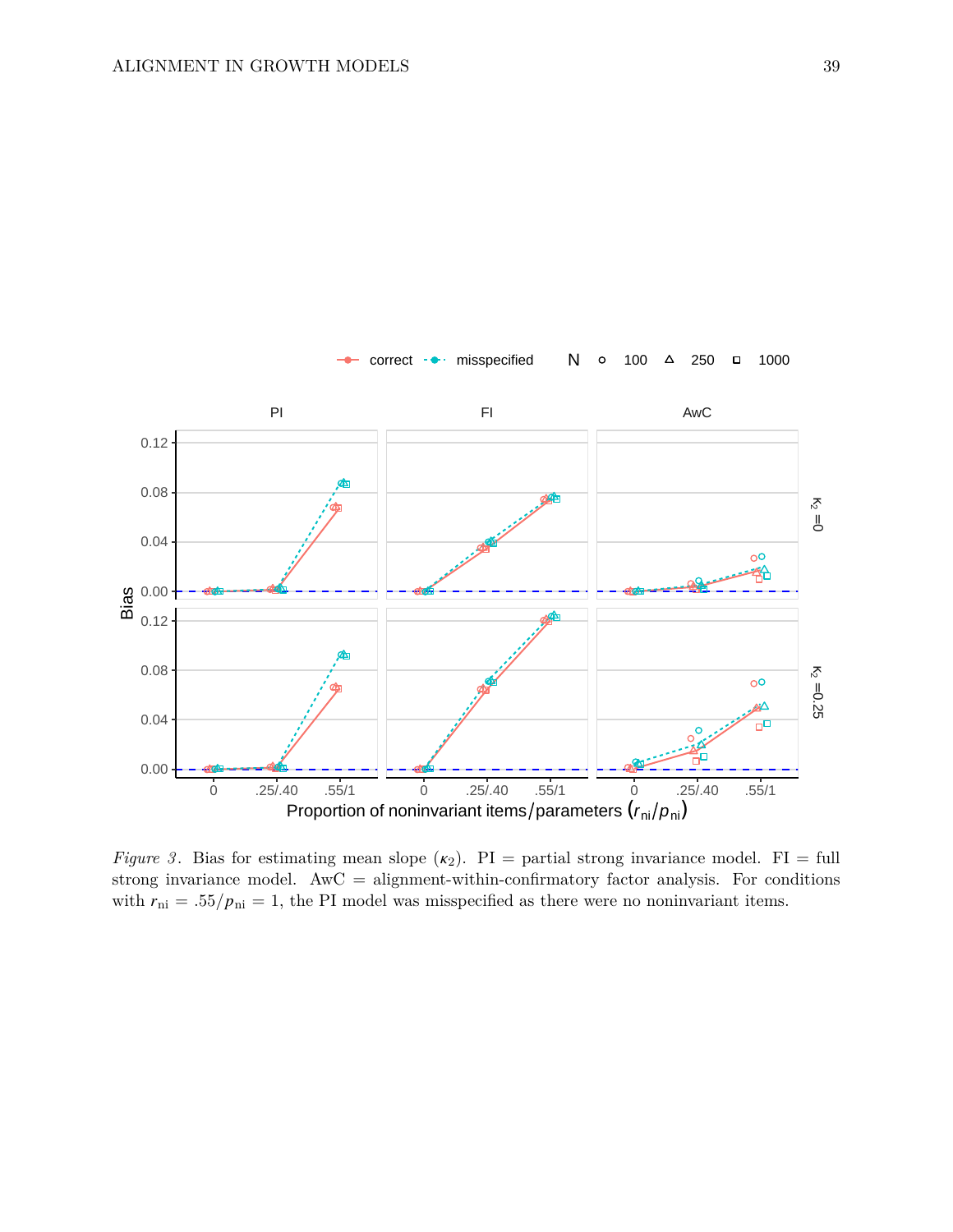<span id="page-39-0"></span>

*Figure 4*. Percentage relative bias for estimating level and slope variance  $(\phi_1$  and  $\phi_2)$ . PI = partial strong invariance model.  $FI = full$  strong invariance model.  $AwC = alignment$ -within-confirmatory factor analysis. For conditions with  $r_{\text{ni}} = .55/p_{\text{ni}} = 1$ , the PI model was misspecified as there were no noninvariant items.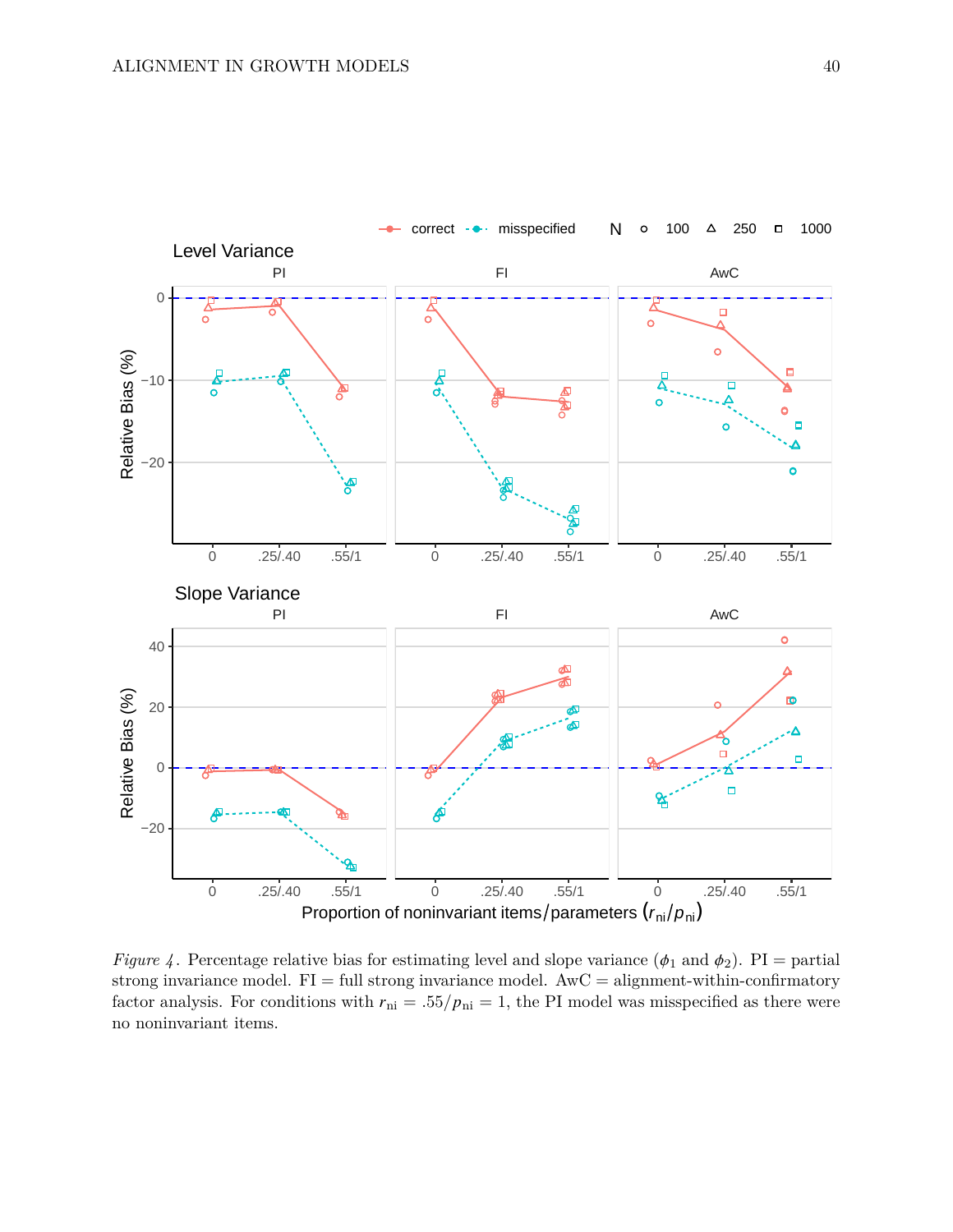### Appendix

A Heuristic Example of Alignment Optimization (AO)

<sup>796</sup> As an example of applying the AO loss function defined in equations [\(2\)](#page-7-0) and [\(3\)](#page-7-1), consider a  $\sigma$ <sub>797</sub> scenario where three items are used to measure a latent variable across two waves ( $t_1 = 1$  and  $t_2$ ) <sup>798</sup> = 2). Assume that for the first wave, one already knows  $\alpha_1 = 0$ ,  $\psi_1 = 1$ ,  $\lambda_1 = [0.9, 0.8, 0.7]$ , and  $v_1 = [0, 0, 0]$ . Because of factor indeterminacy, for the second wave, there are infinitely many <sup>800</sup> possible sets of parameter estimates that correspond to the same model-implied means and <sup>801</sup> covariances for the observed variables. For example, consider the following two sets of parameters <sup>802</sup> for the second wave:

\n- Model 0 
$$
(M_0)
$$
:  $\alpha_{2,0} = 0$ ,  $\psi_{2,0} = 1$ ,  $\lambda_{2,0} = [0.81, 0.72, .45]$ ,  $\mathbf{v}_{2,0} = [0.45, 0.4, 0.4]$
\n- Model 1  $(M_1)$ :  $\alpha_{2,1} = 0.5$ ,  $\psi_{2,1} = 0.81$ ,  $\lambda_{2,1} = [0.9, 0.8, 0.5]$ ,  $\mathbf{v}_{2,1} = [0, 0, 0.15]$
\n

805 Under both  $M_0$  and  $M_1$ , the latent variable accounts for variances of 0.6561, 0.5184, and  $\frac{1}{206}$  0.2025 for the three items (using  $\lambda^2$ ψ), and the mean of the three items are 0.45, 0.4, and 0.4  $\sin \nu + \lambda \alpha$ , so they are equivalent models, and there are infinitely many more combinations of 808  $\alpha_2$ ,  $\psi_2$ ,  $\lambda_2$ , and  $\mathbf{v}_2$  that are equivalent. However,  $M_0$  and  $M_1$  give different implications with 809 respect to factorial invariance, as  $M_0$  implies all items are noninvariant, whereas  $M_1$  implies only <sup>810</sup> item 3 is noninvariant. Because AO aims to identify a set of parameters, among all the equivalent <sup>811</sup> models, that has very few large noninvariant parameters and many approximately invariant 812 parameters, it should prefer  $M_1$  over  $M_0$ .

 $\mathbb{R}^{313}$  Let's go through equations [\(2\)](#page-7-0) and [\(3\)](#page-7-1) to get the component loss (F) values for the 814 parameter differences of  $M_0$  and  $M_1$ , with  $\epsilon = .001$ . For the loading of the first indicator in  $M_0$ ,

$$
f(\lambda_{11,0} - \lambda_{12,0}) = f(0.9 - 0.81) = f(0.09) = \sqrt{\sqrt{(0.09)^2 + .001}} = 0.31,
$$

815 and under  $M_1$ ,

$$
f(\lambda_{11,1} - \lambda_{12,1}) = f(0.9 - 0.9) = f(0) = \sqrt{\sqrt{0^2 + .001}} = 0.18.
$$

816 One can verify that the loss values for the loadings and intercepts under  $M_0$  are 0.31, 0.29, 0.50,